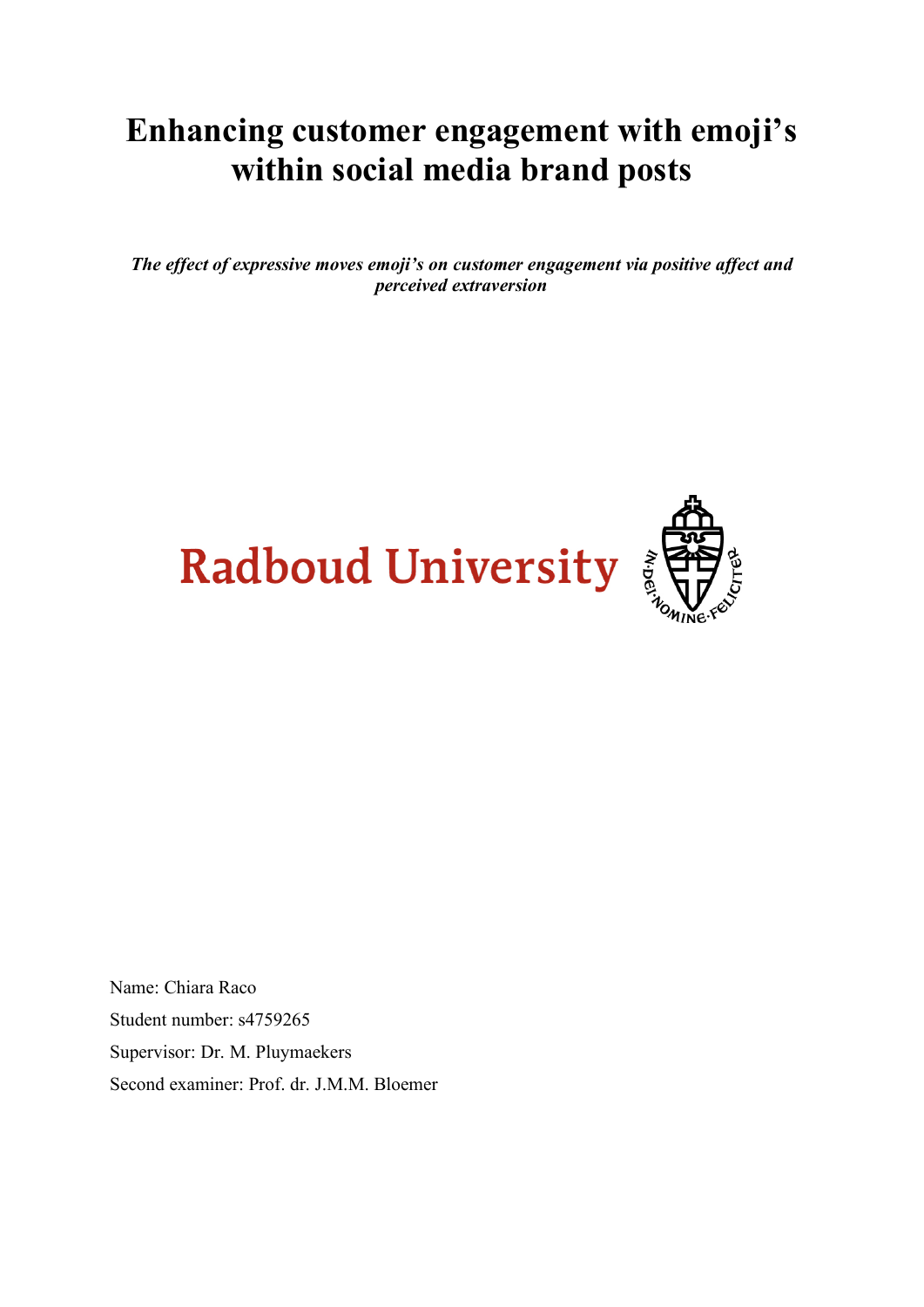### **Abstract**

Over the years, emoji use became popular in the social media context, where leveraging social media communication for brands is a resulting issue. Several scholars studied the effects of emoji use and provided different frameworks, especially for the effect on customer engagement for organizations. This research aimed to investigate the effects of emoji as a function on customer engagement by studying two explanatory routes. On the one hand, the emotional route has been studied by investigating the effect of emoji's on customer engagement via positive affect. On the other hand, the associative route has been researched by studying the effect of emoji's on customer engagement via perceived extraversion. The study focussed on emoji's as expressive moves, which are used to express emotions and feelings. The goal of this research was to investigate the effect of expressive moves emoji's on customer engagement by comparing the relative strength of both routes, to answer the research question: "*What is the effect of the emoji type 'expressive moves' in social media brand posts on customer engagement via positive affect and perceived extraversion?".* A scenario-based experiment in the form of a survey has been created to answer the research question. The results showed that the emoji type 'expressive moves' has an indirect effect on customer engagement. Specifically, emoji's have a positive effect on perceived extraversion, perceived extraversion has a positive effect on positive affect and positive affect affects customer engagement. The findings in this research provide theoretical and practical implications on how emoji's can affect customer engagement, hereby improving brand communication strategies.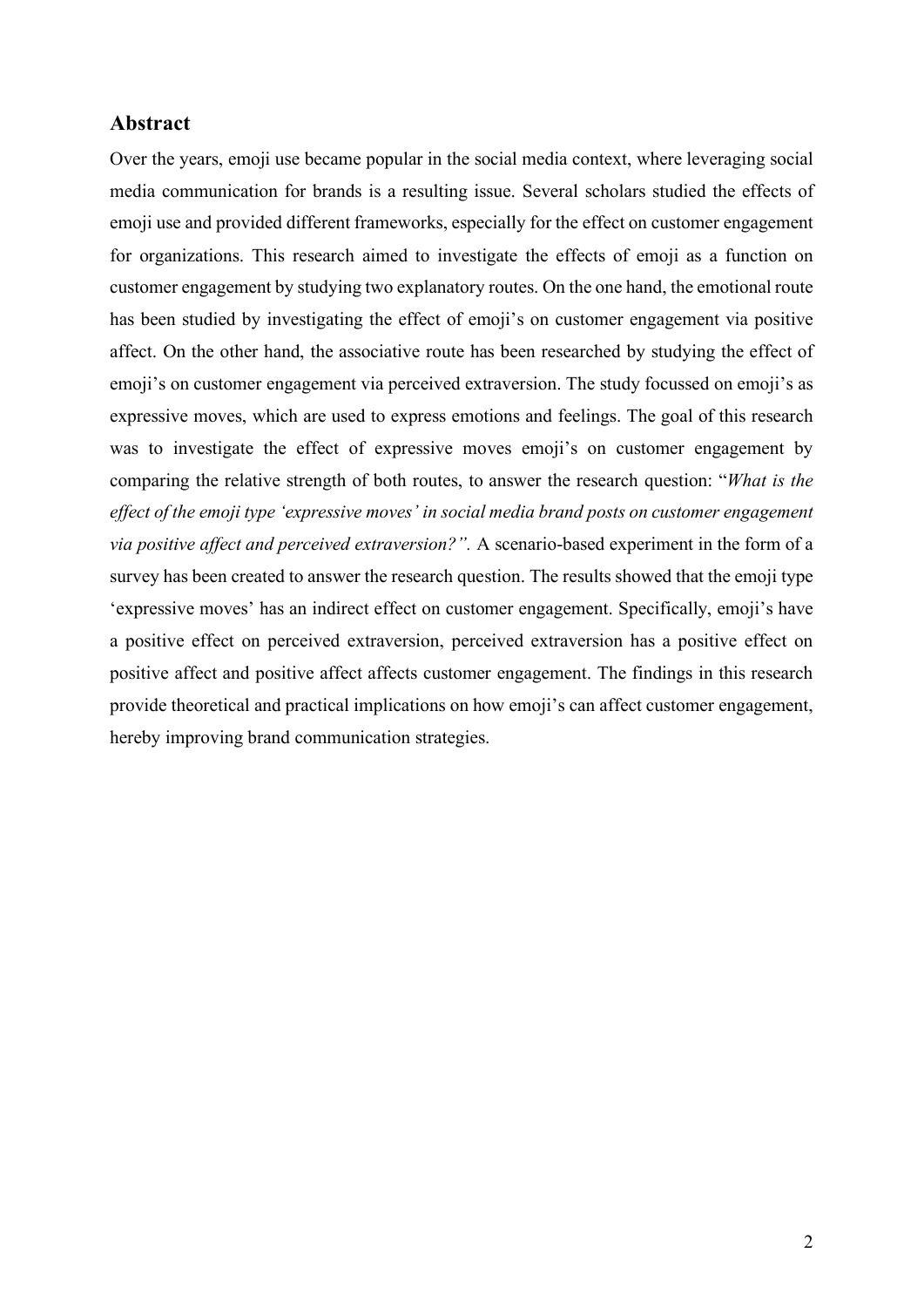### **Table of contents**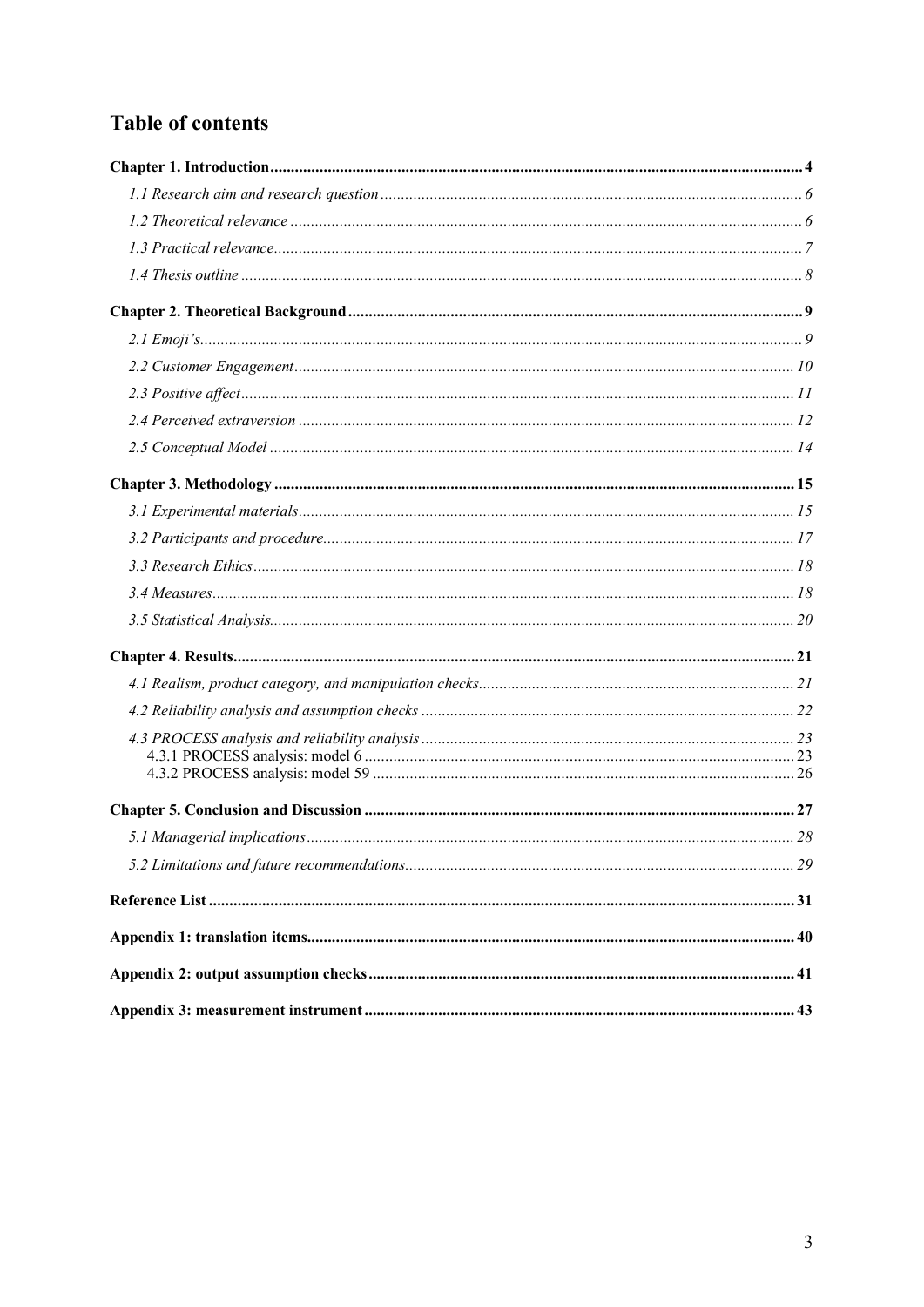### <span id="page-3-0"></span>**Chapter 1. Introduction**

Over the years, social media has become a growing and important channel in which relationships between organizations and customers are established (Jaakonmäki, Müller & Brocke, 2017). It has been recognized that forming relationships with customers via online communication on social media platforms is a powerful method and that organizations should expand their presence online (Pina et al., 2019).

A key issue resulting from the growth of social media is how brands can leverage their social media to create customer engagement, which can be defined as *"a psychological state reflecting customers' interactive, co-creative experiences with a firm, which highlights the active role of the customers"* (De Vries & Carlson, 2014, p.496). On the one hand, customer engagement is influenced by customers as well as organizations (Prentice, Wang & Loureiro, 2019). On the other hand, customer engagement is influenced by characteristics of content posted by organizations on social media, for example, paralinguistic and linguistic cues in messages. The characteristics of content consist of the topic, the length, the timing, but also emoji's in messages, where the emoji's can have different effects on customer engagement (Schreiner, Fischer & Riedl, 2019). Emoji's, which can be seen as *"a small digital image or icon used to express an idea or an emotion"* (Moussa, 2019, p.212), are paralinguistic cues that are being used by organizations more often all over the world to increase the engagement with their customers and in turn to build interpersonal relationships (Casado-Molina, Rojas-de Gracia, Alarcón-Urbistondo & Romero-Charneco, 2019). Since social media platforms are seen as a dominant way of creating consumer-brand relationships (McShane et al., 2020) and brands use emoji's on these platforms more every day, it is becoming more important for organizations to understand the effect of their social media messages.

Previous research has been performed regarding the direct and indirect effect of the use of emoji's within social media messages on engagement (McShane et al., 2020; Jaakonmäki et al., 2017; Ge & Gretzel, 2018; Mathews & Lee., 2018; Arya, Sethi & Verma., 2018). Most of the research focused on either all types of emoji's or emoji's with a specific shape. For example, Butterworth, Giuliano, White, Cantu, and Fraser (2019) studied two types of emoji's, affectionate and friendly emoji's, and how they are used by males and females. The authors found a difference regarding the appropriateness of the two types of emoji's according to males and females which indicates that different types might have different effects. Also, Ge and Gretzel (2018) state that influencers use different types of emoji's to strengthen or modify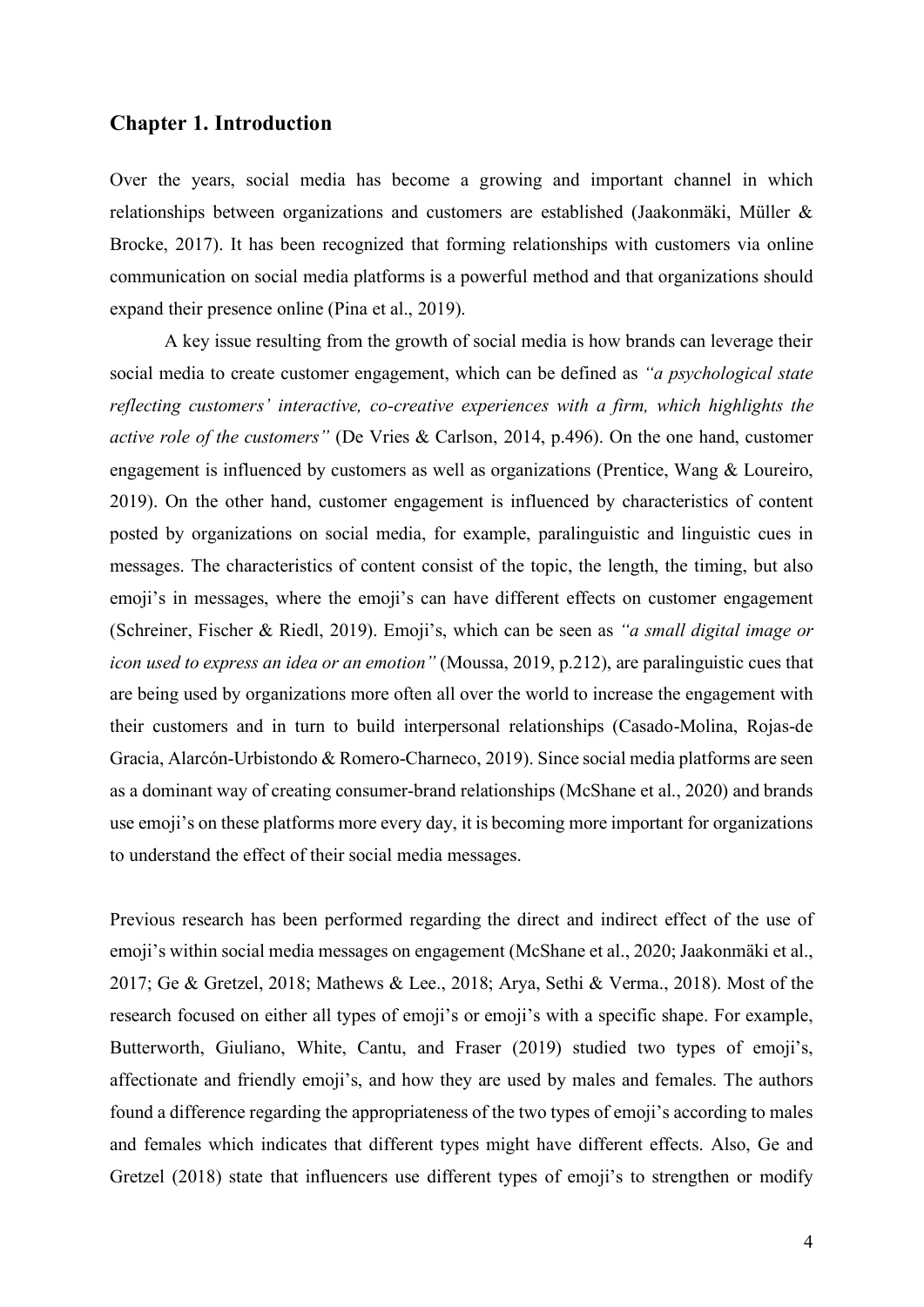appeals aimed at creating engagement. This suggests that these different types of emoji's might have a different effect on customer engagement. However, most studies did not focus on the function of the emoji's but more on the visual features of the emoji's. Therefore, this study focuses on emoji types with a specific function, namely expressive emoji's. This emoji type represents expressing opinions, attitudes, and emotions towards someone or something (Ge & Gretzel, 2018). Besides providing academics with more knowledge on the effects of different types of emoji's, understanding the effects for specific types of emoji's will help practitioners to develop better marketing strategies in the future by incorporating emoji's that fit with their goal to create more customer engagement. By not knowing the effect of specific types of emoji's, companies might not achieve their goals because they do not understand the effects the emoji's can have. If these differences are not investigated, it might be the case that the positive effects of the emoji type are not maximized.

Besides the effect of different types of emoji's, there appear to exist two different routes as explanatory mechanisms for the effect of emoji's, namely the emotional route and the associative route. The emotional route focuses on the effect that emoji's have on the emotions of the receiver. Previous research studied the emotional route in the context of emoji's and found positive effects (Das, Wiener, and Klareklas, 2019; Lohmann, Pyka, and Zanger, 2017). The emotional route can be seen as a short-term route since an emotional response persists for only a short period of time (Smith & Rose, 2020). On the other hand, the associative route is focused on the association the receiver makes with the organization that uses emoji's in their social media messages in terms of personality characteristics, which has been researched by for example McShane et al. (2020) who found a positive effect via playfulness. According to Casado-Molina et al. (2019), emoji's can be used as a differentiating element to brand identity and in turn, create a long-term relationship with the customer. Therefore, the associative route can be perceived as a long-term route. However, the effect of emoji's via both routes in one conceptual model has not been studied before. Therefore, this study is relevant to extent the theoretical knowledge. Also, the distinction between both routes can help organizations to understand if and how the emoji can affect engagement in the short- and long term. By measuring both routes simultaneously, the relative strength of both routes will be investigated.

Therefore, this research will be conducted for a specific function of emoji's and the effect on customer engagement via the mediating variables positive affect and perceived extraversion, to understand whether there is a difference between the short- and long-term effects. Specifically, the effect of the emoji type 'expressive moves' as defined by Ge and Gretzel (2018) will be studied, which entails facial and emotional emoji's.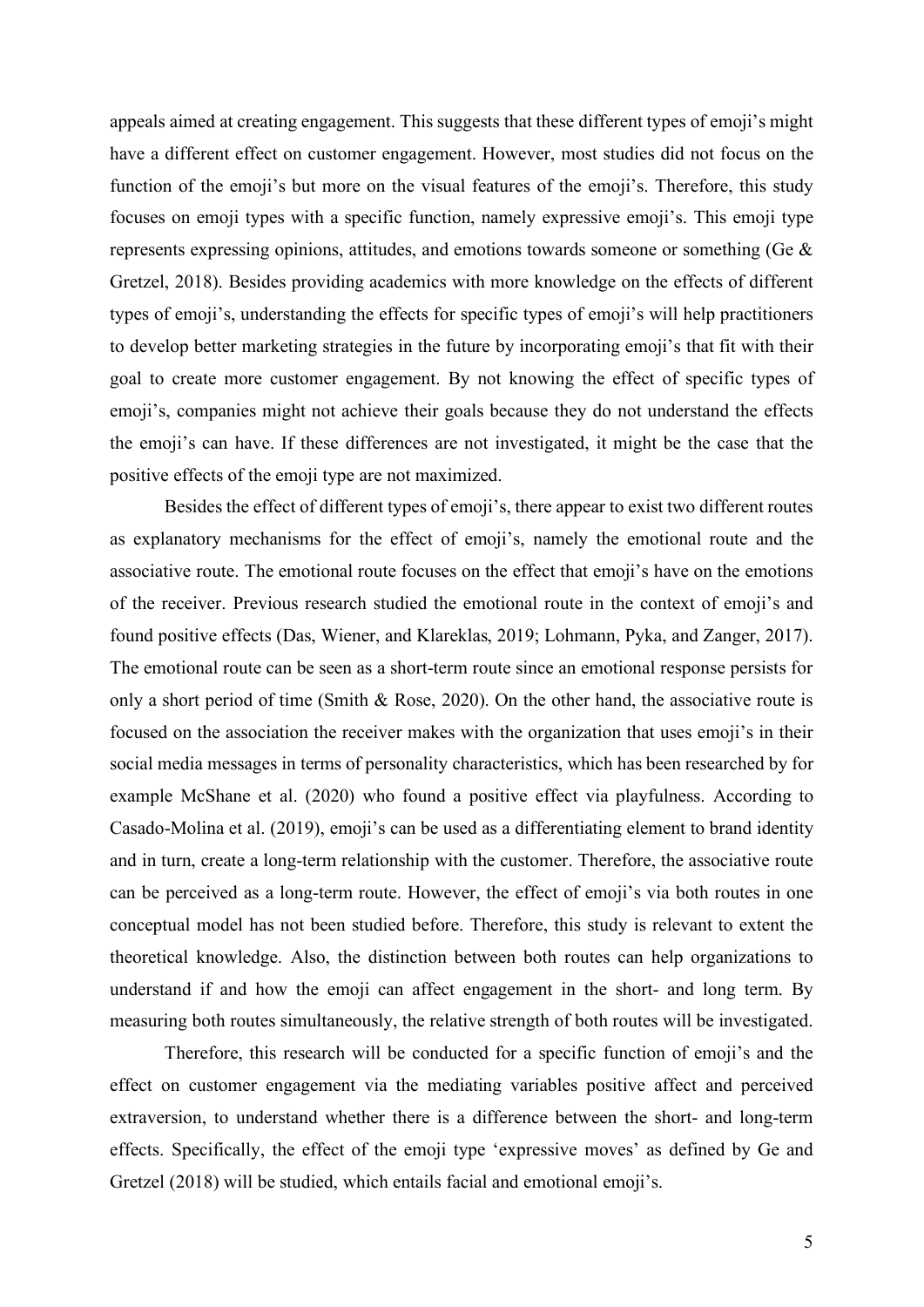#### <span id="page-5-0"></span>**1.1 Research aim and research question**

While previous studies attempted to find the effect of emoji's on customer engagement, little research has been performed for the effect of an emoji type as a function via the emotional, short-term, and associative, long-term, route. Therefore, this study aims to find explanations for a relationship between the effect of 'expressive moves' emoji's on customer engagement, via positive affect and perceived extraversion, on the social media platform Facebook for different brand categories. Accordingly, the study aims to provide insights into if expressive moves emoji's have a larger effect on customer engagement than no use of emoji's and how both routes explain the relationship as well as relate to each other. So, the purpose of this study is to determine the effect of the type of emoji expressive moves on customer engagement and see if the effect exists via the mediating variables positive affect and perceived extraversion.

Therefore, the following research question will be answered: "*What is the effect of the emoji type 'expressive moves' in social media brand posts on customer engagement via positive affect and perceived extraversion?".* 

#### <span id="page-5-1"></span>**1.2 Theoretical relevance**

Many scholars recommended further research into the field of emoji's and provide further directions for that research.

Firstly, previous research focussed on the visual type of emoji's as shapes. For example, Das et al. (2019) found that positive emoji's result in positive emotions and negative emoji's result in negative emotions. Besides that, Riordan (2017) also performed research on the effect of non-face emoji's on affect, where an effect has been found between non-face emoji's and affect. These studies focused on the visual characteristics, whereas this research focusses on emoji's as a function to modify, add or strengthen persuasive appeals to create engagement as conceptualized by Ge and Gretzel (2018). Therefore, this research adds upon the existing research of Ge and Gretzel (2018) by further investigating their approach for emoji's as well as adding upon existing literature that researched emoji's as different shapes.

Secondly, previous studies researched the effect of emoji's via the emotional route. As mentioned, Das et al. (2019) found that positive emoji's have an effect on positive affect of the customer. Also, Lohmann, Pyka, and Zanger (2017) studied the effects of smileys on the emotions of the receiver and found a positive effect. Besides this, the associative route has been studied as well. For example, McShane et al. (2017) studied the effect of emoji's on how playful the organization comes across in the eyes of the customer. Also, Marengo, Giannotta, and Settanni (2017) performed research on whether emoji's can be used to assess various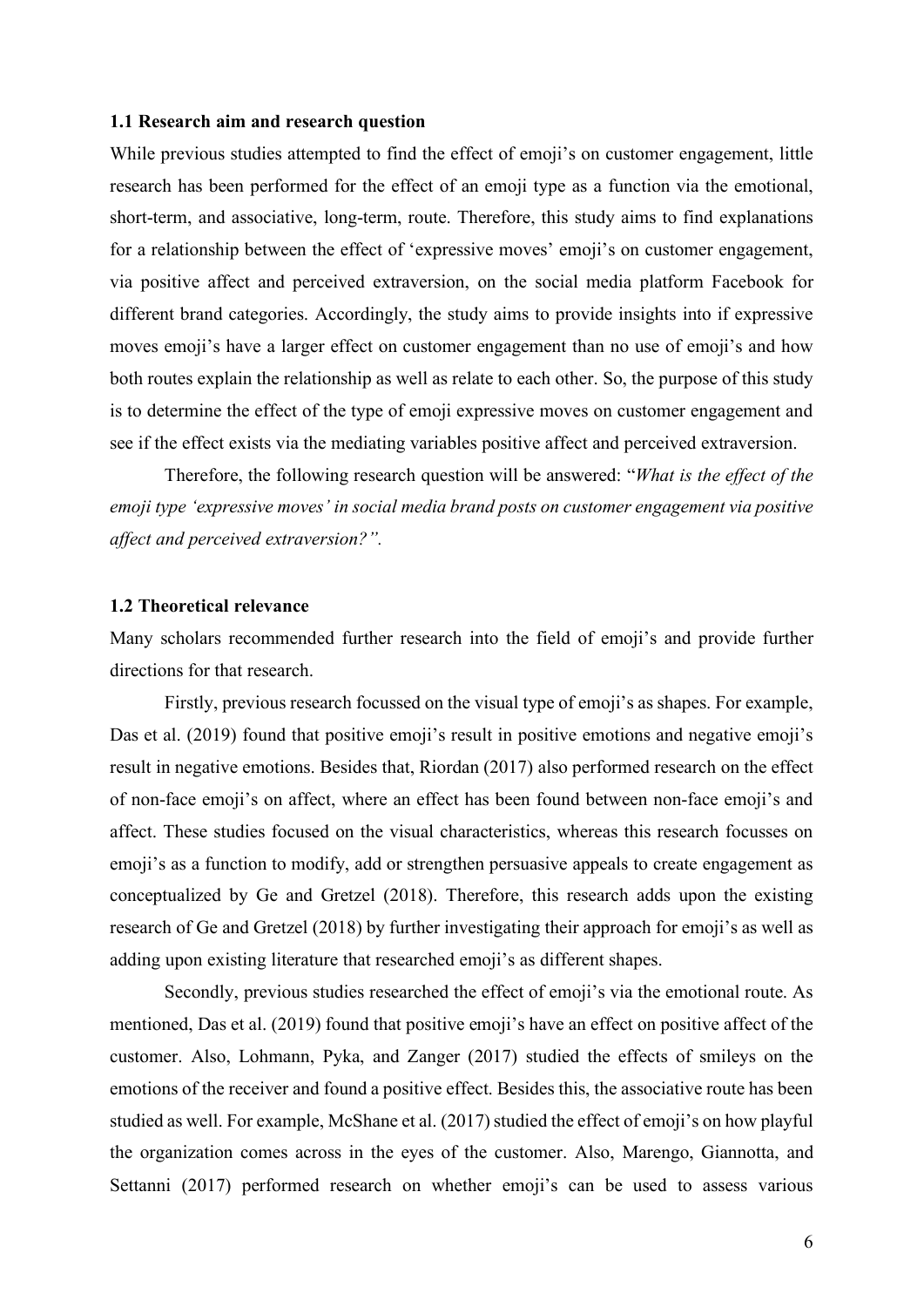personality traits. By studying both routes simultaneously, this research will examine the relative strength of the routes by comparing both routes which will add upon current literature that studied only one of the routes.

Lastly, the effect of emoji's on customer engagement via the concept perceived extraversion is of theoretical relevance, especially since this hasn't been researched in the past and the effect might differ from the short-term effect via positive affect. Various scholars did study the personality trait extraversion for an individual and the effect on customer engagement (Marbach, Lages, Nunan & Ekinci, 2019; Hart, Nailling, Bizer & Collins, 2015) as well as effects between emoji's and the personality trait extraversion (Marengo et al., 2017; Li, Chen, Hu & Luo, 2018; Bai, Dan, Mu & Yang, 2019). There has also been research conducted on the effect of emoji's on interactivity and the effects of high interactivity on customer engagement. However, how someone's personality comes across and the effect that has on engagement has not been studied before. Therefore, this research can add to the current knowledge by investigating if the use of emoji's by brands makes them perceive as more extravert than when the brands do not use emoji's in their social media messages and if this has a positive effect on customer engagement.

### <span id="page-6-0"></span>**1.3 Practical relevance**

The practical relevance of this research is to provide companies with information on the effectiveness of specific emoji's to create customer engagement.

Companies rely on social media nowadays to engage with consumers, which has also become a more recent objective of companies (Gómez, Lopez & Molina, 2019). Also, little is known about the effective use of emoji's when companies communicate to their customers(Das et al. 2019). Therefore, this study can provide knowledge about whether using certain emoji's, namely expressive moves, is effective in engaging customers for companies to learn about what drives engagement within their brand. Identifying means to engage customers can create the most optimal business outcomes (Prentice et al., 2019).

Besides this, companies can learn from this research and improve their strategies to create greater customer engagement. This is especially important since companies are always trying to optimize their communication strategies (McShane et al. 2020). Furthermore, since emoji's can be seen as a differentiating element of the brand identity and in turn create longterm relationships (Casado-Molina et al., 2019), this study can help companies in choosing certain emoji's as a resource to position themselves in the market and use that within their communication strategies to create a customer-brand relationship.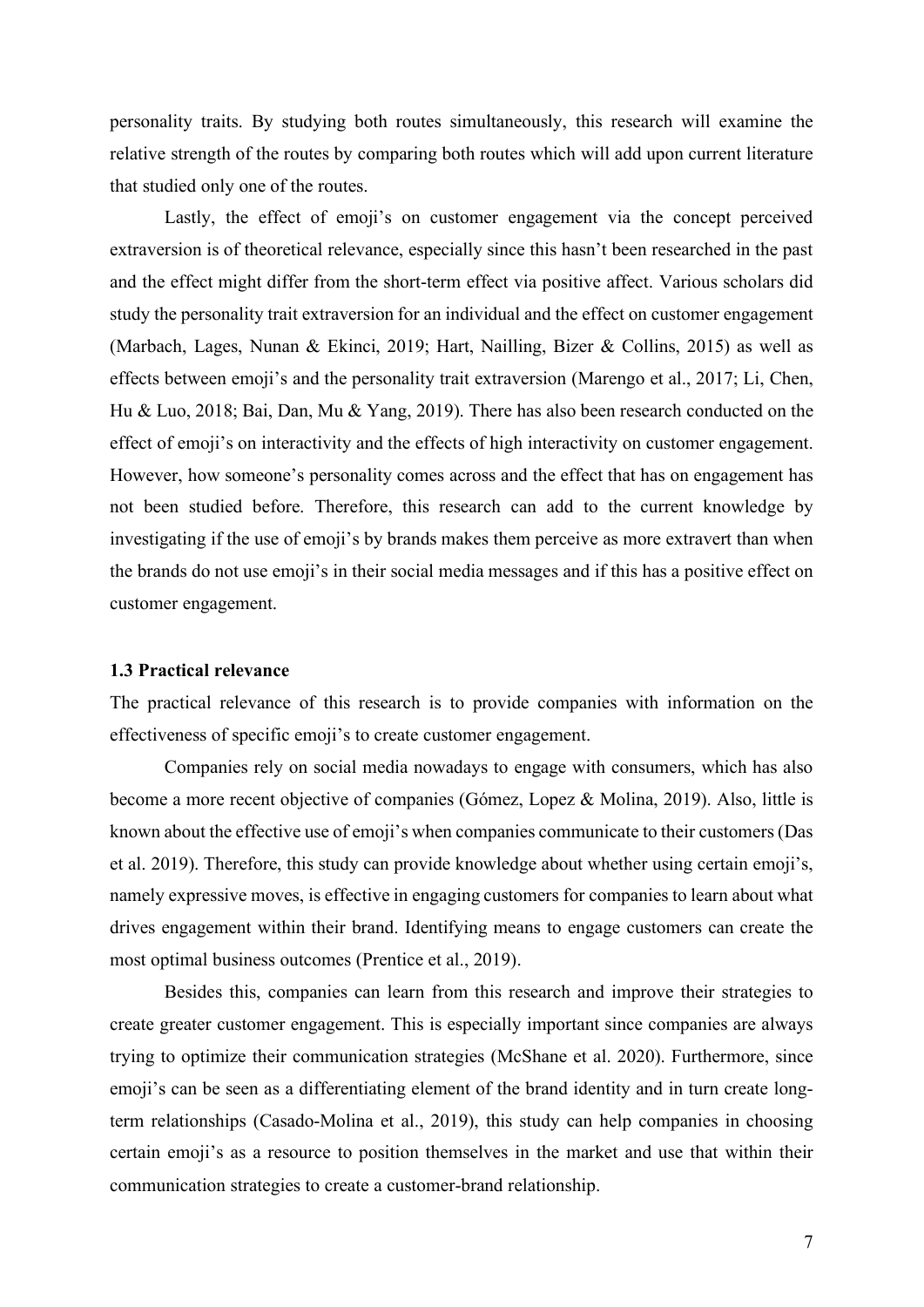Lastly, this research is relevant in that it can bring financial benefits to companies. The effect of customer engagement on purchase intent has for example been measured by Prentice, Han, Hua, and Hu (2019), who concluded that it has a significant effect. Therefore, when customer engagement increases, purchase intentions can increase as well, which results in more financial benefits.

#### <span id="page-7-0"></span>**1.4 Thesis outline**

To answer the research question and provide recommendations for companies, the next chapter will discuss the theoretical basis, drawn upon various theories and concepts to enhance the understanding of the emoji type 'expressive moves', customer engagement, positive affect, and perceived extraversion. Next, chapter 3 provides an overview of the methodology. In chapter 4, the results of the research will be presented. Finally, a conclusion and a discussion will be provided in which the theoretical contributions, managerial implications, limitations, and directions for future research will be presented.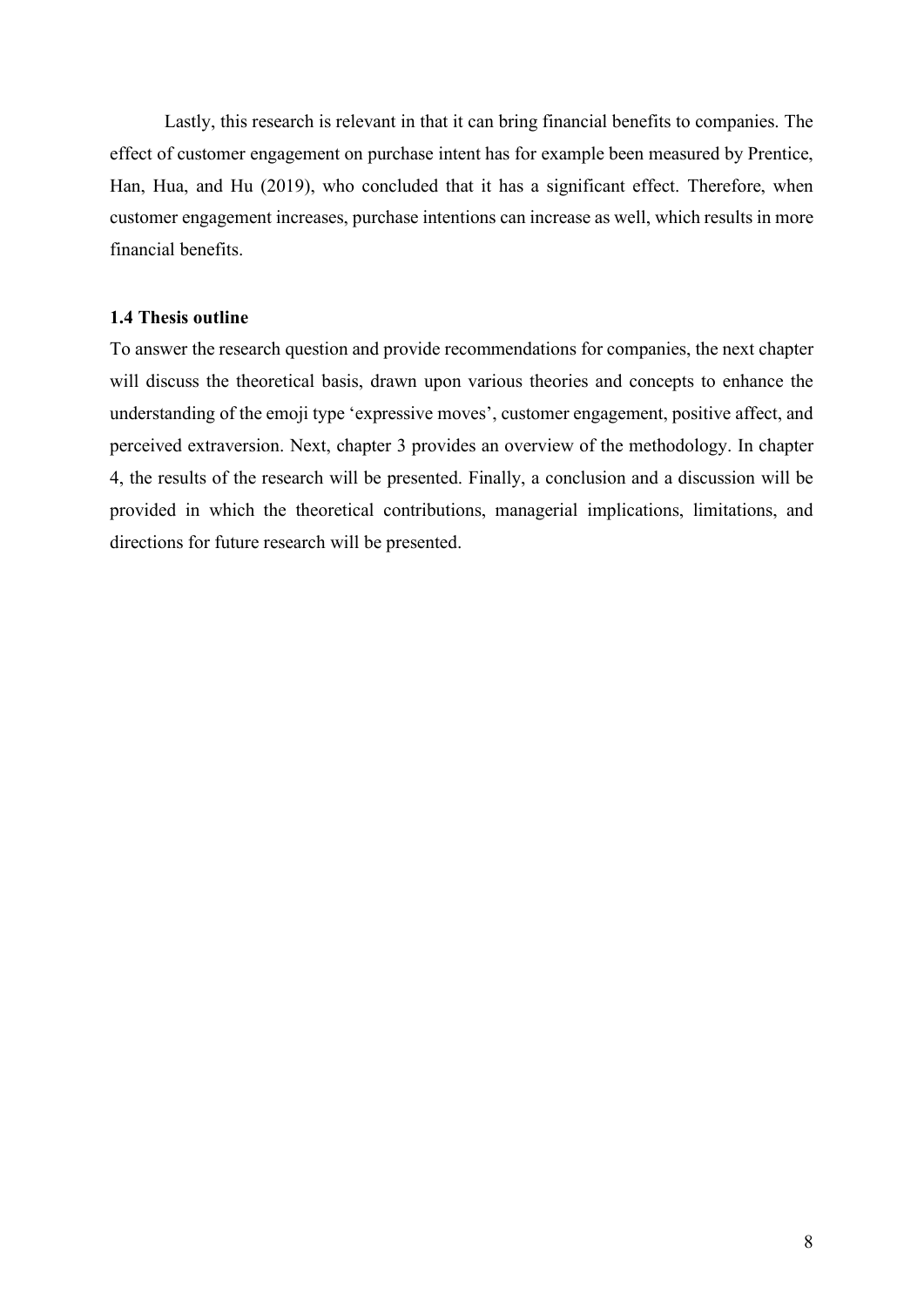### <span id="page-8-0"></span>**Chapter 2. Theoretical Background**

In this chapter, the concept of emoji's will be explained and different types of emoji's will be discussed. Furthermore, this chapter provides insight into customer engagement. Lastly, further elaboration on the mediating variables positive affect and perceived extraversion will be provided as well as the relationship between emoji's and customer engagement via these mediating variables.

#### <span id="page-8-1"></span>**2.1 Emoji's**

Over the recent years, emoji's have been studied from different perspectives. Therefore, various definitions of emoji's exist in the literature. The definition of emoji's stated in this research is "*a small digital image or icon used to express an idea or an emotion"* (Moussa, 2019, p.212). Moussa (2019) states that emoji means "e" – picture, "moji" – letter/character. Emoji's evolved from emoticons, which are *"symbols creating by using punctuation, numbers, or letters, with the intention of transmitting feelings, emotional states, or information in the absence of words, or complementing a written message"* (Rodrigues et al., 2018, p.393).

The first emoticons were seen in 1982 to express a joke (Riordan, 2017). When emoticons became graphics, emoji's became the result where emoji's were able to show more than just punctuation marks that were turned into a face. According to Das et al. (2019), emoji's originally consisted of smiley faces or faces with a frown, but emoji's have increased in number as well as in variety. Nowadays, more than 3500 emoji's are in use (Unicode, 2020) by 92 per cent of the online population (Marengo et al., 2017; Das et al., 2019; McShane et al., 2020) for various reasons. Mostly, they are used to enhance messages with emoji's, replace words, assess individual personalities, modify the tone, and deliver information (Ge & Gretzel, 2018; Marengo et al., 2017). Most companies use emoji's to transfer and show emotions (Das et al., 2019).

Various categories of emoji's exist based on their shape, namely Smileys & People, Animals & Nature, Food & Drink, Travel & Place, Activities, Objects, Symbols, and Flags (Li, Chng, Chong & See, 2019). The emoji's that are mostly used are emoji's that communicate positive emotions, specifically the emoji's that include smiley faces (Das et al., 2019).

According to Ge and Gretzel (2018), emoji's can also be categorized based on how they are used to convey various propositions, also named speech acts. The authors link emoji's to the rhetoric perspective, where the goal is to stimulate responses from customers. Therefore, emoji's are seen as a means to fulfill that goal, hereby looking at the function of the emoji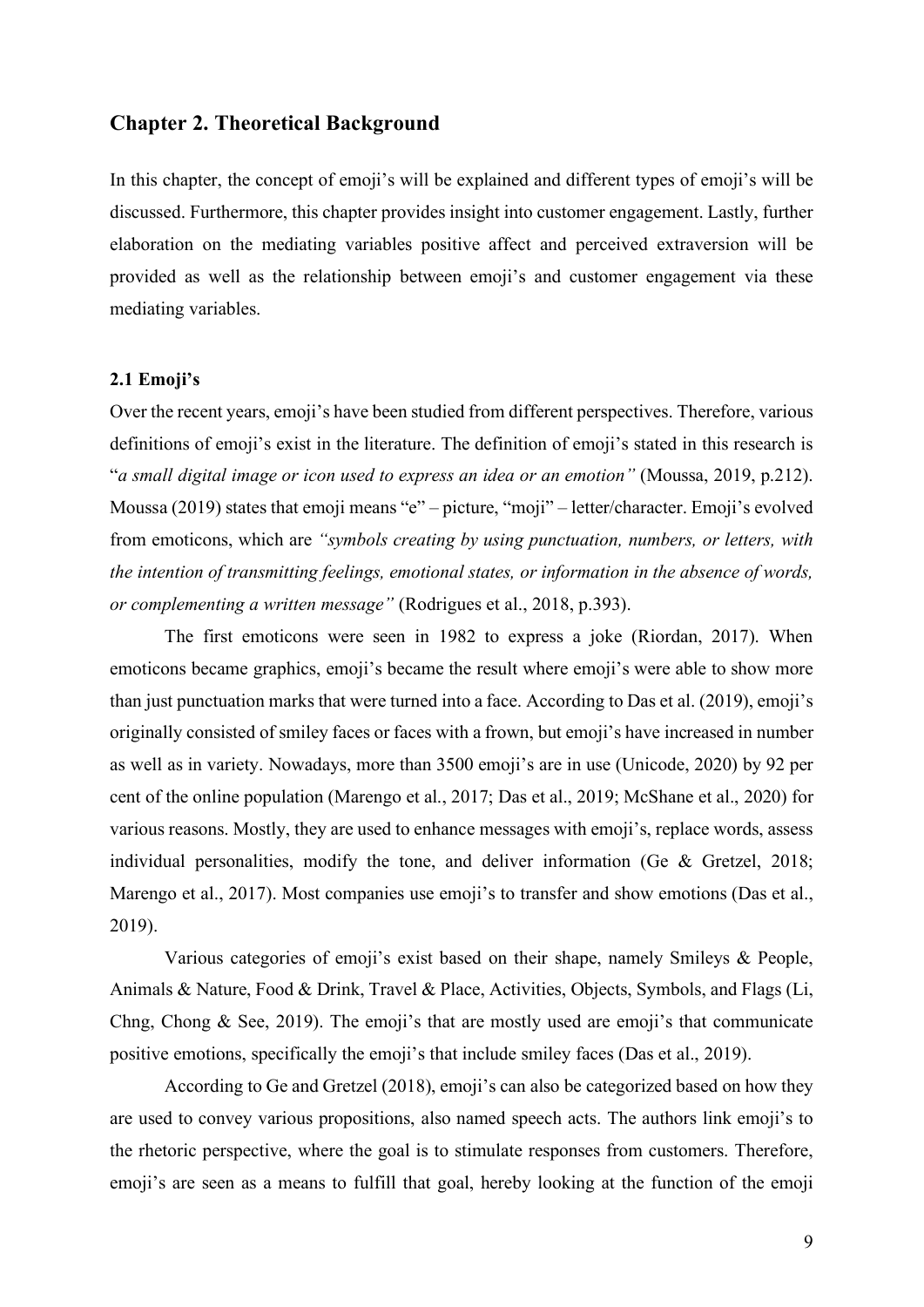instead of the shape. The authors concluded that emoji's are mostly used by influencers within the speech act 'expressive moves', followed by 'assertive moves' and 'directive moves'. Assertive moves are statements of facts, where the emoji's are used to get the viewer to form or attend to a certain belief. Directive moves are used to get the receiver to do something in the form of responses or actions. This study specifically focuses on expressive moves, where the sender expresses opinions, attitudes, and emotions towards someone or something. Expressive moves are also used to praise products and non-product items. According to Ge and Gretzel (2018), they reveal complex emotions, where examples are fear, surprise, and embarrassment. Expressive moves are thereby used more with facial and emotional emoji's included in the text. Also, these emoji's are mostly placed at the end of a sentence. An example of a sender expressing opinions and emotions is *'Ha, ha, this is so cute*' and *'Congratulations, dear'* **' I'm the expressed by the emoji** '. Surprise can be expressed by the emotic '... the emoji  $\mathcal{C}$  and embarrassment can be expressed by the emoji  $\mathcal{C}$ .

This move has been chosen for this research because it fits with the two routes, the emotional and the associative route, since the emoji type expresses emotions and it can be used to show emotions of the sender, thereby showing the brand personality extraversion. Therefore, it is expected that a connection exists between the type of emoji and positive affect and perceived extraversion.

#### <span id="page-9-0"></span>**2.2 Customer Engagement**

Customer engagement evolved over the last years and a lot of managers attempted to understand, define, and build it as well (Sashi, 2012). Therefore, different conceptualizations exist for this concept. Nowadays, unidimensional and multidimensional approaches for customer engagement are adopted within the marketing literature (Prentice et al. 2019). Unidimensional definitions are provided by, for example, Van Doorn et al. (2010) and Verhoef, Reinartz, and Krafft (2010), who look at engagement in a more behavioral manner. On the contrary, most of the customer engagement definitions adopted a multidimensional definition. For example by Hollebeek et al. (2014), who notice the cognitive, emotional, and behavioral aspects of customer engagement during the customer and brand interactions. The multidimensional definition states *"the level of an individual customer's motivational, brandrelated and context-dependent state of mind characterized by specific levels of cognitive, emotional and behavioral activity in direct brand interactions"* (Hollebeek, 2011, p.790).

This research will focus on the dimension behavioral engagement because the research focuses on behavior on social media platforms, where liking and commenting behavior are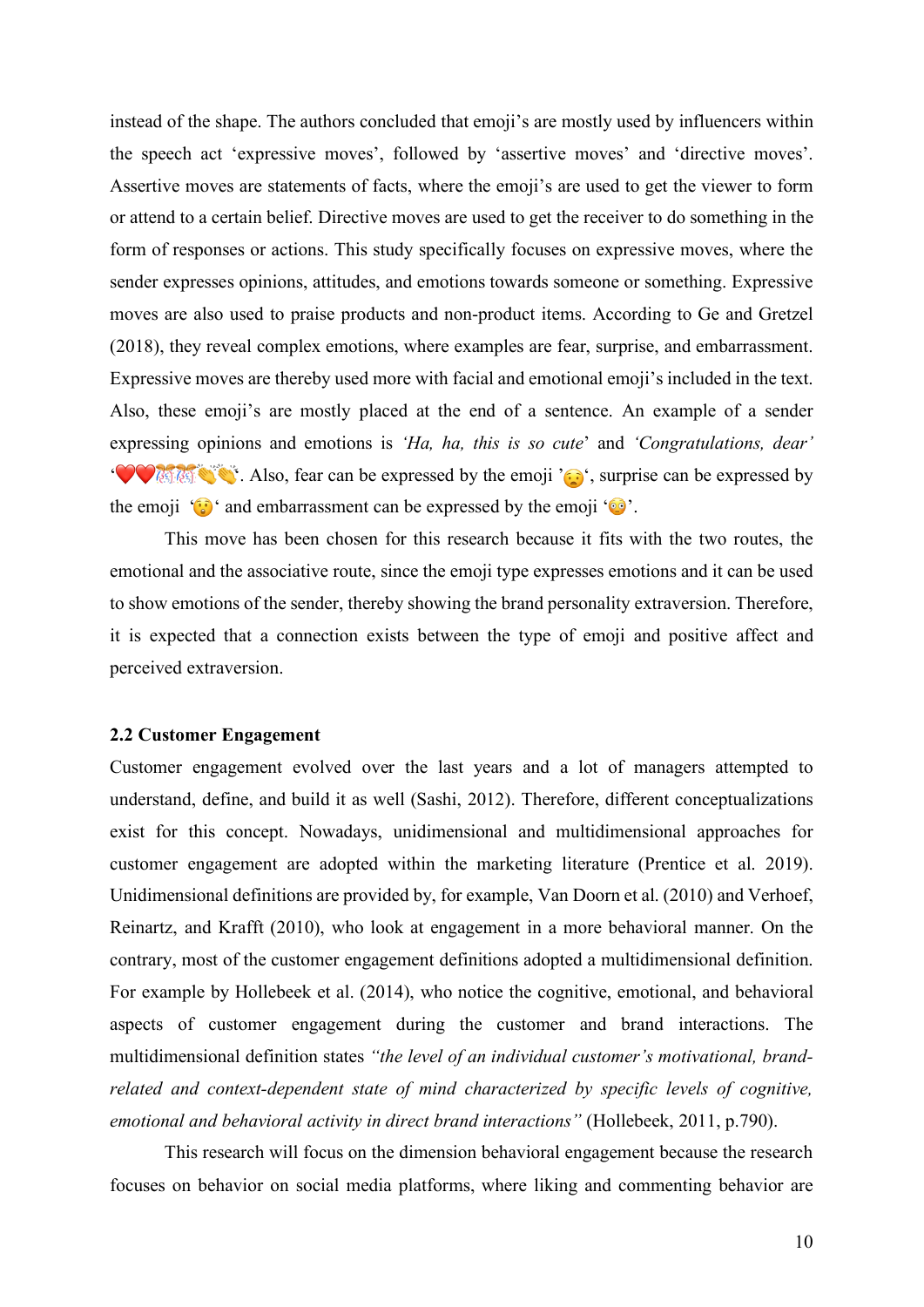mostly used as manifestations of customer engagement. Therefore, the behavioral dimension of customer engagement will be used within this research, which is *"a consumer's level of energy, effort and time spent on a brand in a particular consumer/brand interaction"*  (Hollebeek et al. 2014, p.154).

### <span id="page-10-0"></span>**2.3 Positive affect**

The first route that may account for the effects of emoji's on customer engagement is referred to as the emotional, short-term route. Affect, the mediating variable in the emotional route, can be seen as an explanatory mechanism for various relationships. Watson, Clark, and Tellegen (1988, p.1063) define positive affect as "*the extent to which a person feels enthusiastic, active, and alert"*.

The potential effect of emoji's on positive affect has been accounted for by different theories. For example, emotional contagion explains this effect, where emotional contagion means *"a process in which a person or group influences the emotions or behavior of another person or group through the conscious or unconscious induction of emotion states and behavioral attitudes" (Schoenewolf, 1990, p.50; cited by Barsade, 2002)*. Subconscious emotional contagion happens at an automatic level and is also called primitive emotional contagion. Here, people automatically mimic the expressions and emotions of others. With conscious emotional contagion, a person intentionally compares the emotion with the emotion of another person. Here, the person uses emotion to understand how he or she should be feeling (Barsade, 2002). However, the initial process is subconscious. Therefore, facial expressions of emoji's can be taken over by the person reading a message and people can become aware of this emotion.

As previously noted, emoji's have different effects, including transferring emotions. The effect that emoji's can have on certain feelings of the recipient is a popular topic in research where affect can be seen as an explanatory mechanism for various relationships. Many researchers found a significant effect of emoji's on the affect of people. According to Ganster, Eimler, and Krämer (2012), people who receive a message including a smiley face makes them feel happier than people who receive a message without an emoji. This finding is explained by previous studies that found that nonverbal behavior positively influences the mood of the user. The smileys are mostly used to convey emotional information. Since expressive moves as a function of an emoji type mostly express emotions and, according to Das et al. (2019), emoji's can activate certain emotions or feelings that are of the same valence for the receiver, a positive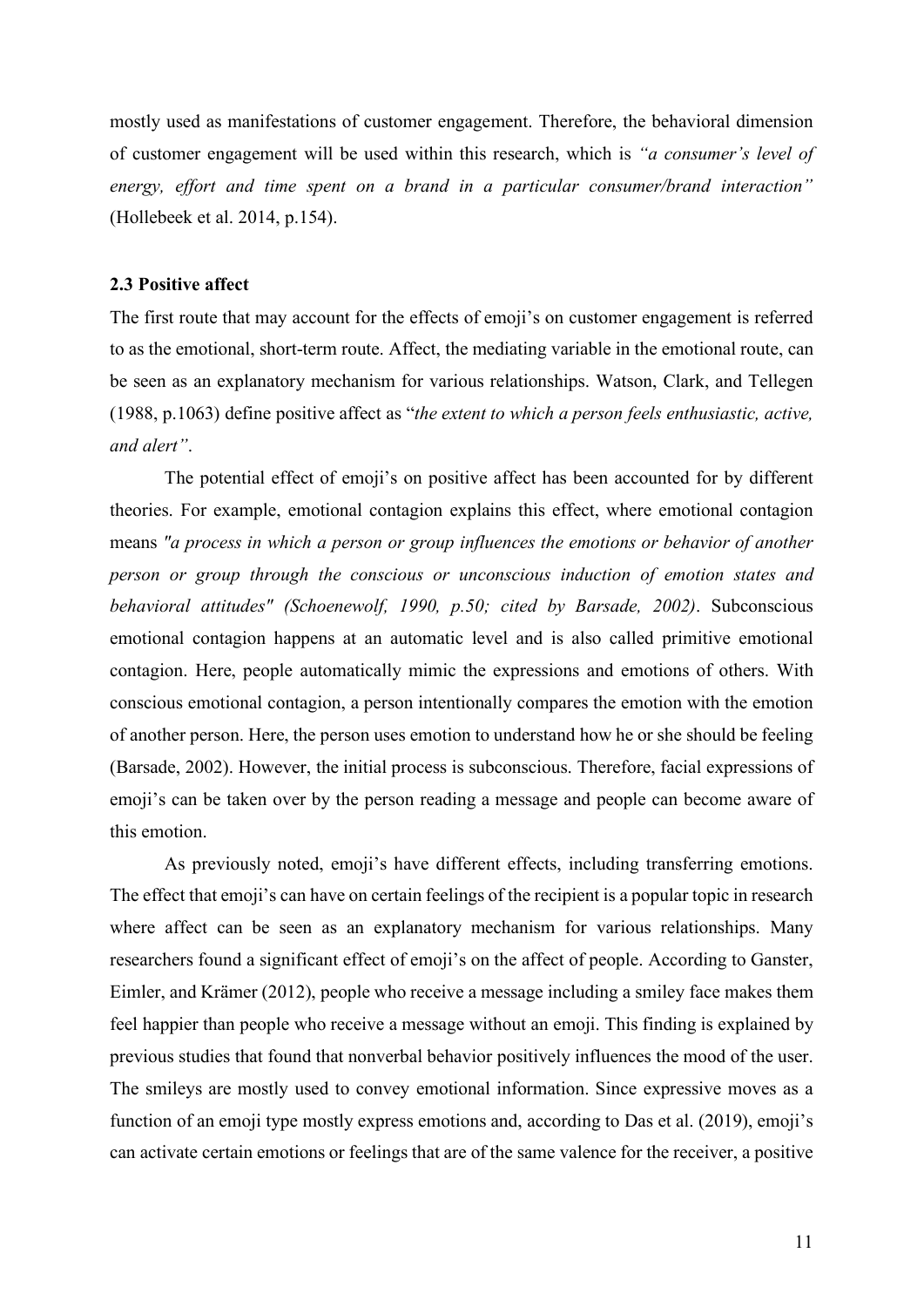influence of expressive moves on positive affect is expected. Therefore, the first hypothesis will be:

*Hypothesis 1: The presence of the emoji type expressive moves in brand communication posts leads to positive affect experienced by the receiver.* 

Previous research focused on various antecedents of customer engagement, like brand involvement, brand communication, interaction, social identification, and self-expressive brand (Gomez et al., 2019; Cheung, Pires & Rosenberger, 2019; Prentice et al., 2019; Algharabat, Rana, Alalwan, Baabdullah & Gupta, 2020). Regarding positive affect, De Oliveira Santini et al. (2020) conclude that positive emotions have a positive effect on customer engagement, explained by the proposition that positive emotional appraisals trigger behavior such as customer engagement. Also, Rietveld, Van Dolen, Mazloom, and Worring (2020) state that emotions can motivate customers and create customer behavior in terms of customer engagement. Lastly, Prentice et al. (2019) mention that customer behavioral engagement is driven by affect. The authors state that affect is a psychological foundation for behavioral customer behavior. It is expected that positive affect, by feeling positive emotions, has a positive effect on customer engagement because it guides the behavior of customers. Therefore, an effect between positive affect and customer engagement is expected as well and hypothesis  $2$  is:

## *Hypothesis 2: positive affect experienced by the receiver is positively related to customer engagement.*

#### <span id="page-11-0"></span>**2.4 Perceived extraversion**

The second route which may account for the effect of emoji's on customer engagement entails the associative, long-term route. Brand personality is defined as "*the set of human characteristics associated with a brand*", (Aaker, 1997, p.347). The concept has been studied in several contexts before. Extraversion, the mediating variable in the associative route, can be seen as a characteristic of brand personality, which means that brands can be perceived as extravert (Sweeney & Brandon, 2006). Here, extraversion is stated as "*an individual's tendency to be social and interactive*" (Islam, Rahman & Hollebeek, 2017, p.512).

The effect that emoji's have on personality traits and how personality traits are portrayed via the use of emoji's has been investigated in prior research, where extraversion is one of the personality traits that has been investigated. Firstly, a relationship has been found between the personality trait and extraversion, where people who are more extravert use more emoji's. For example, Hall and Pennington (2013) found that emoticon use has a positive relationship with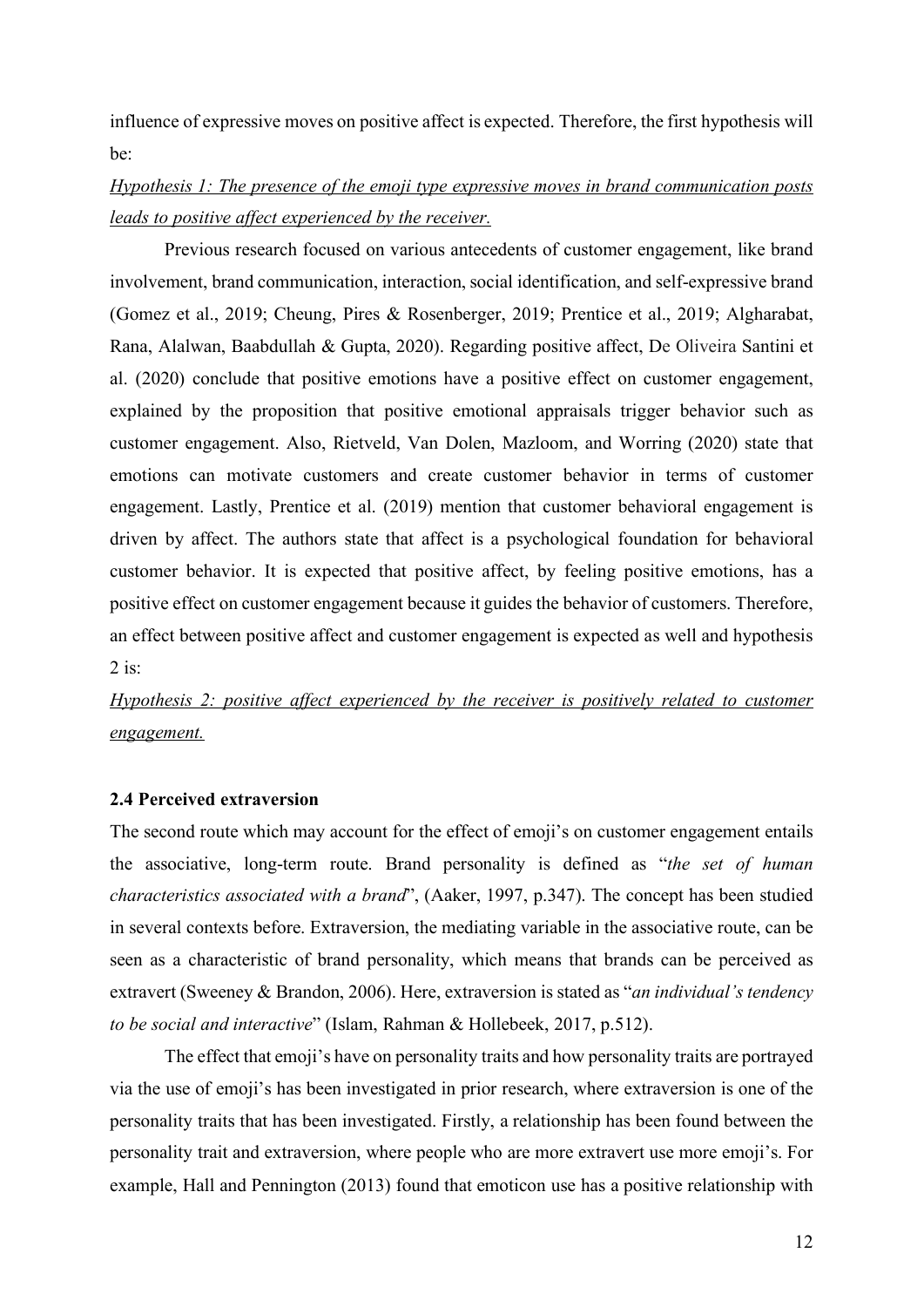extraversion. Specifically, the authors found that extraverted people use more emoticons within Facebook messages.

Secondly, an effect has been found that people who use emoji's are being perceived as more extravert. For example, Ganster et al. (2012) found that a writer who used positive cues, which can also be seen as smiling emoji's, was being perceived as more extravert. The result is based on the few findings that showed that emoticons resulted in a positive evaluation of the person who used the emoticon, whereafter the study by Ganster et al. (2012) researched the effect of the emoji's on the personality of the writer. Complementary, a study on emoticon use in assignment feedback in education reported that the marker was seen as more extravert when there were emoticons used in the feedback (Grieve, Moffitt & Padgett, 2019). The authors explain this finding by noting that emoticon use is related to several aspects of the personality of the user, based on previous research by Wall, Kaye, and Malone (2016).

Based on the brand personality concept, where brands possess certain personality traits, it is expected that the effect of emoji's on perceived extraversion for a person is also present when a company uses emoji's in their brand communication. Specifically, it is expected that expressive moves emoji's, which express positive emotions via facial emoji's, have a positive relationship with perceived extraversion since they are expected to make the writer come across as extravert. Therefore, the third hypothesis is:

### *Hypothesis 3: the presence of the emoji type expressive moves in brand communication posts leads to perceived extraversion of the brand.*

Within the context of communication between individuals, it has been found that perceived extraversion leads to positive behavior. For example, Davydenko et al. (2020) found that being extravert evokes nicer feedback from their interaction partner and positive behavior in others. Extraversion can be perceived as being interactive, where previous research found a connection between perceived interactivity and engagement as well. Bozkurt, Gligor, and Babin (2020) propose that when a customer sees a brand as being interactive, the customer feels encouraged to engage with a brand. Therefore, perceived social media interactivity has a positive effect on customer engagement. Lastly, previous research found that the perceived interactivity of a brand encourages people to like and share messages in the social media context. For example, Luarn, Lin, and Chiu (2015) state that brand pages that present information with high interactivity results in higher online engagement. Their result is based on the assumption that a high degree of interactivity leads to favorable communication outcomes, such as a like and a comment.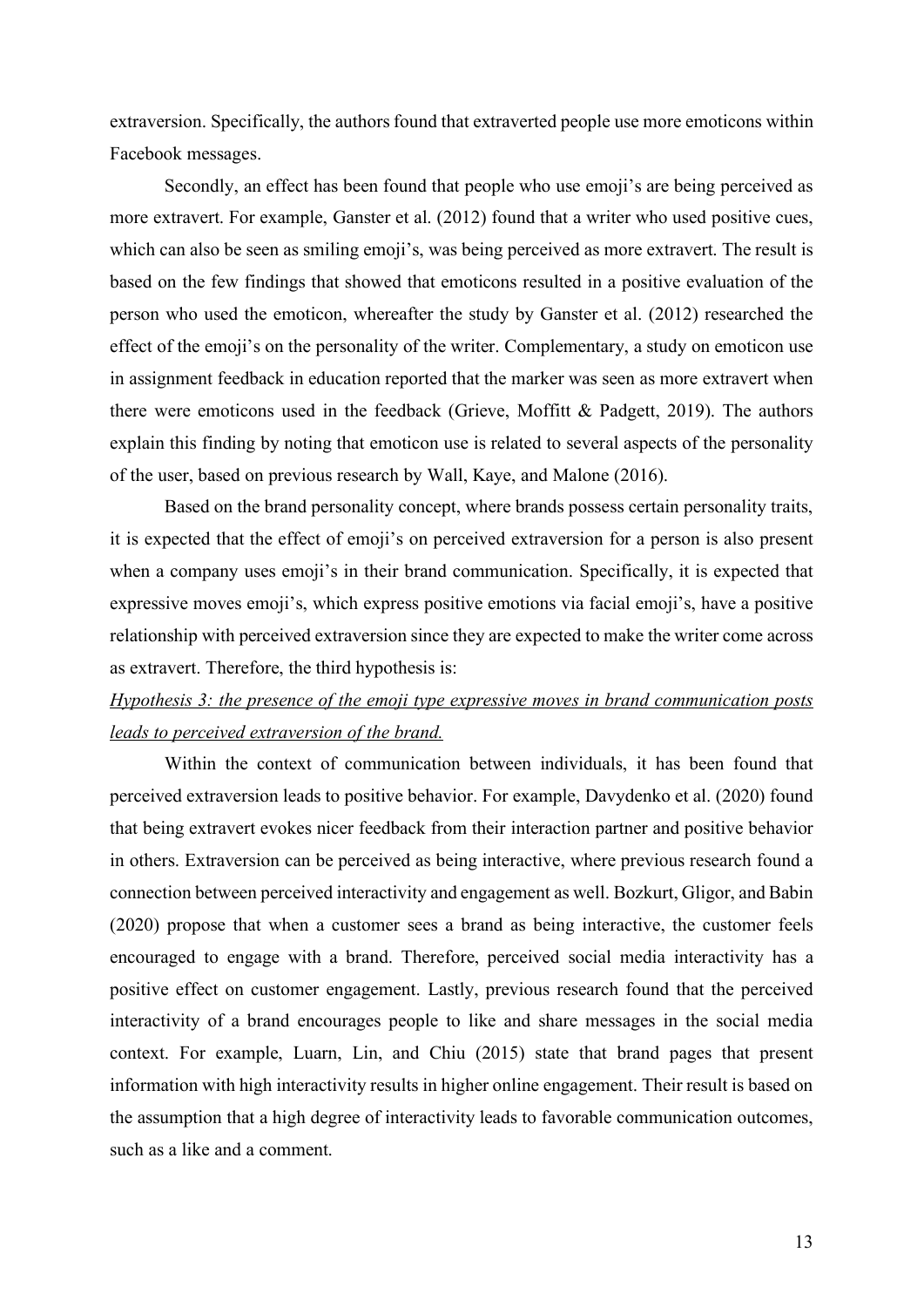Therefore, it is expected that perceived extraversion of a brand has a positive effect on customer engagement since extraversion is perceived as a preference for social interaction and positive feedback. Therefore, Hypothesis 4 is:

*Hypothesis 4: perceived extraversion of the brand is positively related to customer engagement.* 

Since Das et al. (2019) expected full mediation of positive affect for the effect of emoji's on purchase intentions and McShane et al. (2020) found a full mediation of emoji's on engagement via playfulness, this assumption will be tested for the mediating effect of positive affect and perceived extraversion in this study. It will also be tested if the short-term route via positive affect has a relatively different effect than the long-term route via perceived extraversion. To conclude, expressive moves, via positive affect and perceived extraversion, on customer engagement is expected to have a positive effect. Therefore, the last two hypotheses are:

*Hypothesis 5: expressive moves have a positive effect on customer engagement, which is fully mediated by positive affect.* 

*Hypothesis 6: expressive moves have a positive effect on customer engagement, which is fully mediated by perceived extraversion.* 

### <span id="page-13-0"></span>**2.5 Conceptual Model**

The conceptual model is presented as follows:

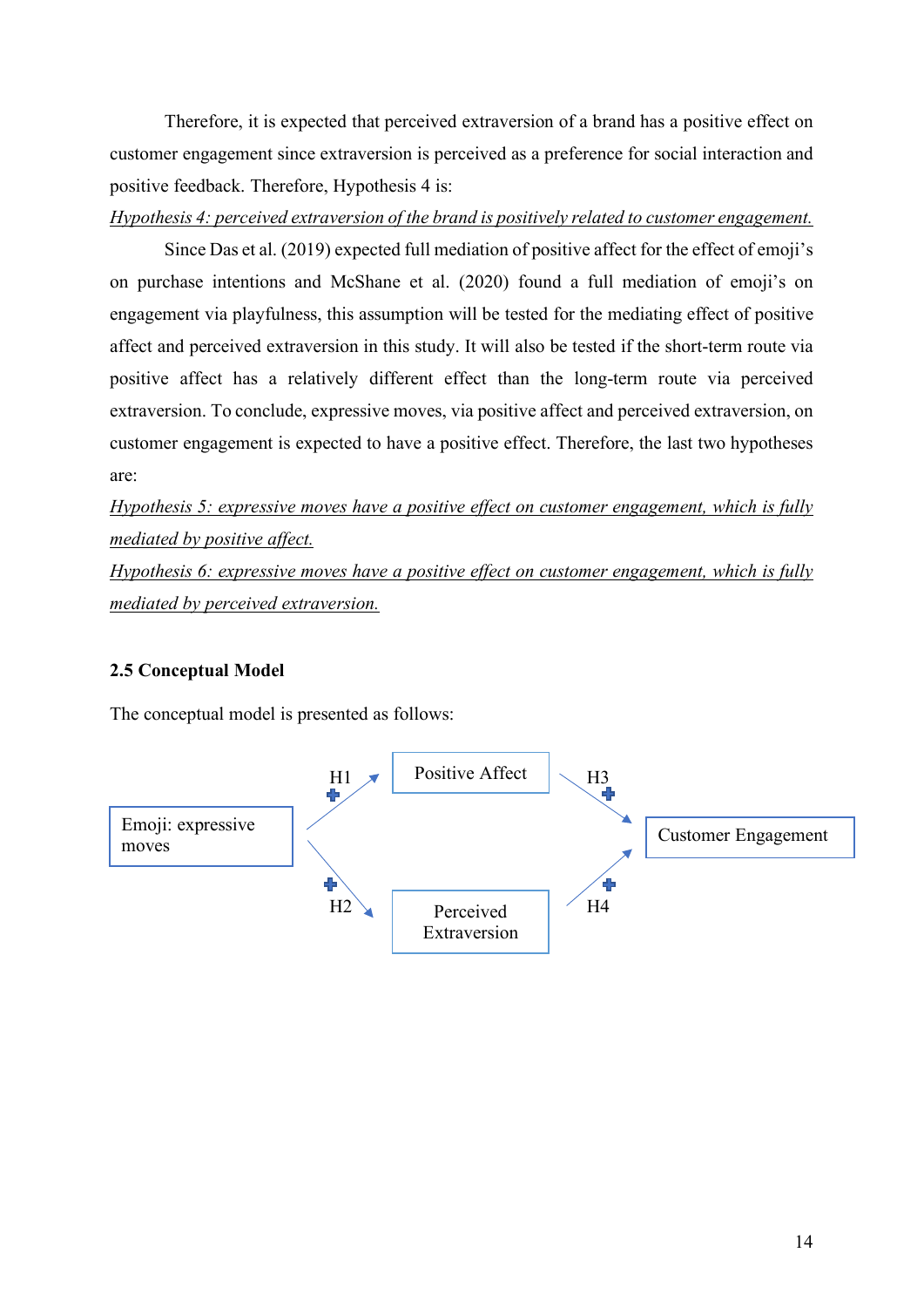### <span id="page-14-0"></span>**Chapter 3. Methodology**

This chapter describes the methodology of this research. Firstly, the experimental materials will be described. Secondly, the participants and procedure will be discussed. Thirdly, the research ethics will be explained. Fourthly, the measurement instrument will be provided and lastly, the statistical analysis will be discussed.

#### <span id="page-14-1"></span>**3.1 Experimental materials**

To test the hypothesis, this research had a quantitative experimental design. The design has been studied via an online survey, which consisted of general questions and an experimental design, where a set of social media messages was created and manipulated to test the hypotheses developed in chapter 2. An experimental design was suitable for this study since causal relations with two mediators were measured in this research. The variable emoji's could be manipulated where other aspects were held constant to determine potential causal effects. Also, real-life data on expressive moves could be gathered with an experimental design. Lastly, research found that the use of scenarios in an experimental design generates discrete emotional responses (Bagozzi et al., 1999). This research focused on positive affect which makes the design a good fit with this research.

The experimental design has been used in the form of an online survey. The survey consisted of questions in Dutch since this is the common language in the Netherlands. Besides using emoji manipulation in the survey, this research also had the goal to check whether the effects are different for various product categories for generalizability purposes. Therefore, hedonic and utilitarian products were used. Within the survey, two fictional brands were used from two product categories. One of these two brands belonged to the category of utilitarian products and the other brand belonged to the category of hedonic products.

The most optimal pair of brands used in the survey were chosen based on a pilot test. The pilot test contained social media messages from four fictional brands, consisting of two brands within the category hedonic products and two brands within the category utilitarian products. The hedonic brands were a fictional designer clothing brand and a fictional watch brand, and the utilitarian brands were a fictional laundry detergent brand and a fictional mobile phone brand (Strahilevitz & Myers, 1998; Dhar & Wertenbroch, 2000). The two brands chosen for the survey were the watch brand and the laundry detergent brand since the social media messages of these brands were perceived as most realistic and closest to the product category, hedonic or utilitarian.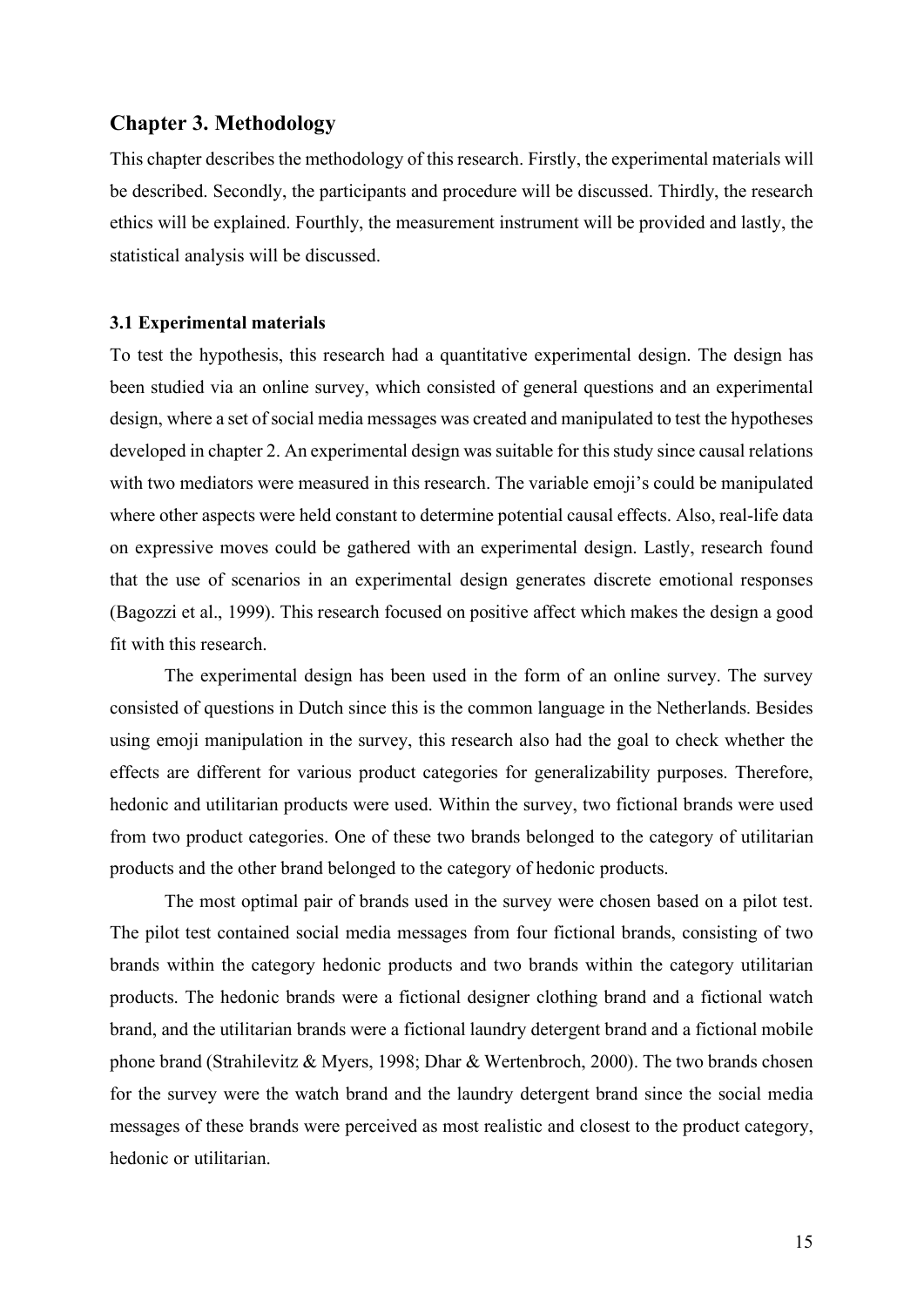The name of the brand and the product category were mentioned beforehand, by mentioning 'this message is originated from brand X, from product category X'. Fictional brands were used since respondents do not have any bond with the brand that might influence the results of the survey. Therefore, respondents were not biased.

The survey consisted of a between-subjects design, featuring four randomly assigned conditions: (1) hedonic product text without emoji's (HN), (2) utilitarian product text without emoji's (UN), (3) hedonic product text with emoji's (HY), and (4) utilitarian product text with emoji's (UY). The text in the social media messages was identical within both conditions and the expressive moves emoji was identical to the emotions expressed in the text. Besides that, the stimuli were based on brand messages that are posted on the social media platform Facebook. Also, the valence of the messages was controlled for by only showing positive content. Next, the number of likes and comments of others was controlled by holding these numbers constant. The time of the post was controlled for as well since customer engagement might be affected by the timing of a post (Rietveld et al. 2020). The chosen stimuli are shown in Images 1, 2, 3, and 4 below.

WATCHING Watching you ... 12 februari om 12:15  $\cdot$  3 Niks is zo prettig als een waterdicht horloge. Kijk daarom nu op onze website en zoek de mooiste uit, zodat jij een heerlijke zomer tegemoet gaat! **OO 19** 2 opmerkingen 1 keer gedeeld r<sup>b</sup> Leuk O Opmerking plaatsen  $\phi$  Delen *Image 1: stimuli watch brand - without emoji* WATCHING Watching you  $\sim$ you 12 februari om 12:15  $\cdot$   $\odot$ Niks is zo prettig als een waterdicht horloge. Kijk daarom nu op onze website en zoek de mooiste uit, zodat jij een heerlijke zomer tegemoet gaat! **CO** 19 2 opmerkingen 1 keer gedeeld **心** Leuk O Opmerking plaatsen  $\hat{\varphi}$  Delen *Image 2: stimuli watch brand - with emoji* Fresh in Colour ... 12 februari om 12:15  $\cdot$  3 Deze maand komt er een nieuw wasmiddel in onze collectie en dit is er niet zo maar een.. Tipje van de sluier: verliefdheid wordt spontaan opgewekt **CO** 19 2 opmerkingen 1 keer gedeeld

**心** Leuk O Opmerking plaatsen  $\phi$  Delen

*Image 3: stimuli laundry detergent brand - without emoji*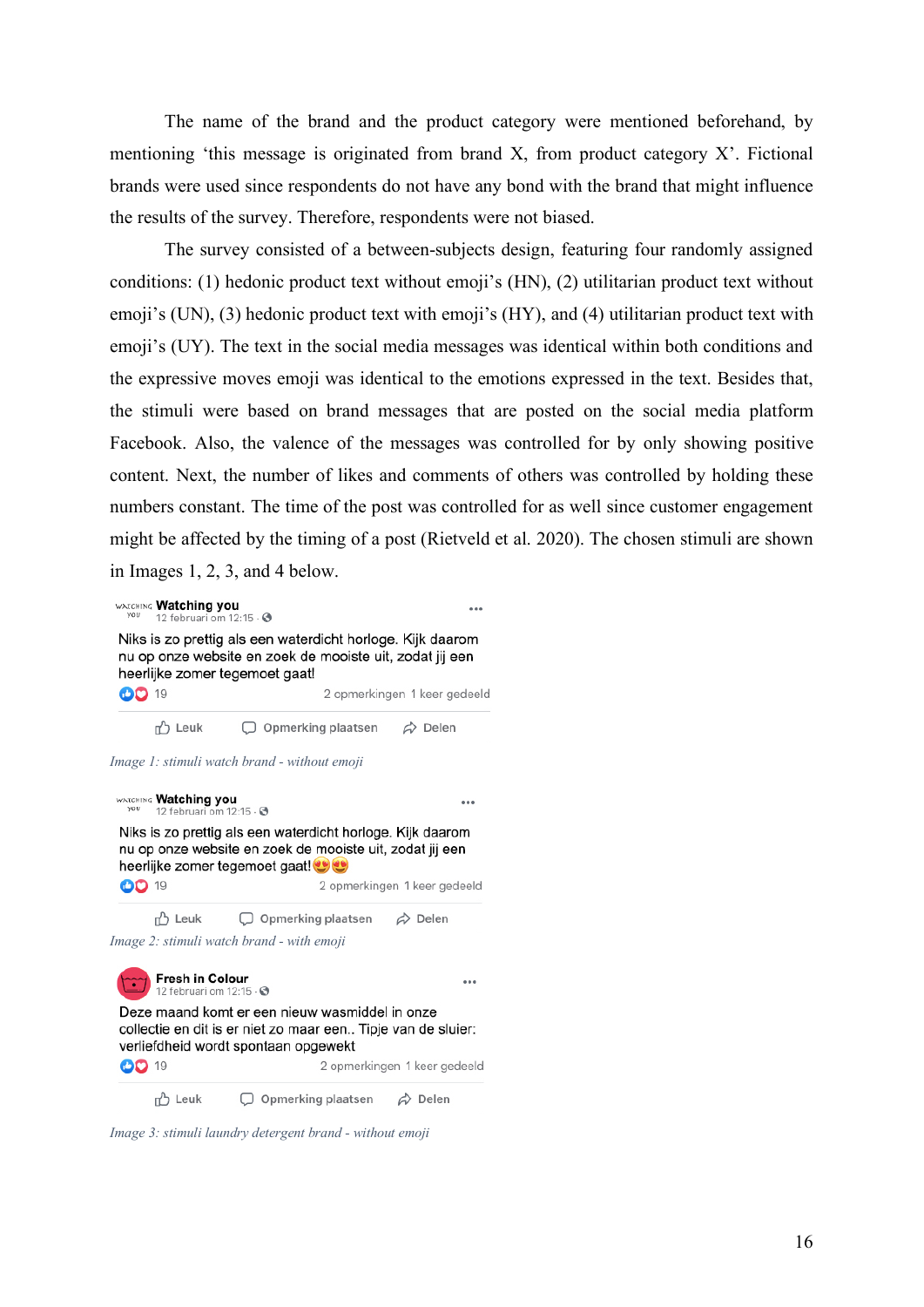

**心** Leuk O Opmerking plaatsen  $\phi$  Delen *Image 4: stimuli laundry detergent brand - with emoji*

According to Markman and Oshima (2007), emoji's should be interpreted within the cultural context in which they are placed. Therefore, this study focused on Dutch brands, since the survey was sent to Dutch citizens.

### <span id="page-16-0"></span>**3.2 Participants and procedure**

Data has been collected via an online survey which was spread via social media platforms, such as Facebook, LinkedIn, WhatsApp, and e-mail to reach the sample.

The sample is reached based on convenience sampling, which is a non-random sample method where respondents meet certain practical criteria (Etikan, Musa & Alkassim, 2016), in this case, easy accessibility, availability at a given time, and the willingness to participate. Convenience sampling is also the most suitable method to generate as many respondents as possible based on Särndal, Swensson, and Wretman (2003).

The sample for this research is from the Netherlands. 165 respondents filled out the survey. The respondents are aged between 16 years and 67 years  $(M = 28,47, SD = 12,37)$ , of whom 63,4% were women. The Dutch population consists of 50,3% women, a little bit more than half of the population (CBS, 2020, October 30). Therefore, the women are slightly more represented in this research in comparison to the Dutch population.

The respondents were randomly assigned to one of the four stimuli: HN  $(N = 38)$ , UN  $(N = 37)$ , HY ( $N = 44$ ) and UY ( $N = 36$ ). The survey started with an introduction, containing information on the research topic and the research ethics, whereafter respondents could (not) agree with the information. After clicking on agree, participants were asked if they use or have used Facebook whereafter they continued the survey with the assigned stimuli if they clicked 'yes'. If respondents clicked 'no', the respondents were thanked for their participation whereafter the survey ended for them. For the respondents who clicked 'yes', the survey continued with questions regarding the main concepts, where before each concept the stimuli were repeated.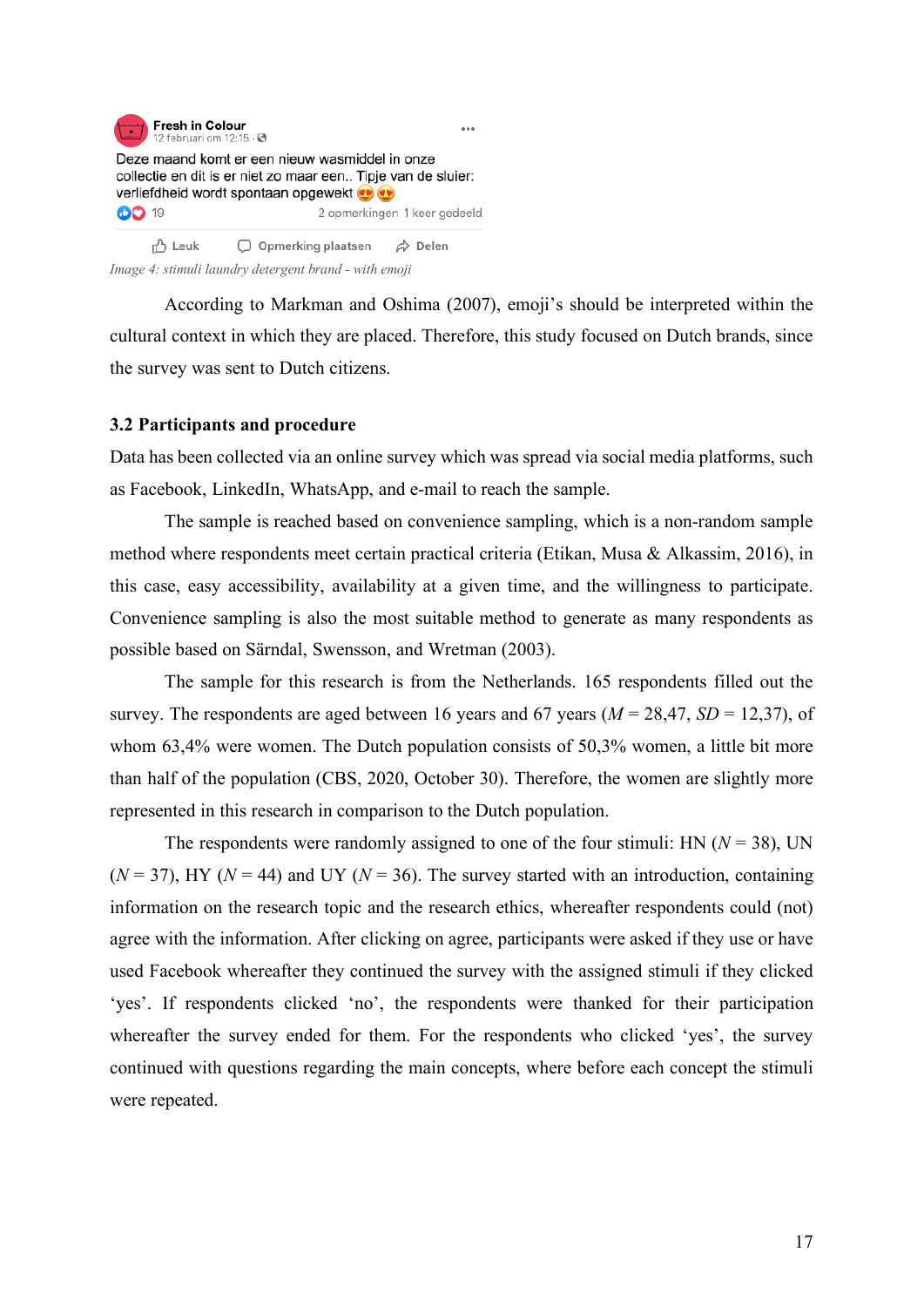#### <span id="page-17-0"></span>**3.3 Research Ethics**

Respondents were informed that every answer is correct and that no wrong answer exists. Besides this, anonymity was guaranteed, and the respondents were informed that their answers will only be used for academic purposes. Respondents had the freedom to withdraw themselves from the research at any time during the research process. If they wanted to, respondents could leave their e-mail at the end of the survey to receive the results of the research.

#### <span id="page-17-1"></span>**3.4 Measures**

The survey started with a selection criterium, where the question was asked if the respondents were active on Facebook since the target market of this research needed to have experience with liking and commenting on social media messages on this platform.

After that question, each respondent saw a different condition. Directly after each screenshot of the social media message, the concepts were measured, where the control variables were measured at the end of the survey. The concepts were measured as followed:

At first, respondents were asked if they would actively engage with the brand based on a 7-point Likert scale, where two propositions were shown. This question relates to the construct of customer engagement. Each proposition started with "I would", followed by the two items for customer engagement, adopted from Solem and Pederson (2016).

Next, 4 propositions regarding the construct positive affect were shown, each of which started with "I feel" followed by adjectives from the four-item scale adopted from Das et al. (2019). All items for positive affect were measured on a five-point scale  $(1 = \text{very slightly or})$ not at all and  $5 =$  very much).

After rating their emotions, respondents indicated how extravert they find the brand presented in the social media message via a 7-point Likert scale  $(1 =$  strongly disagree and  $7 =$ strongly agree) adopted from Wiggins (1979), related to the construct perceived extraversion. Each item started with "the brand comes across as", followed by one of the eight adjectives.

Next, interactivity was measured as a first control variable. This concept is added to the survey to guarantee that no relation was missed between the concept perceived extraversion and emoji's and customer engagement. The respondents indicated how interactive they find the brand with a 7-point Likert scale ( $1 =$  strongly disagree and  $7 =$  strongly agree) adopted from Kim and Lee (2019), where each proposition started with "the brand", followed by ten items.

After measuring interactivity, respondents were asked if they find the brand hedonistic or utilitarian, to perform a manipulation check to control if the brand fits with the product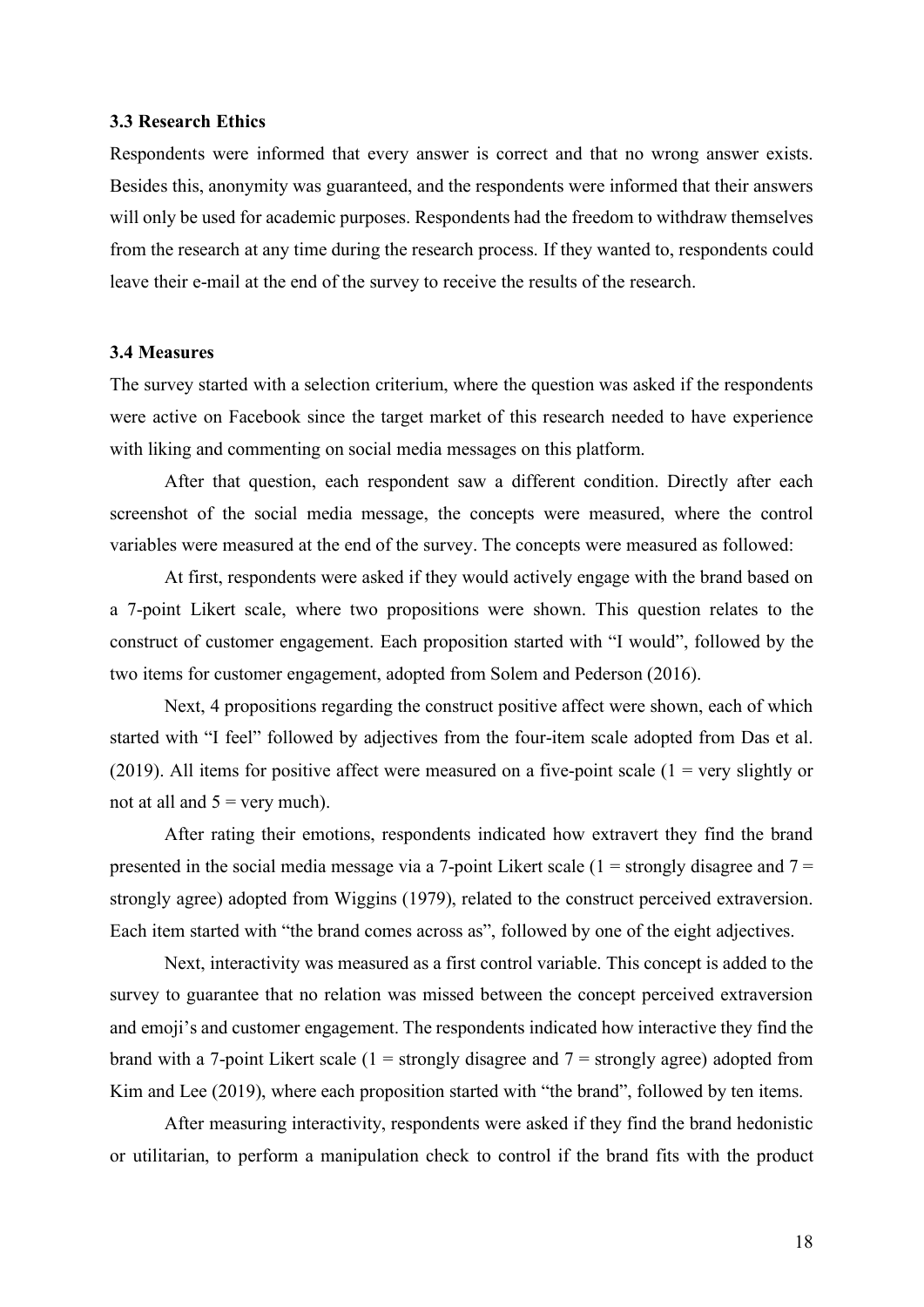category. Also, realism of the social media messages (Tiggemann, Slater, Bury, Hawkins & Firth, 2013) and product affinity were checked (Mittal & Lee, 1989). Realism was asked by using two items based on a 7-point Likert scale  $(1 =$  strongly disagree and  $7 =$  strongly agree). The affinity with the product category was controlled by measuring this with the measurement scale for product involvement. Three items were asked with a 7-point Likert scale  $(1 =$  strongly disagree and  $7 =$  strongly agree) as well.

Lastly, it was asked if the respondents have seen the emoji to confirm they noticed the manipulation, and the demographics age, gender, and frequency of Facebook use were asked as well.

An overview of the constructs and the complementary sources can be found in table 1. The complete measurement instrument can be found in Appendix 3.

| Construct              | <b>Source</b>         | <b>Items</b>                                             |  |  |  |
|------------------------|-----------------------|----------------------------------------------------------|--|--|--|
| <b>Positive affect</b> | Das et al. 2019       | While exposed to the Facebook message, how did you feel? |  |  |  |
|                        |                       |                                                          |  |  |  |
|                        |                       | I feel happy                                             |  |  |  |
|                        |                       | I feel delighted                                         |  |  |  |
|                        |                       | I feel excited                                           |  |  |  |
|                        |                       | I feel enthusiastic                                      |  |  |  |
| <b>Perceived</b>       | <b>Wiggins</b> (1979) | The brand comes across as                                |  |  |  |
| <b>Extraversion</b>    |                       | Outgoing                                                 |  |  |  |
|                        |                       | Extraverted                                              |  |  |  |
|                        |                       | Vivacious                                                |  |  |  |
|                        |                       | Jovial                                                   |  |  |  |
|                        |                       | Enthusiastic                                             |  |  |  |
|                        |                       | Cheerful                                                 |  |  |  |
|                        |                       | Perky                                                    |  |  |  |
|                        |                       | $\ldots$ Unshy                                           |  |  |  |
| <b>Perceived</b>       | Kim & Lee (2019)      | Enables two-way communications.                          |  |  |  |
| interactivity          |                       | Enables concurrent communications.                       |  |  |  |
|                        |                       | Keeps my attention.                                      |  |  |  |
|                        |                       | Is interactive.                                          |  |  |  |
|                        |                       | Enables information selection.                           |  |  |  |
|                        |                       | Enables information sharing.                             |  |  |  |
|                        |                       | Enables news sharing.                                    |  |  |  |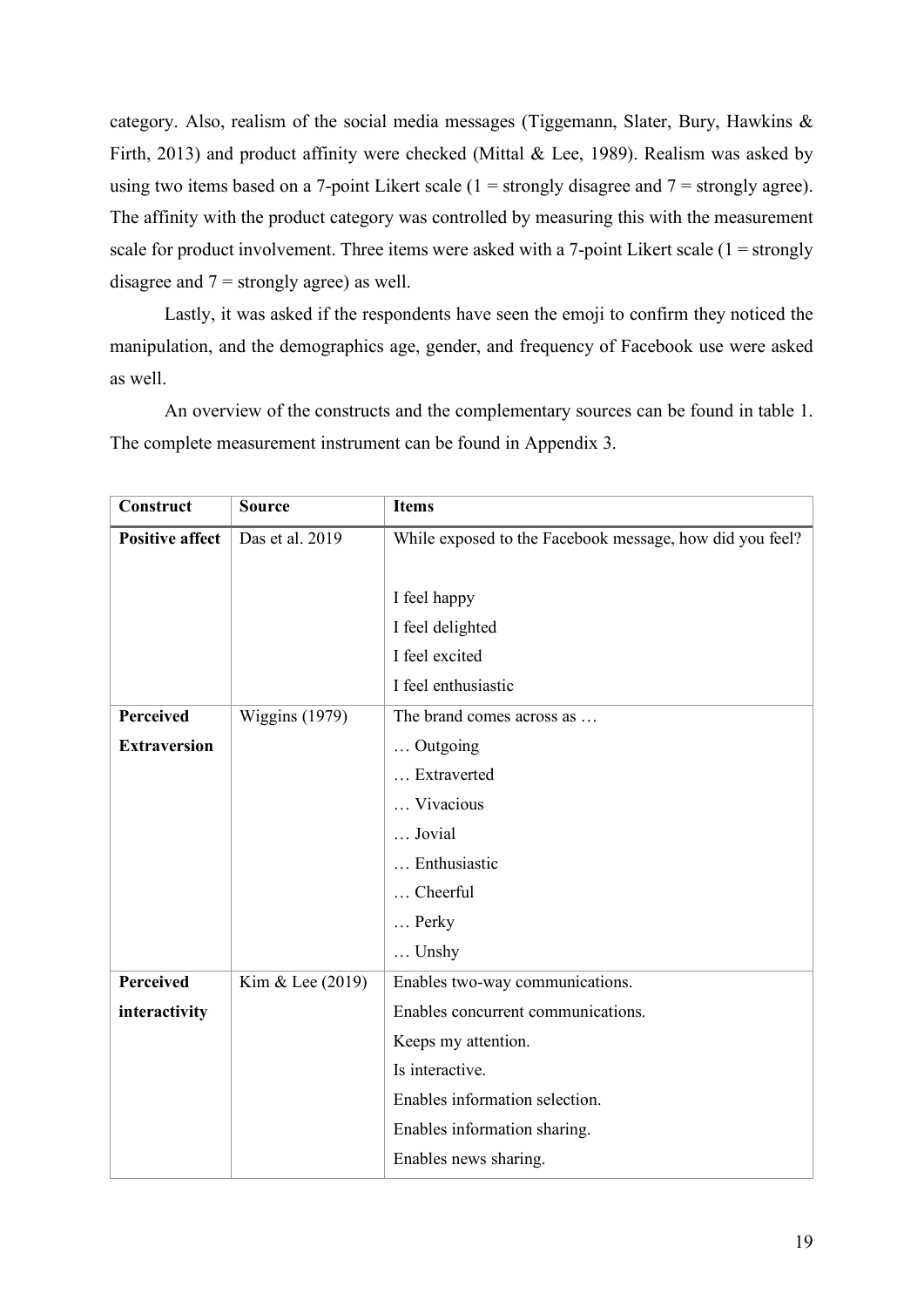|                   |                     | Enables photo and video sharing.                           |
|-------------------|---------------------|------------------------------------------------------------|
|                   |                     | Enables participation.                                     |
|                   |                     | Enables social exchange.                                   |
| <b>Customer</b>   | Solem & Pederson    | I would like this post                                     |
| <b>Engagement</b> | (2016)              | I would comment on this post                               |
| Product           | Mittal & Lee        | I have a strong interest in                                |
| affinity          | (1989)              | are very important to me                                   |
|                   |                     | For me,  do not matter                                     |
| <b>Realism</b>    | (Tiggemann, Slater, | "The text in the Facebook post is realistic"               |
|                   | Bury, Hawkins &     | "The text in the Facebook post looks like it would look in |
|                   | Firth, 2013)        | real life"                                                 |

*Table 1: Items used to measure the constructs positive affect, perceived extraversion, perceived interactivity, customer engagement, and product involvement*

### <span id="page-19-0"></span>**3.5 Statistical Analysis**

Firstly, the realism and product category checks were tested by using a factorial ANOVA whereafter the manipulation check has been performed. Secondly, a reliability analysis has been conducted by computing the Cronbach's Alpha. Thirdly, the assumptions for regression analysis have been performed by running a regression analysis. Fourthly, The constructs were analyzed after the data was collected via a regression analysis with the function PROCESS in SPSS (Hayes, 2017), since mediating relationships were analyzed. Hereby, all relationships were tested at once. Specifically, model 6 and model 59 were used. Model 6 has been chosen for the statistical analysis since this model made it possible to test the mediating variables in the model. Model 59 has been chosen to test for the product category, hedonic and utilitarian, as moderating variable as an addition to the concepts measured in model 6.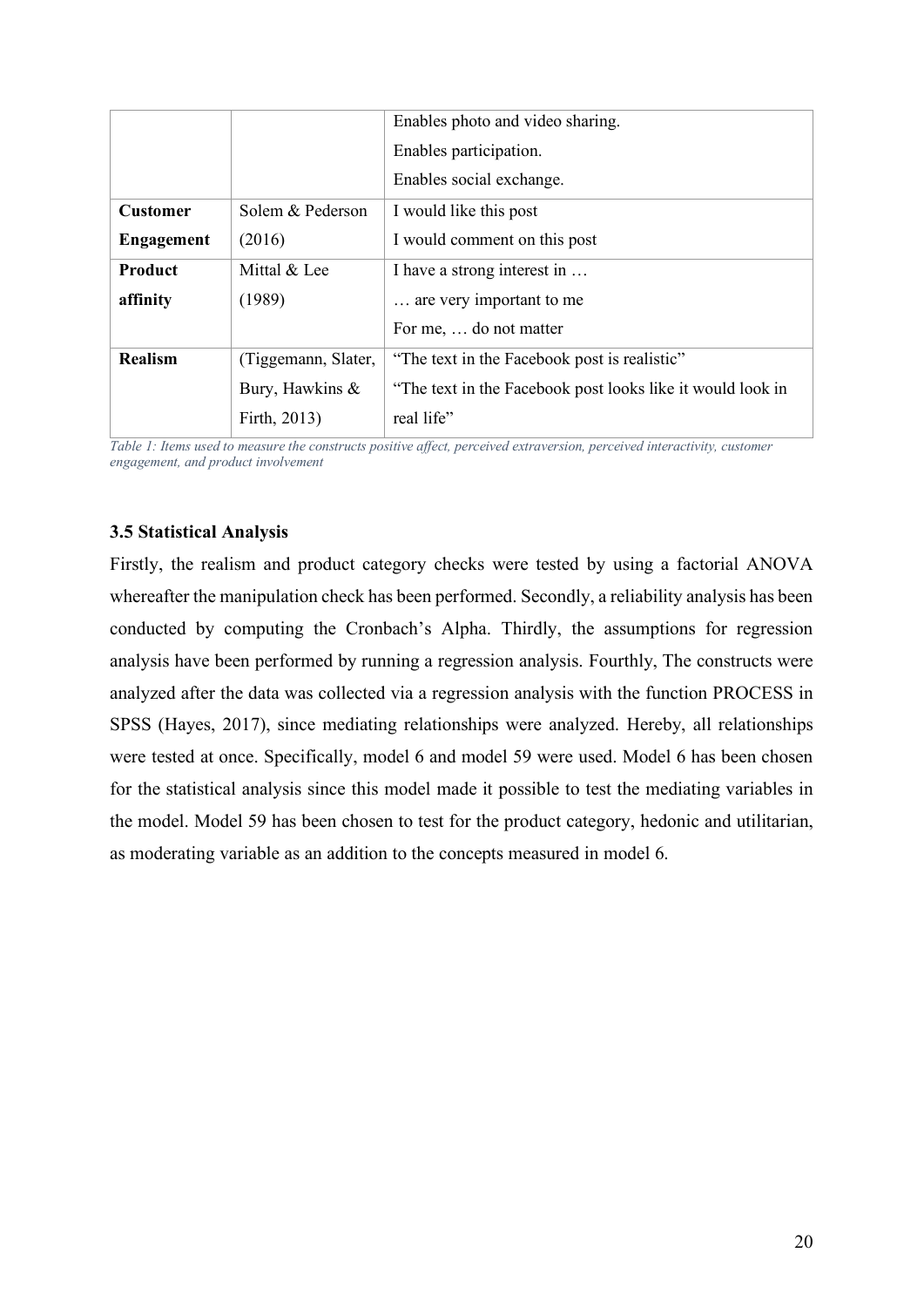### <span id="page-20-0"></span>**Chapter 4. Results**

In this chapter, the results of the analysis will be discussed. Firstly, the realism, product category, and manipulation checks will be shown. Secondly, the reliability analysis, as well as the assumption checks, will be explained. Thirdly, the regression analysis using the PROCESS tool will be discussed.

#### <span id="page-20-1"></span>**4.1 Realism, product category, and manipulation checks**

To test whether the product category, hedonistic or utilitarian, or the presence of an emoji influences the perceived realism of the social media messages, a factorial ANOVA has been conducted. Both the variables hedonistic-utilitarian and emoji were not significant. This entails that the realism of the stimuli is not influenced by the product category or the presence of an emoji.

Also, to test whether the product category that the respondents were assigned to is perceived as the correct product category, a factorial ANOVA has been conducted. The variable hedonistic-utilitarian was significant, which entails that the product category seen by respondents is perceived as closest to the correct product category.

| The results of the realism check and product category check are shown in table 2 below. |  |  |  |
|-----------------------------------------------------------------------------------------|--|--|--|
|-----------------------------------------------------------------------------------------|--|--|--|

| <b>DV: Realism</b> | $\mathbf{F}$ | Sig.        |
|--------------------|--------------|-------------|
| Hed Uti            | 0.125        | 0.724       |
| Emoji              | 1.293        | 0.257       |
| Hed_Uti * Emoji    | 0.863        | 0.354       |
|                    |              |             |
| DV: Hed Uti        |              |             |
| Hed Uti            | 29.772       | ${}< 0.001$ |
| Emoji              | 0.042        | 0.837       |
| Hed_Uti * Emoji    | 0.214        | 0.644       |

*Table 2: Realism & manipulation check*

The manipulation check performed checked whether the respondents noticed the manipulation, the emoji, in the social media messages, based on a Chi-square test which was significant. The respondents who were assigned to the no emoji condition all indicated that they did not see an emoji. From the group who was assigned to the emoji condition, 12 respondents indicated that they did not see an emoji. According to Aronow, Baron, and Pinson (2019), dropping respondents because they failed the manipulation check might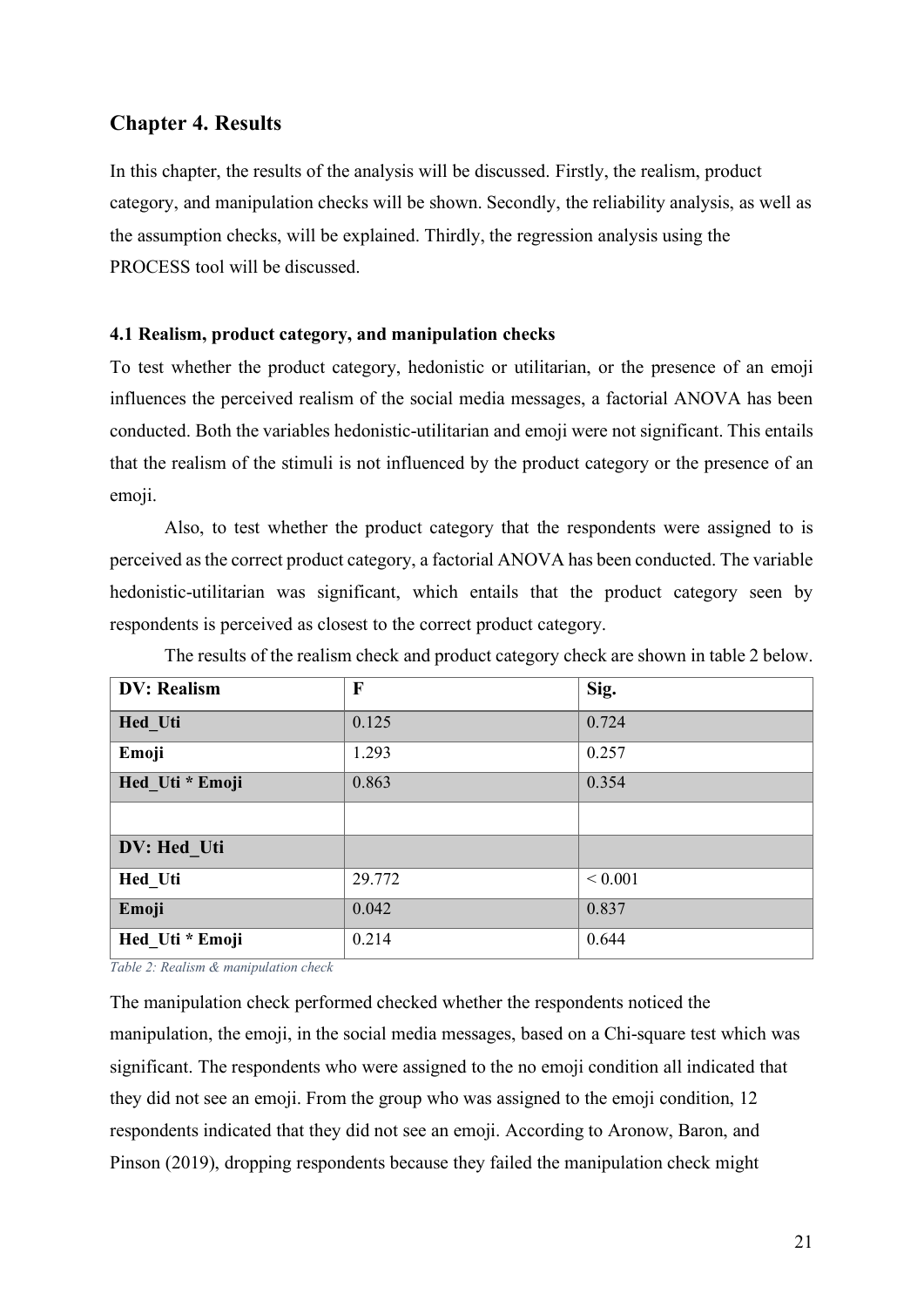propose biases of unknown sign and magnitude. Therefore, the 12 respondents remained in the further analysis. The other 69 respondents did indicate that they did see an emoji, so these respondents passed the manipulation check.

#### <span id="page-21-0"></span>**4.2 Reliability analysis and assumption checks**

The reliability values for all constructs were above the critical threshold, namely  $> 0.70$ . Therefore, all constructs were perceived as reliable. The accompanied Cronbach's Alpha's are shown in table 3.

| <b>Variable</b>            | N of items | <b>Cronbach's Alpha</b> |
|----------------------------|------------|-------------------------|
| <b>Customer Engagement</b> | 2          | 0.744                   |
| Positive Affect            | 4          | 0.947                   |
| Perceived Extraversion     | 8          | 0.912                   |
| Realism                    | 2          | 0.763                   |
| Affinity                   | 3          | 0.811                   |

*Table 3: Reliability analysis*

Next to the reliability analysis, assumption checks for regression analysis have been performed. Firstly, the assumption for multicollinearity is met since no correlations higher than 0.7 between the independent variables were present. The correlation between the independent variable positive affect and the dependent variable is above 0.3. The correlation between the independent variable perceived extraversion and engagement is below 0.3, namely 0.089. Even though the correlation is low, a correlation still existed, and the tolerance values were high with a minimum of 0.807 (Appendix 2, A). Therefore, the analysis proceeded.

Secondly, the assumption for normality is met. The P-Plot was in an S-shape, and it was not too far from the line. Besides this, the histogram was normally distributed (Appendix 2, B).

Thirdly, the assumption for linearity was met, since the dots in the scatterplot were spread around the zero line and no clear pattern was shown (Appendix 2, C).

Fourthly, the assumption for constant variance of the error term is met since no clear pattern was shown in the scatterplot which means that the data can be perceived as homoscedastic (Appendix 2, C).

Fifthly, the assumption for independence of the error terms is met. The Durbin-Watson test showed that the Durbin-Watson was very close to 2, namely 1.932 (Appendix 2, D).

Lastly, the assumption for outliers is met. There was only one respondent with a MAH of 24.3766 and the rest was below the critical value of 13.82 (Tabachnick & Fidell, 1996). Since one outlier was not perceived as problematic, the respondent remained in the analysis.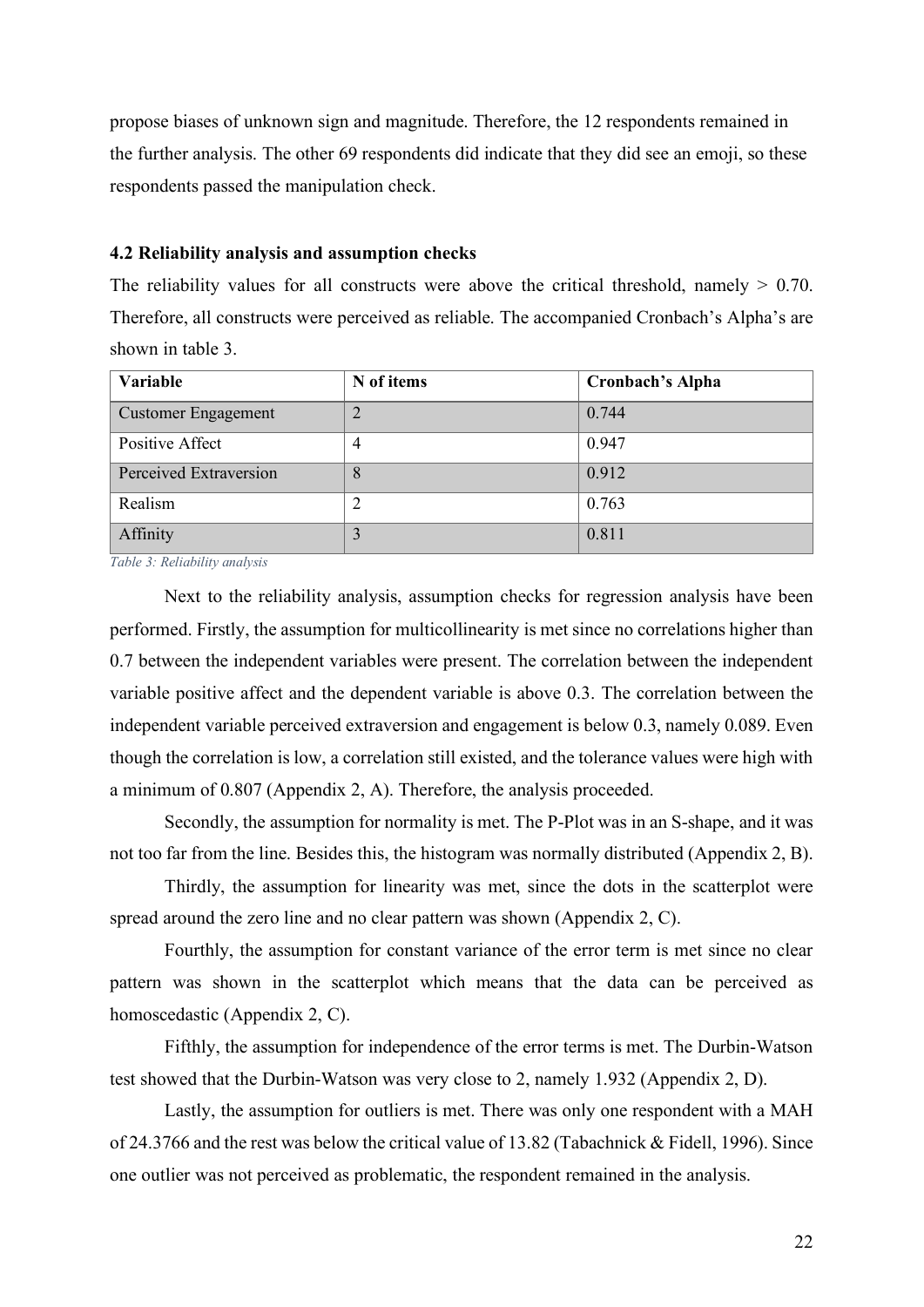#### <span id="page-22-0"></span>**4.3 PROCESS analysis and reliability analysis**

After the assumption checks, a regression analysis, specifically a PROCESS analysis by Hayes (2017), has been performed with customer engagement as the dependent variable. Firstly, model 6 has been performed with the dummy variable emoji as X, Affect and Perceived Extraversion as mediating variables, and Affinity as a control variable. With this model, hypotheses 1 till 6 have been tested. After model 6, model 59 has been performed with the variable Hedonistic-Utilitarian added as a moderator. This model is performed to test if the results differ for the product categories.

#### <span id="page-22-1"></span>4.3.1 PROCESS analysis: model 6

The output for model 6 is shown in Table 4, where several significant effects between variables were shown. Based on this analysis, hypotheses 1 till 4 can be confirmed or rejected, which will be explained in the following section.

### **Hypothesis 1: The presence of the emoji type expressive moves in brand communication posts leads to positive affect experienced by the receiver: rejected**

Table 5 shows that Emoji does not have a significant effect on Positive Affect, since  $b = 0.025$ , 95% CI [-0.341, 0.392],  $t = 0.14$ ,  $p = 0.892$ . Therefore, hypothesis 1 is rejected.

### **Hypothesis 2: positive affect experienced by the receiver is positively related to customer engagement: accepted**

Table 5 shows that Positive Affect has a significant effect on Customer Engagement,  $b = 0.290$ , 95% CI [0.169, 0.410],  $t = 4.75$ ,  $p < .05$ , so hypothesis 2 is accepted.

### **Hypothesis 3: the presence of the emoji type expressive moves in brand communication posts leads to perceived extraversion of the brand: accepted**

Emoji has a significant effect on Perceived Extraversion  $b = 0.555$ , 95% CI [0.211, 0.899], t = 3,18,  $p < 0.05$ . Therefore, hypothesis 3 is also accepted.

### **Hypothesis 4: perceived extraversion of the brand is positively related to customer engagement: rejected**

Hypothesis 4 is rejected, since Perceived Extraversion does not have a significant effect on Customer Engagement, since  $b = -0.082, 95\%$  CI  $[-0.213, 0.049]$ ,  $t = -1,24$ ,  $p = 0.028$ .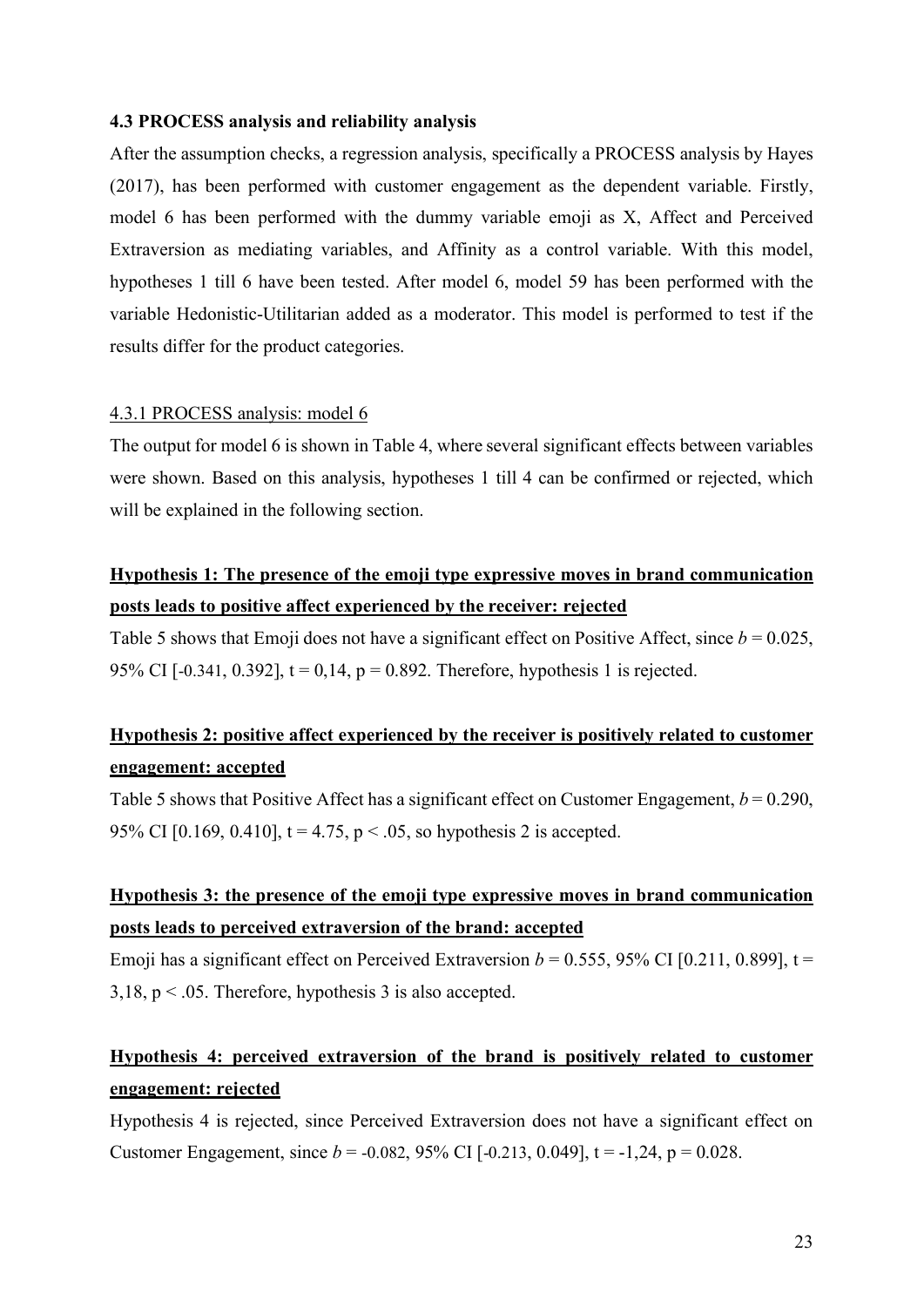| <b>Outcome variable:</b>      | coefficient | se.   | $\mathbf{t}$ | p     | <b>LLCI</b> | <b>ULCI</b> |
|-------------------------------|-------------|-------|--------------|-------|-------------|-------------|
| <b>Perceived Extraversion</b> |             |       |              |       |             |             |
| Emoji                         | 0.555       | 0.174 | 3.18         | 0.002 | $-0.018$    | 0.358       |
| Affinity                      | 0.193       | 0.059 | 3.29         | 0.001 | 0.077       | 0.308       |
| <b>Outcome</b> variable:      |             |       |              |       |             |             |
| <b>Affect</b>                 |             |       |              |       |             |             |
| Emoji                         | 0.025       | 0.186 | 0.14         | 0.892 | $-0.341$    | 0.392       |
| Perceived Extraversion        | 0.345       | 0.081 | 4.26         | 0.000 | 0.185       | 0.506       |
| Affinity                      | 0.261       | 0.063 | 4.17         | 0.000 | 0.137       | 0.384       |
| <b>Outcome variable:</b>      |             |       |              |       |             |             |
| <b>Customer Engagement</b>    |             |       |              |       |             |             |
| Emoji                         | $-0.088$    | 0.144 | $-0.61$      | 0.543 | $-0.371$    | 0.196       |
| Perceived Extraversion        | $-0.082$    | 0.066 | $-1.24$      | 0.218 | $-0.213$    | 0.049       |
| Positive Affect               | 0.290       | 0.061 | 4.75         | 0.000 | 0.169       | 0.410       |
| Affinity                      | 0.132       | 0.051 | 2.59         | 0.010 | 0.031       | 0.233       |

*Table 4: model 6* 

Based on the indirect effects, which are shown in table 5, hypothesis 5 and 6 can be confirmed or rejected.

### **Hypothesis 5: expressive moves have a positive effect on customer engagement, which is fully mediated by positive affect: rejected**

The indirect effect of Emoji on Customer Engagement via Positive Affect is not significant, since the Confidence Intervals shown in table 5 contain zero [-0.108, 0.112]. Therefore, hypothesis 5 is rejected.

### **Hypothesis 6: expressive moves have a positive effect on customer engagement, which is fully mediated by perceived extraversion: rejected**

Hypothesis 6 is rejected as well since the Confidence Intervals contain zero for the effect of Emoji on Customer Engagement via Perceived Extraversion [-0.125, 0.027].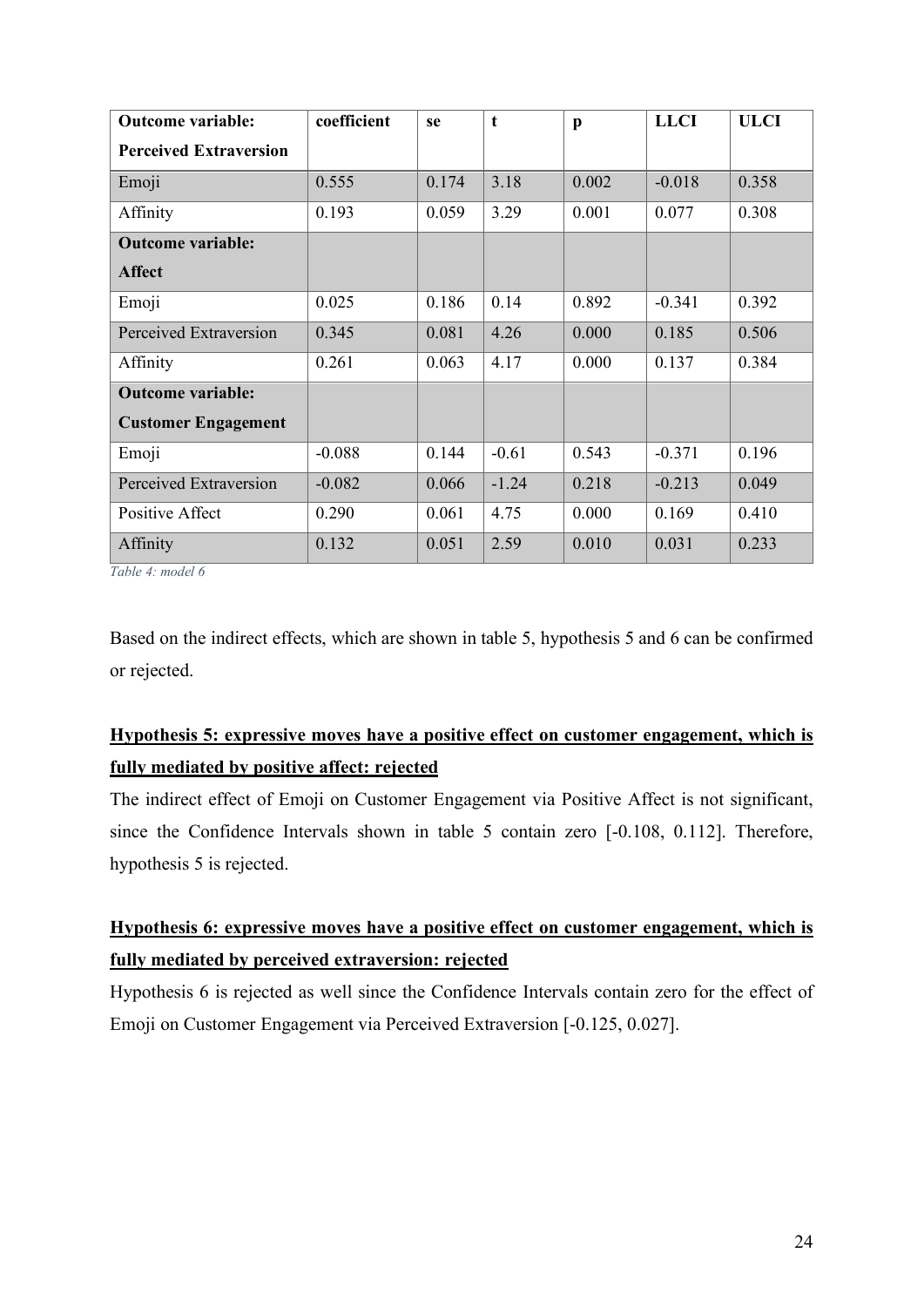| <b>Indirect Effects</b>    | <b>Effect</b> | <b>Bootse</b> | <b>BootLLCI</b> | <b>BootULCI</b> |
|----------------------------|---------------|---------------|-----------------|-----------------|
| Via Perceived Extraversion | $-0.045$      | 0.038         | $-0.125$        | 0.027           |
| Via Positive Affect        | 0.007         | 0.055         | $-0.108$        | 0.112           |
| Via Perceived Extraversion | 0.056         | 0.025         | 0.018           | 0.115           |
| Via Positive Affect        |               |               |                 |                 |

*Table 5: Indirect effects*

Studying the explained variance in the model, table 6 shows the explained variance of the variables. Here, the variables explain 11,6% of the variance in perceived extraversion, 23,4% in Positive Affect, and 21,2% in Customer Engagement.

| <b>Outcome variable</b>    | $R-sq$ |        |       |
|----------------------------|--------|--------|-------|
| Perceived Extraversion     | 0.116  | 10.675 | 0.000 |
| Positive Affect            | 0.234  | 16.360 | 0.000 |
| <b>Customer Engagement</b> | 0.212  | 10.778 | 0.000 |

*Table 6: Explained variance*

Based on these results, the path coefficients in the conceptual model are shown below, where the red path coefficients are insignificant.



### **Further results:**

Affinity, the control variable has a significant effect on Perceived Extraversion  $b = 0.193, 95\%$ CI [0.077, 0.308],  $t = 3,29$ ,  $p < .05$ , Positive Affect  $b = 0.261$ , 95% CI [0.137, 0.384],  $t = 4,17$ ,  $p < .05$  and Customer Engagement  $b = 0.132$ , 95% CI [0.031, 0.233], t = 2.59, p < .05.

When studying the indirect effects, one indirect effect is significant, namely the effect of Emoji  $\rightarrow$  Perceived Extraversion  $\rightarrow$  Positive Affect  $\rightarrow$  Customer Engagement, *b* = 0.055, BCa CI [0.017, 0.115].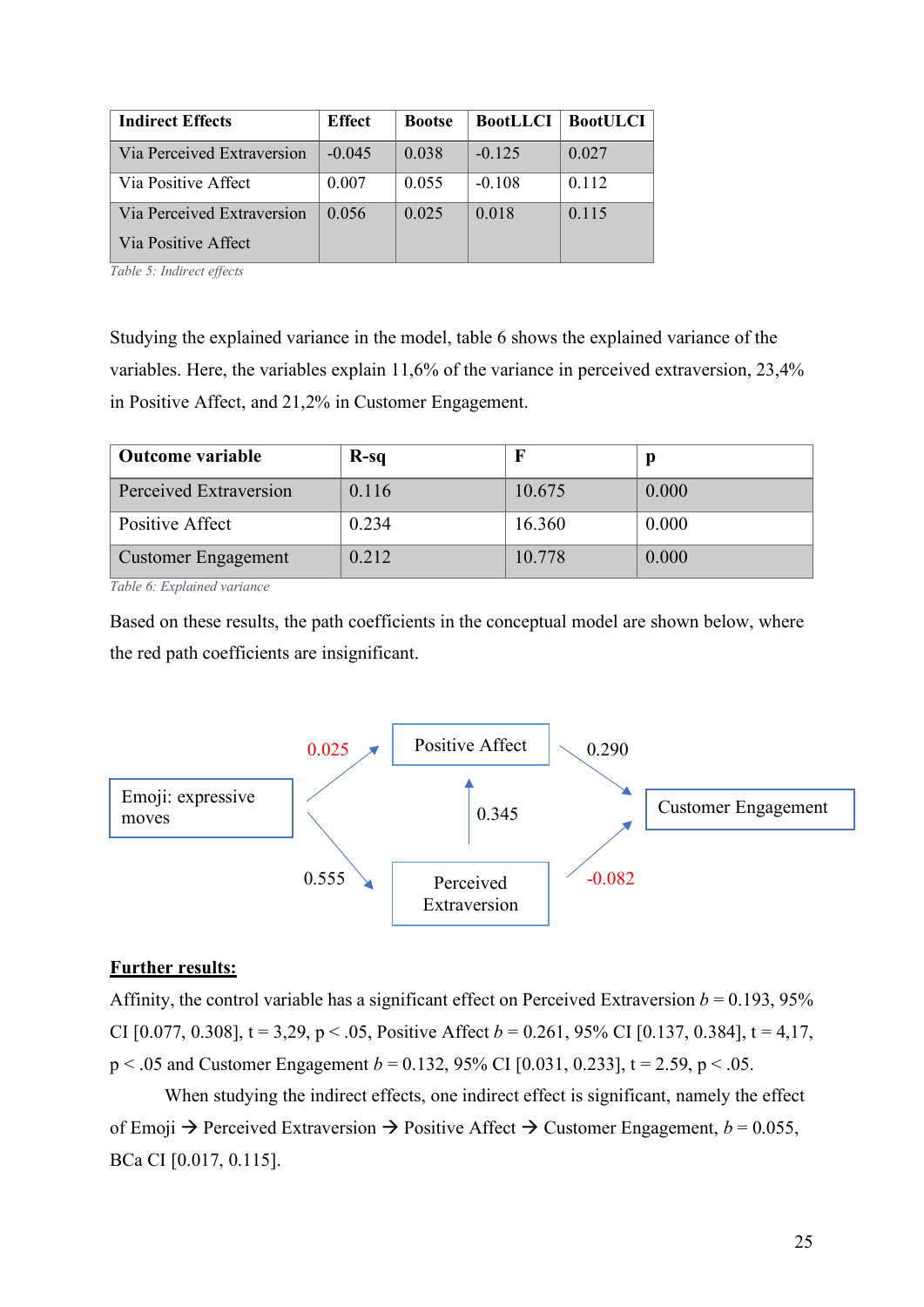Perceived Extraversion also has a significant effect on Positive Affect,  $b = 0.345, 95\%$ CI [0.185, 0.506],  $t = 4.26$ ,  $p < .05$ . Therefore, it can be concluded that an effect exists from Emoji to Customer Engagement via Perceived Extraversion and Positive Affect. Also, when someone has affinity with the product category, the company is being perceived as more extravert, the Positive Affect is larger, and someone is more likely to engage.

#### <span id="page-25-0"></span>4.3.2 PROCESS analysis: model 59

After conducting model 6, an analysis has been performed with model 59 to check whether the outcomes are different for hedonic and utilitarian products. In this output, shown in Table 7, the moderator variable Hedonic\_Utilitarian has a significant effect on Perceived Extraversion,  $b = 0.662$ , 95% CI [0.160, 1.164],  $t = 2.60$ ,  $p < 0.05$  and a negative significant effect on Customer Engagement  $b = -0.430, 95\%$  CI [ $-0.853, -0.007$ ],  $t = -2.01, p < 0.05$ . However, the interaction effects of Hedonic\_Utilitarian were not significant.

Therefore, a brand is perceived as more extravert for a hedonic product. Also, engagement is lower with a hedonic product. However, no differences exist between the effects of the model for the utilitarian and hedonic products, which means that the relationships between the variables are not different for the product categories.

| <b>Outcome variable:</b>      | coefficient | se    | t       | $\mathbf{p}$ | <b>LLCI</b> | <b>ULCI</b> |
|-------------------------------|-------------|-------|---------|--------------|-------------|-------------|
| <b>Perceived Extraversion</b> |             |       |         |              |             |             |
| Hed Uti                       | 0.662       | 0.254 | 2.61    | 0.010        | 0.160       | 1.164       |
| Emoji * Hed Uti               | $-0.348$    | 0.342 | $-1.02$ | 0.310        | $-1.024$    | 0.327       |
| <b>Outcome variable:</b>      |             |       |         |              |             |             |
| <b>Affect</b>                 |             |       |         |              |             |             |
| Hed Uti                       | $-0.156$    | 0.281 | $-0.56$ | 0.578        | $-0.711$    | 0.398       |
| Emoji * Hed Uti               | 0.580       | 0.378 | 1.55    | 0.127        | $-0.166$    | 1.325       |
| <b>Outcome variable:</b>      |             |       |         |              |             |             |
| <b>Customer Engagement</b>    |             |       |         |              |             |             |
| Hed Uti                       | $-0.430$    | 0.214 | $-2.01$ | 0.046        | $-0.853$    | $-0.007$    |
| Emoji * Hed Uti               | 0.217       | 0.288 | 0.75    | 0.453        | $-0.353$    | 0.787       |
| Perceived Extraversion *      | $-0.117$    | 0.136 | $-0.86$ | 0.384        | $-0.386$    | 0.153       |
| Hed Uti                       |             |       |         |              |             |             |
| Positive Affect * Hed Uti     | 0.042       | 0.118 | 0.35    | 0.725        | $-0.191$    | 0.274       |

*Table 7: Model 59*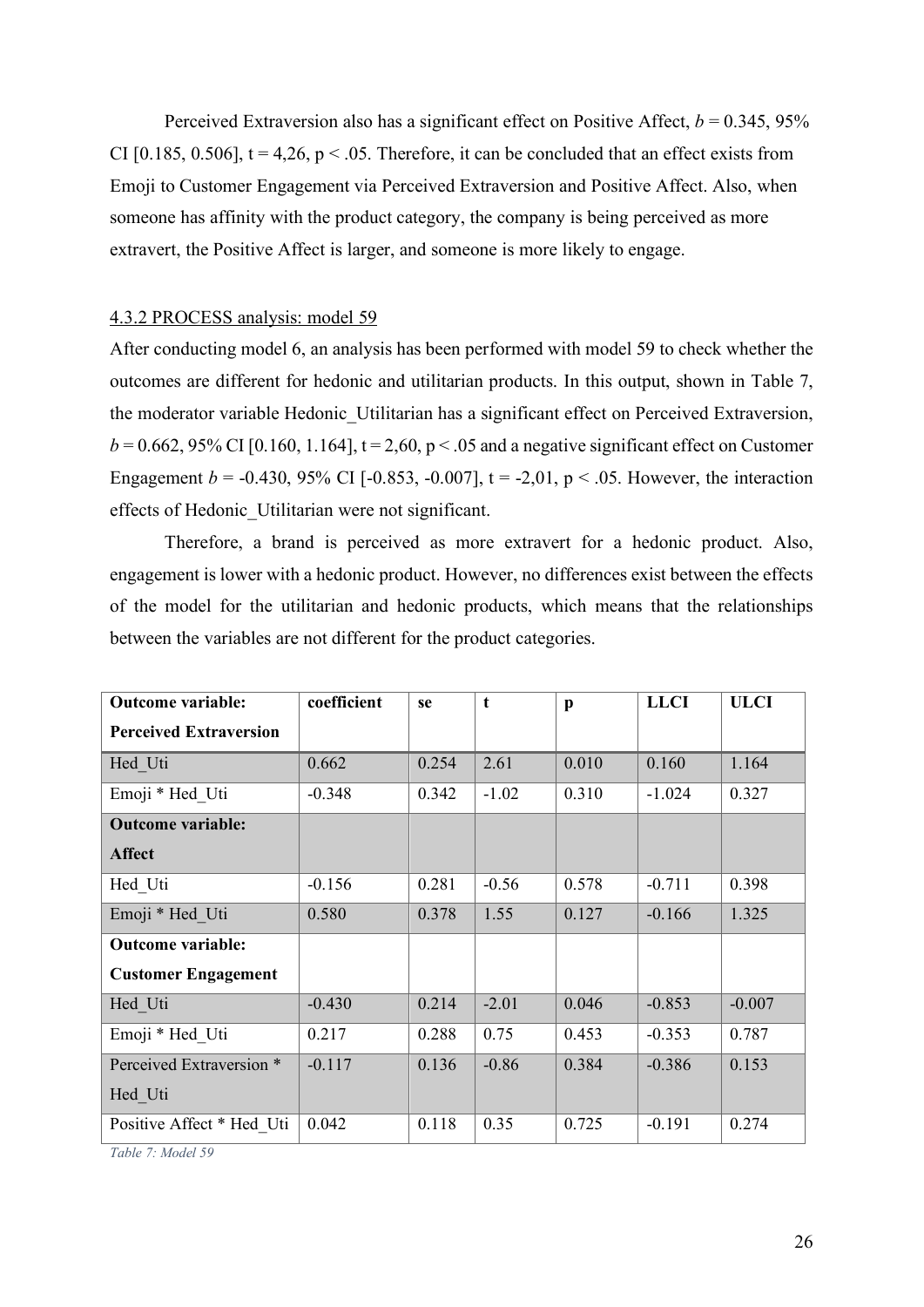### <span id="page-26-0"></span>**Chapter 5. Conclusion and Discussion**

Nowadays, emoji's are being used all over the world by various companies. Therefore, emoji's have been studied in various contexts over the last years. However, a study has not been performed for a type of emoji as a function and that effect on customer engagement via two separate routes. The objective of this study was to gain insights into the effect of a specific emoji type as a function, namely expressive moves, on customer engagement via two different routes by answering the following research question: "*What is the effect of the emoji type 'expressive moves' in social media brand posts on customer engagement via positive affect and perceived extraversion?"*. To do this, a comparison has been made between the short-term emotional route and the long-term associative route. Also, the effects of the specific emoji type 'expressive moves' have been researched, where the focus laid on the persuasive goal of the emoji type instead of the visual features.

Based on the analysis, it can be concluded that the emoji type 'expressive moves' has an indirect effect on customer engagement. Specifically, emoji's have a positive effect on perceived extraversion. Also, perceived extraversion has a positive effect on positive affect and positive affect has an effect on customer engagement. Based on these results, the conclusion can be made that there is a chain of effects from the emoji type 'expressive moves' to customer engagement. Therefore, when a customer sees an 'expressive move' emoji in a social media message, he or she believes the company is extravert. When a company is perceived as extravert, the customer feels positive. The positive emotions result in the engagement of the customer with the company. This entails that the long-term and short-term routes are connected, and both are needed to create customer engagement. Next to this, it can be concluded that there is less engagement with a hedonic product. Complementary, a company that represents a hedonic product comes across as more extravert. Also, when a customer has more affinity with the product category, the company is perceived as more extravert, the customer feels more positive and is more likely to engage with the company. However, the effect of the emoji type on the variables does not differ between both product categories.

This conclusion adds to current knowledge by examining the two routes together, which results in a chain of relationships between the variables. The proposed model in this research builds upon previous research where only direct linkages of these variables have been researched.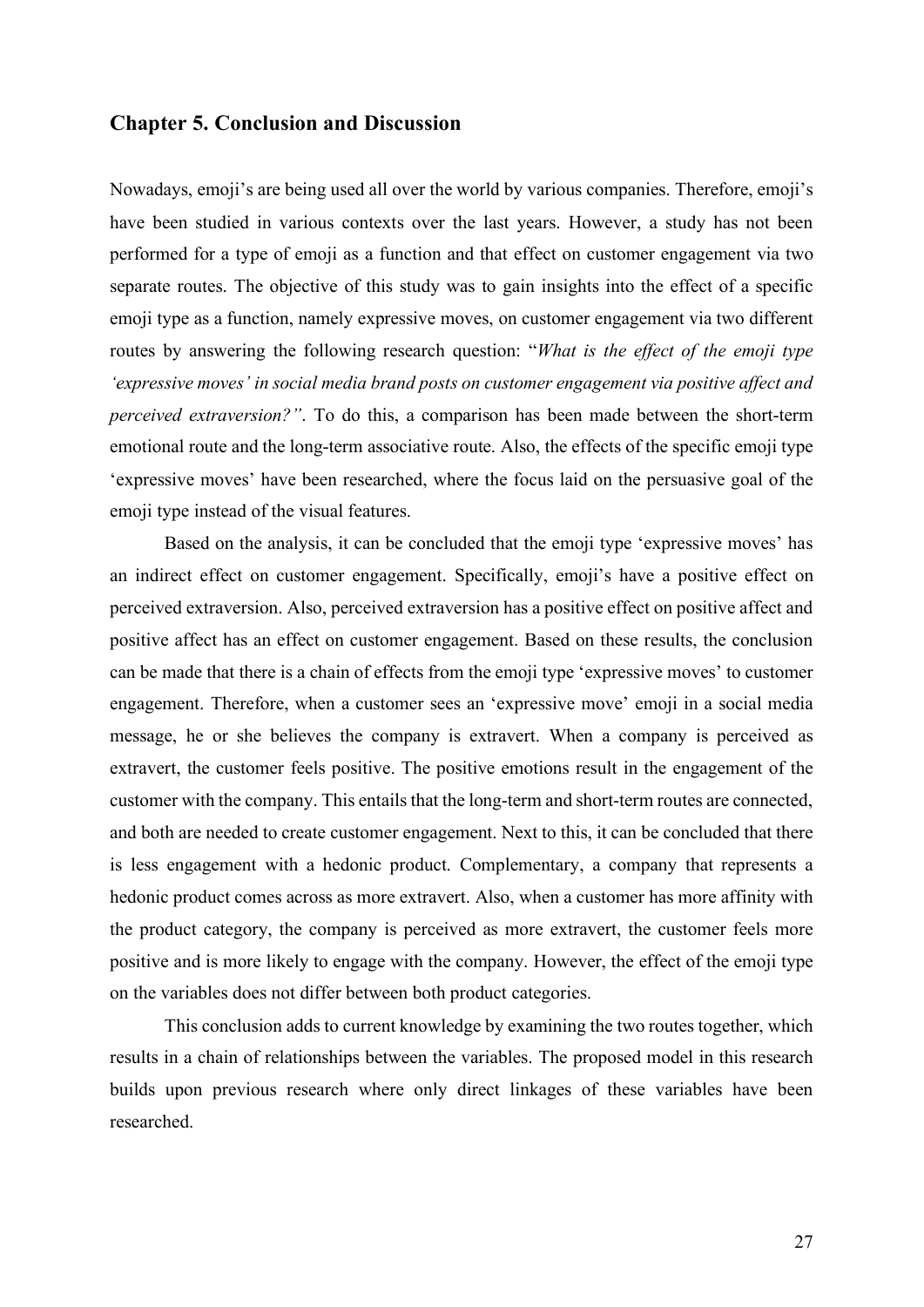The results confirm various previous studies on the short-term effect of emotions on customer engagement (De Oliveira Santini et al., 2020; Rietveld et al., 2020 & Prentice et al.,2019).

Also, the research extends previous studies on the concept of perceived extraversion. When receivers see the expressive moves function of the emoji type in a social media message, the brand comes across as extravert. Since previous studies mostly focussed on the combination of emoji use of an individual and the connection with the personality trait extraversion of that individual, this study extends that knowledge by confirming that a company comes across as extravert when they use the emoji type 'expressive moves'.

Complementary, when someone is perceived as extravert, it has a positive effect on the emotions of the receiver. This finding might be explained by previous research who studied the relationship between the personality trait extraversion for an individual and positive affect, where it has been found that extraverted people tend to experience more positive affect (Srivastava, Angelo & Vallereux, 2008; Lucas, Le & Dyrenforth, 2008; Smillie, Wilt, Kabbani, Garratt & Revelle, 2015). This might also be the case for the relationship between perceived extraversion and positive affect.

However, this conclusion means that the expected results, consisting of two separate routes, are not present. On the contrary to previous research, where conclusions were that emoji's are positively related to positive affect (Das et al., 2019; Ganster et al. 2020), this research concludes that the emoji type expressive moves do not have a direct link to positive affect. Since this study concludes that this effect does not exist, it can be assumed that the specific emoji type expressive moves do not create customer engagement directly via the emotional route. A possible explanation might be the nature of the chosen expressive move emoji, namely the heart eyes, or the number of the chosen emoji's. Also, Ge and Gretzel (2018) suggest that the speech acts can be combined as well. Perhaps the expressive moves emoji type does not have an effect itself but might have an effect when combined with one of the other two speech acts. Besides this, Ge and Gretzel (2018) suggest that the combination of the emoji('s) with text can be formulated in different ways.

#### <span id="page-27-0"></span>**5.1 Managerial implications**

The findings of this research are of importance for operating companies in the marketing field in such a way that it can help them in understanding the effects of specific emoji types and how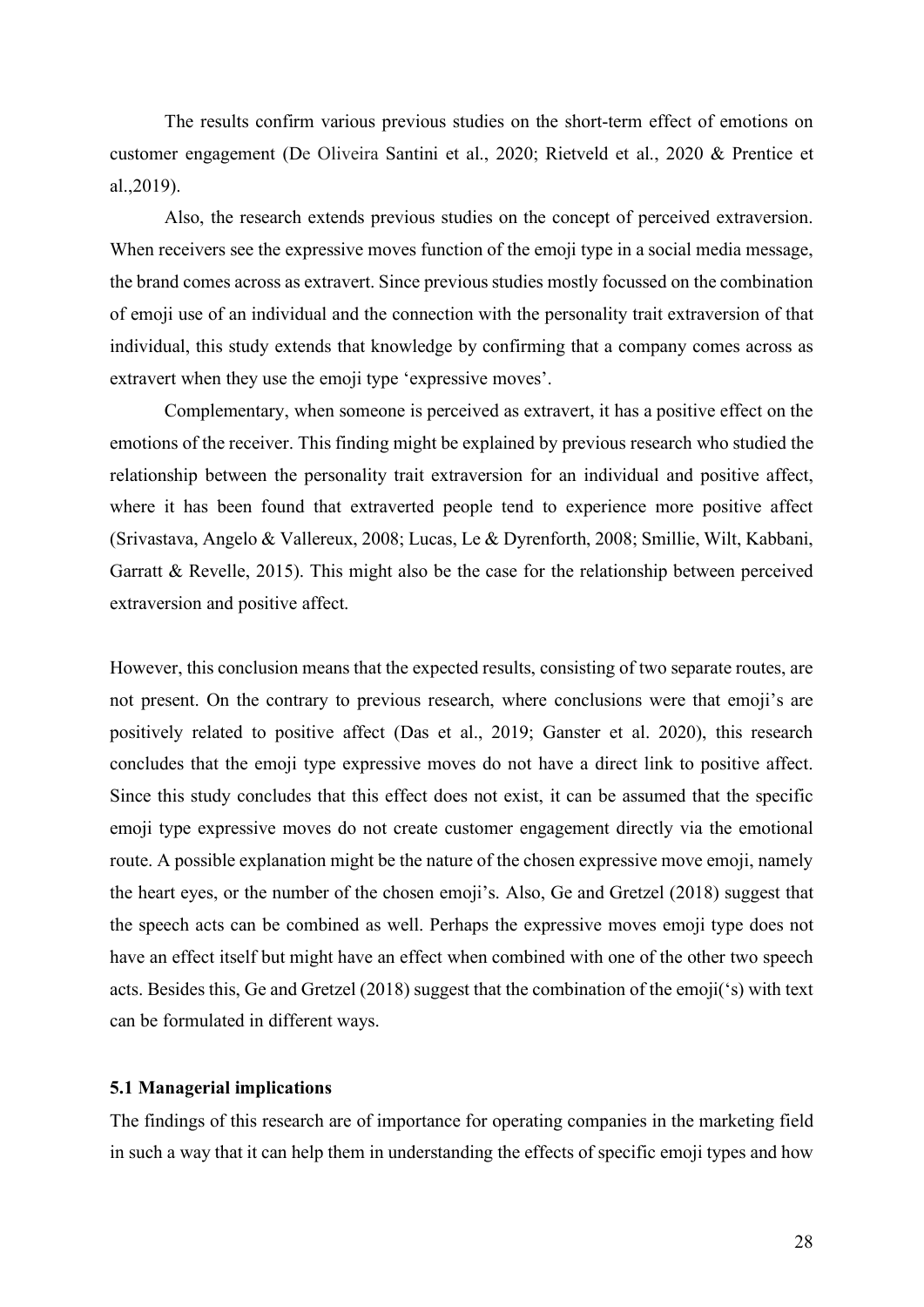companies can adjust their social media marketing strategies based on these findings. Therefore, several managerial implications are provided for companies**.** 

Firstly, to create more customer engagement, emoji's that express emotions and faces make the brand come across as extravert in the long term. The perceived extraversion of the brand makes a customer feel more positive and these emotions result in an engagement between the customer and the brand. So, when a brand wants to create more customer engagement in the long run, the brand should use the 'expressive moves' emoji in the social media messages on Facebook.

Within this long-term effect, practitioners should keep in mind that positive affect plays a crucial role in creating customer engagement. Since positive affect is not directly influenced by the emoji type 'expressive moves', practitioners should consider other methods to increase positive affect for the customer. For example, focusing on the text in the social media message might be another method to increase positive affect. Pezzuti, Leonhardt, and Warren (20121) found that linguistic features, in their study words that express certainty, increase customer engagement. It might be the case that these words have an effect on the affect of the customer. Therefore, practitioners could study linguistic features as a method to increase engagement via positive affect to create the most optimal marketing strategies.

#### <span id="page-28-0"></span>**5.2 Limitations and future recommendations**

The research aims to take steps into the explanations of the effects of specific emoji's. Therefore, the research contains several limitations which result in recommendations for future studies.

Firstly, the research is focused on one specific emoji type, namely 'expressive moves', and no comparison is made between various versions of 'expressive moves' or other types. According to Ge and Gretzel (2018), various combinations or numbers of emoji's could have different effects. Therefore, future studies could research other emoji types and their effect on customer engagement and compare the effects with each other and with this study. This way, it becomes clearer if other emoji types might have a larger or smaller effect in comparison to the emoji type 'expressive moves' researched in this study as well as if different effects for combinations within the emoji type 'expressive moves' exist.

Secondly, this research measured the intention of respondents to engage with the brand, instead of actual behavior. There might be a difference between the exact behavior of the respondent and what they answered in the survey. Therefore, future studies could study this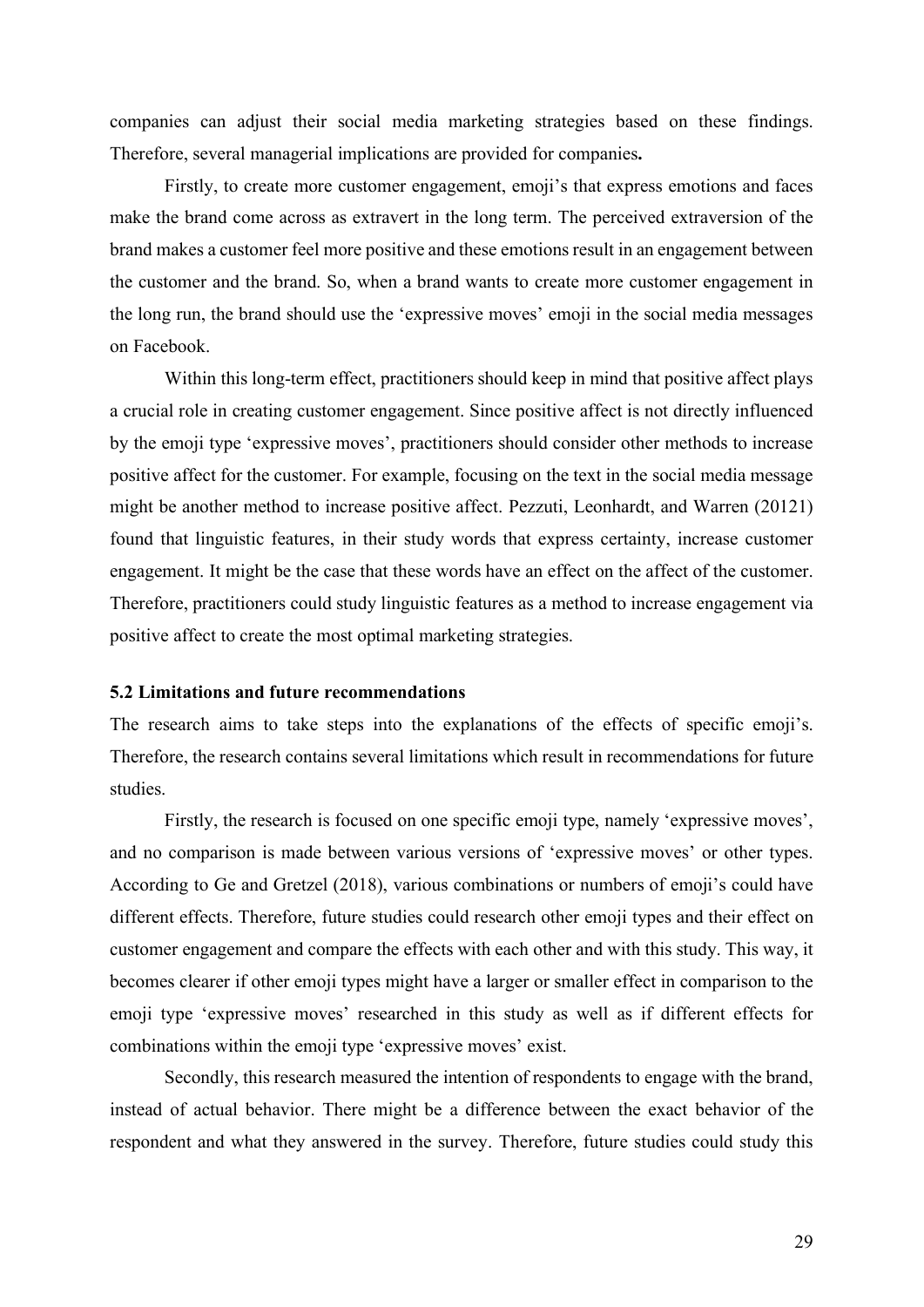model with actual companies via content analysis to measure the exact customer engagement and hereby (not) confirming the results.

Thirdly, this study focused on the mediator perceived extraversion. However, another brand personality trait might have a mediating effect as well. Therefore, future studies could research other brand personality traits to test if emoji's have a bigger or smaller effect on customer engagement via the personality traits, which can be taken into account by practitioners as well. For example, other brand personality traits can be sincerity, excitement, competence, sophistication, and ruggedness (Aaker, 1997).

Fourthly, this study has limitations regarding the generalizability of the population. The study was performed with Dutch respondents. Therefore, it may not be generalizable to other countries and cultures. Future research should be performed in other countries to test whether the conclusions are comparable. Next, the sample consists out of a younger age group what could play a role in the experience with social media, since younger people are more exposed to social media. Therefore, future studies should research this model for other ages as well. This might also show differences in specific age groups.

Fifthly, regarding social media platforms, the results might differ for other platforms like Instagram or Twitter, which has also been suggested by other studies (Islam et al., 2017; McShane et al., 2020). For example, the platform Instagram uses images, whereas Facebook and Twitter use both images and text. Therefore, media richness might be an explanation for differences in social media platforms. Gosain, Srivastava, and Gupta (2019) found that brand pages with higher media richness have higher customer engagement. Thus, the combination between the text, the emoji, and the image might also result in different conclusions for this research. Therefore, future research should perform the research for other social media platforms as well to extend the current conclusions made.

Lastly, a connection has been found between perceived extraversion and positive affect. At this point, there is no underlying explanation for this connection apart from the relationship between the personality trait extraversion of individuals and their positive affect. Therefore, future research could study, in-depth, why perceived extraversion of the brand leads to positive emotions for the customer to understand the meaning of the connection within the marketing field. This can help practitioners and academics to understand the effects better.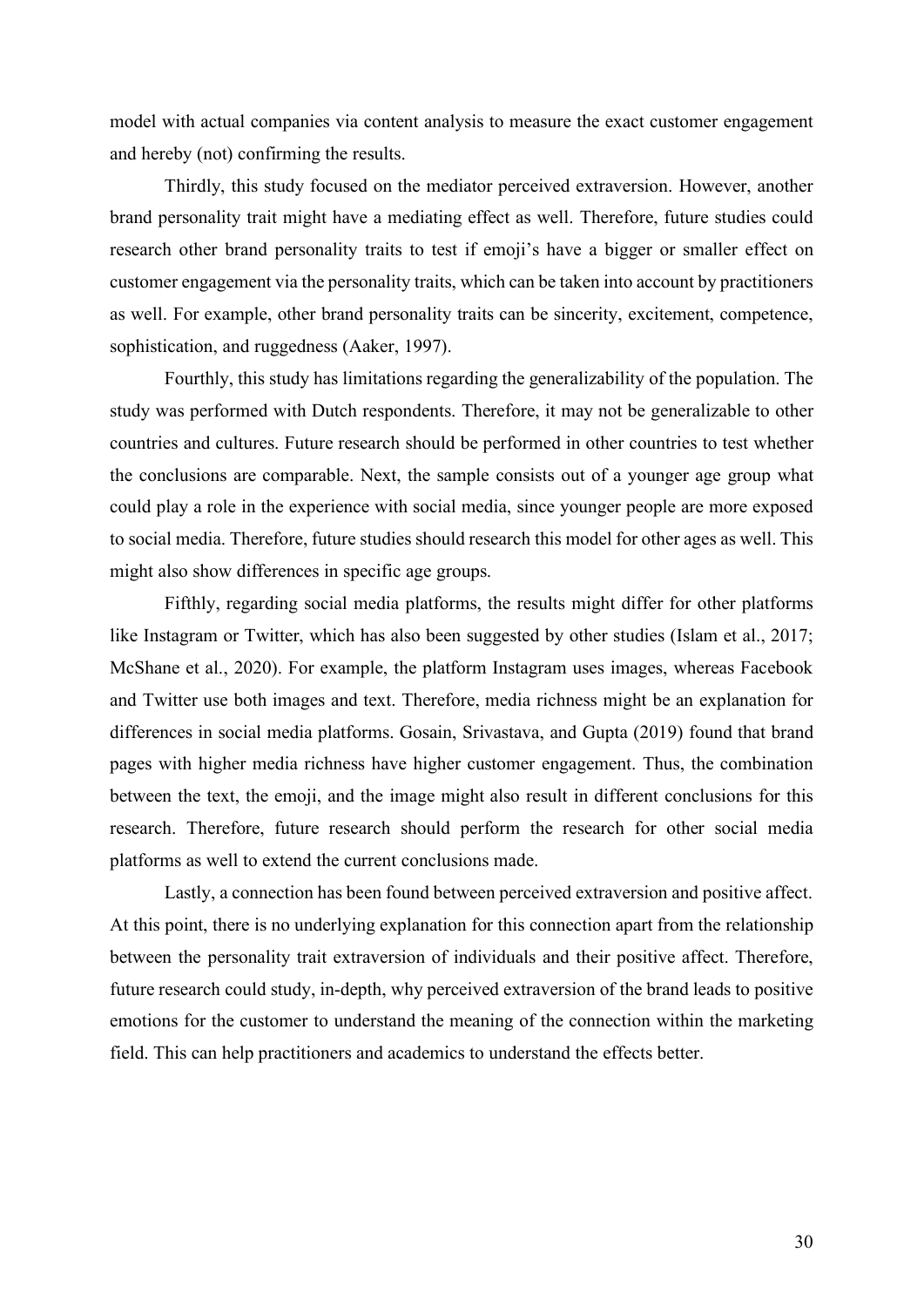### <span id="page-30-0"></span>**Reference List**

Algharabat, R., Rana, N. P., Alalwan, A. A., Baabdullah, A., & Gupta, A. (2020). Investigating the antecedents of customer brand engagement and consumer-based brand equity in social media. *Journal of Retailing and Consumer Services*, *53*. <https://doi.org/10.1016/j.jretconser.2019.01.016>

Aronow, P. M., Baron, J., & Pinson, L. (2019). A note on dropping experimental subjects who fail a manipulation check. *Political Analysis*, *27*(4), 572-589. <https://doi.org/10.1017/pan.2019.5>

Arya, V., Sethi, D., & Verma, H. (2018). Are emojis fascinating brand value more than textual language? Mediating role of brand communication to SNS and brand attachment: An insight from India. *Corporate Communications: An International Journal*, *23*(4), 648–670. <https://doi.org/10.1108/CCIJ-03-2018-0036>

Bagozzi, R. P., Gopinath, M., & Nyer, P. U. (1999). The Role of Emotions in Marketing. *Journal of the Academy of Marketing Science*, *27*(2), 184–206. <https://doi.org/10.1177/0092070399272005>

Bai, Q., Dan, Q., Mu, Z., & Yang, M. (2019). A systematic review of emoji: Current research and future perspectives*. Frontiers in psychology, 10*, 2221. <https://doi.org/10.3389/fpsyg.2019.02221>

Barsade, S. G. (2002). The ripple effect: Emotional contagion and its influence on group behavior. *Administrative science quarterly, 47*(4), 644-675. [https://doi.org/10.2307/3094912](https://doi.org/10.2307%2F3094912)

Bozkurt, S., Gligor, D. M., & Babin, B. J. (2020). The role of perceived firm social media interactivity in facilitating customer engagement behaviors. *European Journal of Marketing.* <https://doi.org/10.1108/EJM-07-2019-0613>

Butterworth, S. E., Giuliano, T. A., White, J., Cantu, L., & Fraser, K. C. (2019). Sender gender influences emoji interpretation in text messages. *Frontiers in psychology*, *10*, 784. <https://doi.org/10.3389/fpsyg.2019.00784>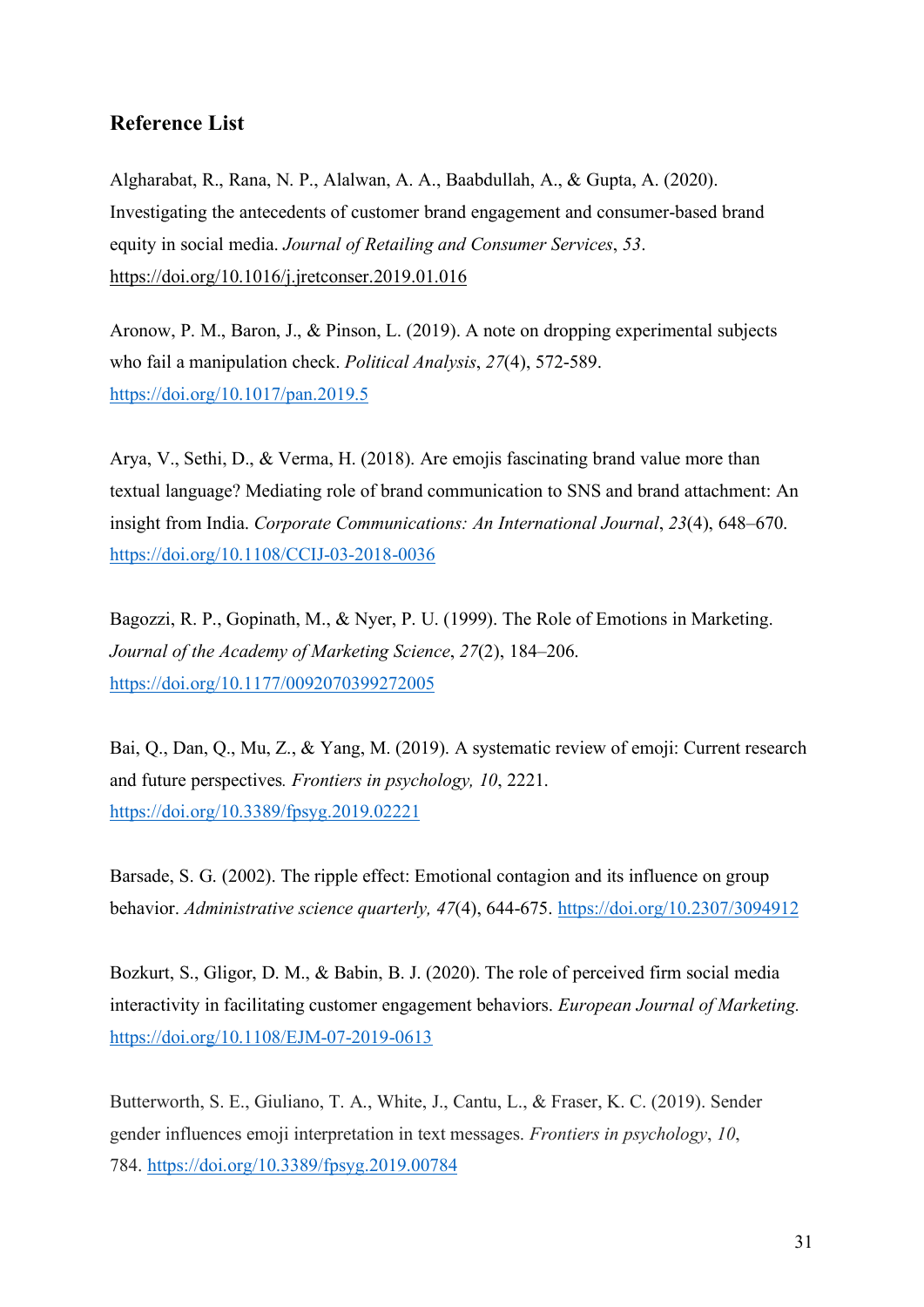Casado-Molina, A. M., Rojas-de Gracia, M. M., Alarcón-Urbistondo, P., & Romero-Charneco, M. (2019). Exploring the opportunities of the emojis in brand communication: The case of the beer industry. *International Journal of Business Communication*. [https://doi.org/10.1177/2329488419832964](https://doi.org/10.1177%2F2329488419832964)

CBS. (2020, October 30). *Bevolking; kerncijfers.*  <https://opendata.cbs.nl/statline/#/CBS/nl/dataset/37296NED/table?fromstatweb>

Cheung, M. L., Pires, G., & Rosenberger, P. J. (2020). The influence of perceived social media marketing elements on consumer–brand engagement and brand knowledge. *Asia Pacific Journal of Marketing and Logistics, 32*(3), 695-720. [https://doi.org/10.1108/APJML-](https://doi.org/10.1108/APJML-04-2019-0262)[04-2019-0262](https://doi.org/10.1108/APJML-04-2019-0262)

Das, G., Wiener, H. J. D., & Kareklas, I. (2019). To emoji or not to emoji? Examining the influence of emoji on consumer reactions to advertising. *Journal of Business Research*, *96*, 147–156.<https://doi.org/10.1016/j.jbusres.2018.11.007>

Davydenko, M., Zelenski, J. M., Gonzalez, A., & Whelan, D. (2020). Does acting extraverted evoke positive social feedback?. *Personality and Individual Differences*, *159*, 109883. <https://doi.org/10.1016/j.paid.2020.109883>

De Oliveira Santini, F., Ladeira, W. J., Pinto, D. C., Herter, M. M., Sampaio, C. H., & Babin, B. J. (2020). Customer engagement in social media: a framework and meta-analysis. *Journal of the Academy of Marketing Science, 48*, 1211-1228. [https://doi.org/10.1007/s11747-020-](https://doi.org/10.1007/s11747-020-00731-5) [00731-5](https://doi.org/10.1007/s11747-020-00731-5)

De Vries, N. J., & Carlson, J. (2014). Examining the drivers and brand performance implications of customer engagement with brands in the social media environment. *Journal of Brand Management*, *21*(6), 495-515. <https://doi.org/10.1057/bm.2014.18>

Dhar, R., & Wertenbroch, K. (2000). Consumer choice between hedonic and utilitarian goods. *Journal of marketing research*, *37*(1), 60-71. [https://doi.org/10.1509/jmkr.37.1.60.18718](https://doi.org/10.1509%2Fjmkr.37.1.60.18718)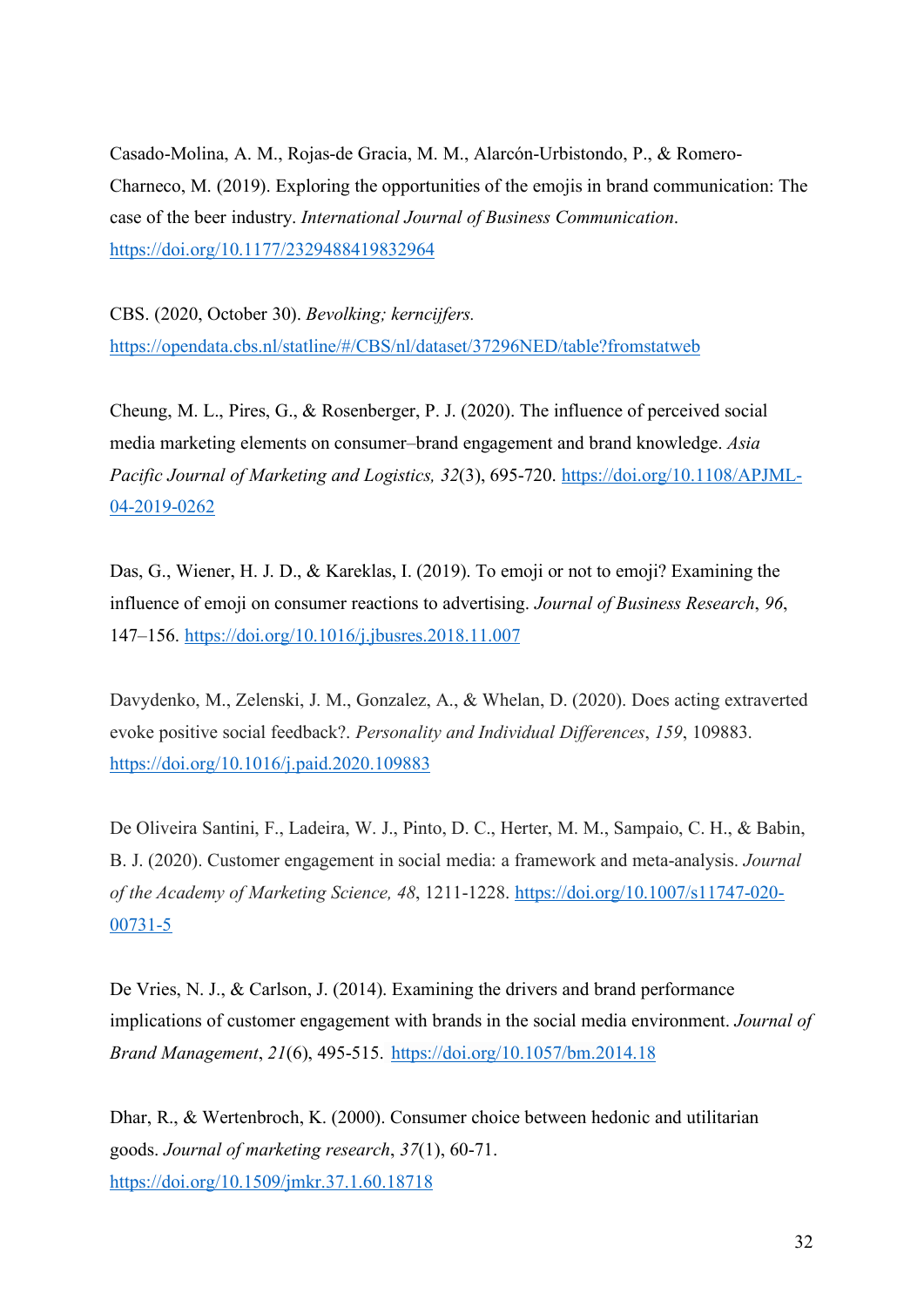Etikan, I., Musa, S. A., & Alkassim, R. S. (2016). Comparison of convenience sampling and purposive sampling. *American journal of theoretical and applied statistics, 5*(1), 1-4. <https://doi.org/10.11648/j.ajtas.20160501.11>

Ganster, T., Eimler, S. C., & Krämer, N. C. (2012). Same same but different!? The differential influence of smilies and emoticons on person perception. *Cyberpsychology, Behavior, and Social Networking*, *15*(4), 226-230.<https://doi.org/10.1089/cyber.2011.0179>

Ge, J., & Gretzel, U. (2018). Emoji rhetoric: A social media influencer perspective. *Journal of Marketing Management*, *34*, 1–24.<https://doi.org/10.1080/0267257X.2018.1483960>

Gómez, M., Lopez, C., & Molina, A. (2019). An integrated model of social media brand engagement. *Computers in Human Behavior*, *96*, 196-206. <https://doi.org/10.1016/j.chb.2019.01.026>

Grieve, R., Moffitt, R. L., & Padgett, C. R. (2019). Student perceptions of marker personality and intelligence: The effect of emoticons in online assignment feedback. *Learning and Individual Differences, 69*, 232-238.<https://doi.org/10.1016/j.lindif.2018.02.008>

Hall, J. A., & Pennington, N. (2013). Self-monitoring, honesty, and cue use on Facebook: The relationship with user extraversion and conscientiousness. *Computers in Human Behavior, 29*(4), 1556-1564. <https://doi.org/10.1016/j.chb.2013.01.001>

Harrigan, P., Evers, U., Miles, M. P., & Daly, T. (2018). Customer engagement and the relationship between involvement, engagement, self-brand connection and brand usage intent. *Journal of Business Research, 88*, 388-396. <https://doi.org/10.1016/j.jbusres.2017.11.046>

Hart, J., Nailling, E., Bizer, G. Y., & Collins, C. K. (2015). Attachment theory as a framework for explaining engagement with Facebook. *Personality and Individual Differences, 77*, 33-40. <https://doi.org/10.1016/j.paid.2014.12.016>

Hatfield, E., Cacioppo, J. T., & Rapson, R. L. (1993). Emotional contagion. *Current directions in psychological science*, *2*(3), 96-100.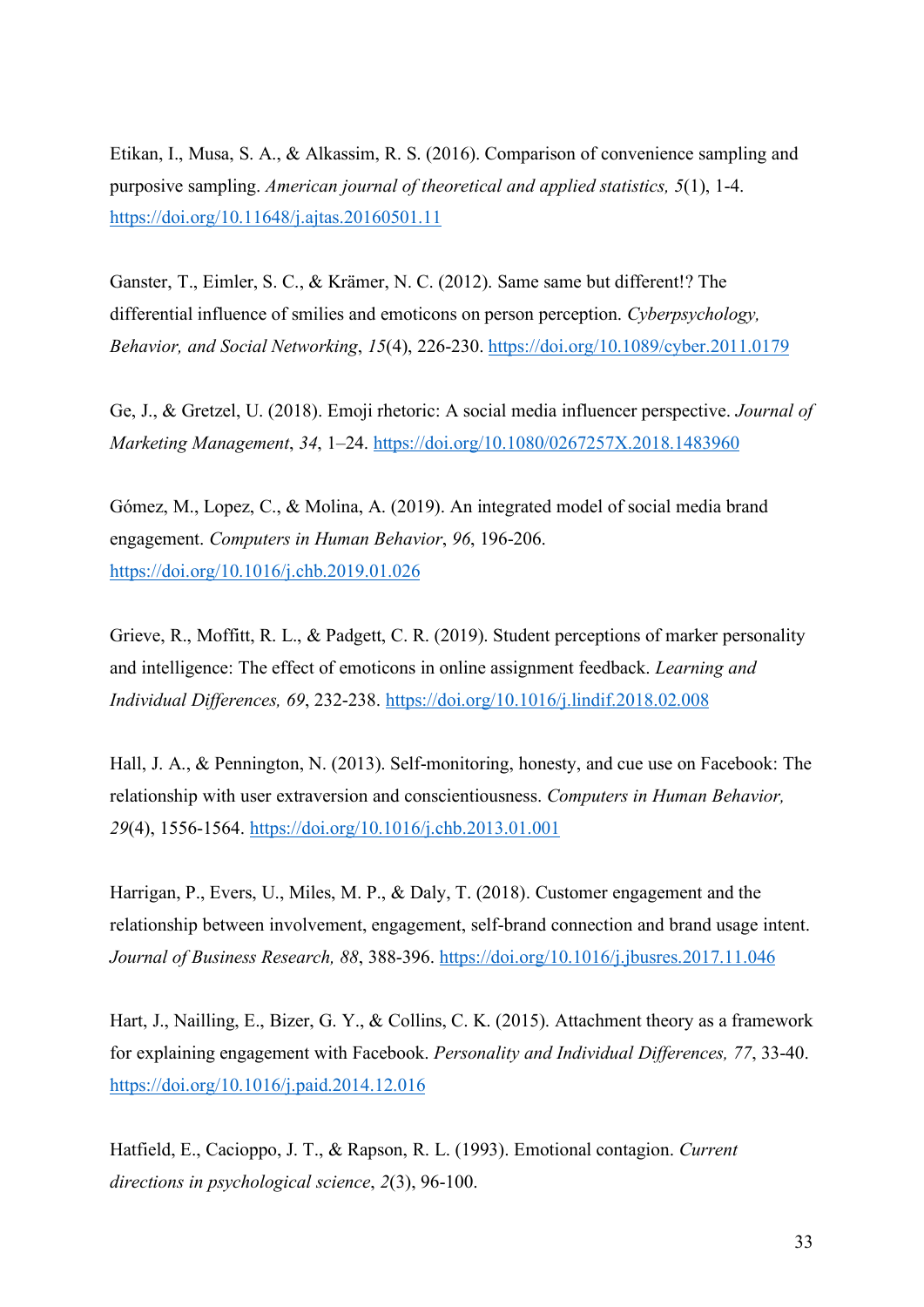Hayes, A. F. (2017). *Introduction to mediation, moderation, and conditional process analysis: A regression-based approach*. Guilford publications.

Hollebeek, L. D. (2011). Demystifying customer brand engagement: Exploring the loyalty nexus. *Journal of marketing management*, *27*(7-8), 785-807. <https://doi.org/10.1080/0267257X.2010.500132>

Hollebeek, L. D., Glynn, M. S., & Brodie, R. J. (2014). Consumer brand engagement in social media: Conceptualization, scale development and validation. *Journal of interactive marketing*, *28*(2), 149-165.<https://doi.org/10.1016/j.intmar.2013.12.002>

Islam, J. U., Rahman, Z., & Hollebeek, L. D. (2017). Personality factors as predictors of online consumer engagement: an empirical investigation. *Marketing Intelligence & Planning, 35*(4), 510-528.<https://doi.org/10.1108/MIP-10-2016-0193>

Jaakonmäki, R., Müller, O., & vom Brocke, J. (2017). *The Impact of Content, Context, and Creator on User Engagement in Social Media Marketing*. <https://doi.org/10.24251/HICSS.2017.136>

Kim, B., & Kim, Y. (2019). Facebook versus Instagram: How perceived gratifications and technological attributes are related to the change in social media usage. *The social science journal*, *56*(2), 156-167. [https://doi.org/10.1016/j.soscij.2018.10.002](https://doi-org.ru.idm.oclc.org/10.1016/j.soscij.2018.10.002)

Kim, J., & Lee, K. H. (2019). Influence of integration on interactivity in social media luxury brand communities. *Journal of Business Research*, *99*, 422-429. <https://doi.org/10.1016/j.jbusres.2017.10.001>

Li, M., Chng, E., Chong, A. Y. L., & See, S. (2019). An empirical analysis of emoji usage on Twitter. *Industrial Management & Data Systems, 119*(8), 1748-1763. <https://doi.org/10.1108/IMDS-01-2019-0001>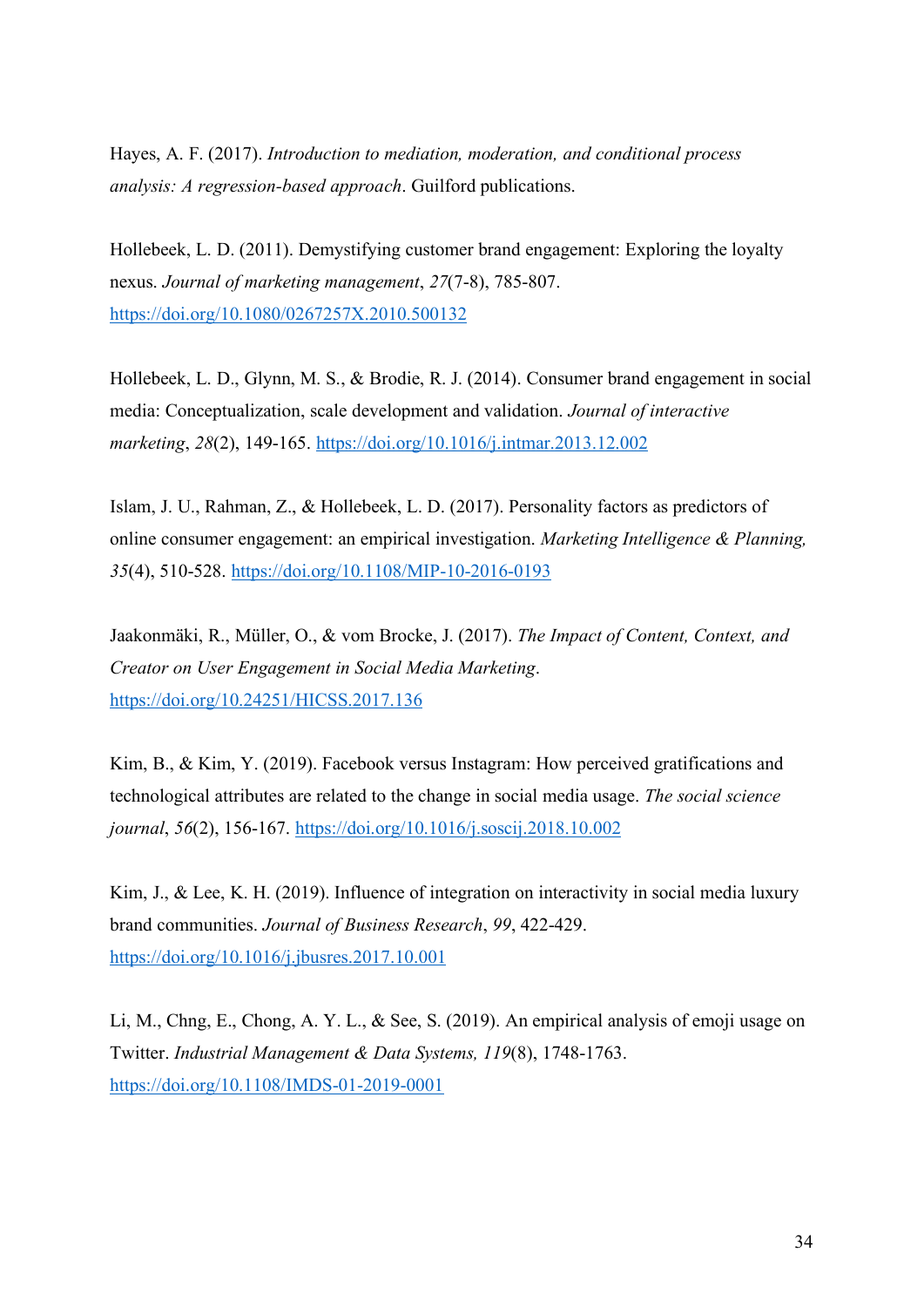Li, W., Chen, Y., Hu, T., & Luo, J. (2018). Mining the relationship between emoji usage patterns and personalit*y*. *In Proceedings of the International AAAI Conference on Web and Social Media, 12*(1).

Luarn, P., Lin, Y. F., & Chiu, Y. P. (2015). Influence of Facebook brand-page posts on online engagement. *Online Information Review, 39*(4), 505-519*.* [https://doi.org/10.1108/OIR-01-](https://doi.org/10.1108/OIR-01-2015-0029) [2015-0029](https://doi.org/10.1108/OIR-01-2015-0029)

Lucas, R. E., Le, K., & Dyrenforth, P. S. (2008). Explaining the extraversion/positive affect relation: Sociability cannot account for extraverts' greater happiness. *Journal of personality*, *76*(3), 385-414.<https://doi.org/10.1111/j.1467-6494.2008.00490.x>

Marbach, J., Lages, C., Nunan, D., & Ekinci, Y. (2019). Consumer engagement in online brand communities: the moderating role of personal values. *European Journal of Marketing, 53*(9), 1671-1700*.* <https://doi.org/10.1108/EJM-10-2017-0721>

Marengo, D., Giannotta, F., & Settanni, M. (2017). Assessing personality using emoji: An exploratory study. *Personality and Individual Differences*, *112*, 74-78. <https://doi.org/10.1016/j.paid.2017.02.037>

Markman, K. M., & Oshima, S. (2007). Pragmatic play? Some possible functions of English emoticons and Japanese kaomoji in computer-mediated discourse. *In Association of Internet Researchers annual conference*, *8*.

Mathews, S., & Lee, S.-E. (2018). Use of Emoji as a Marketing Tool: An Exploratory Content Analysis. *Fashion, Industry and Education*, *16*(1), 46–55. <https://doi.org/10.7741/fie.2018.16.1.046>

McShane, L., Pancer, E., Poole, M., & Deng, Q. (2020). Emoji, Playfulness, and Brand Engagement on Twitter. *Journal of Interactive Marketing*, *53*, 96–110. <https://doi.org/10.1016/j.intmar.2020.06.002>

Mittal, B., & Lee, M. S. (1989). A causal model of consumer involvement. *Journal of economic psychology*, *10*(3), 363-389. [https://doi.org/10.1016/0167-4870\(89\)90030-5](https://doi.org/10.1016/0167-4870(89)90030-5)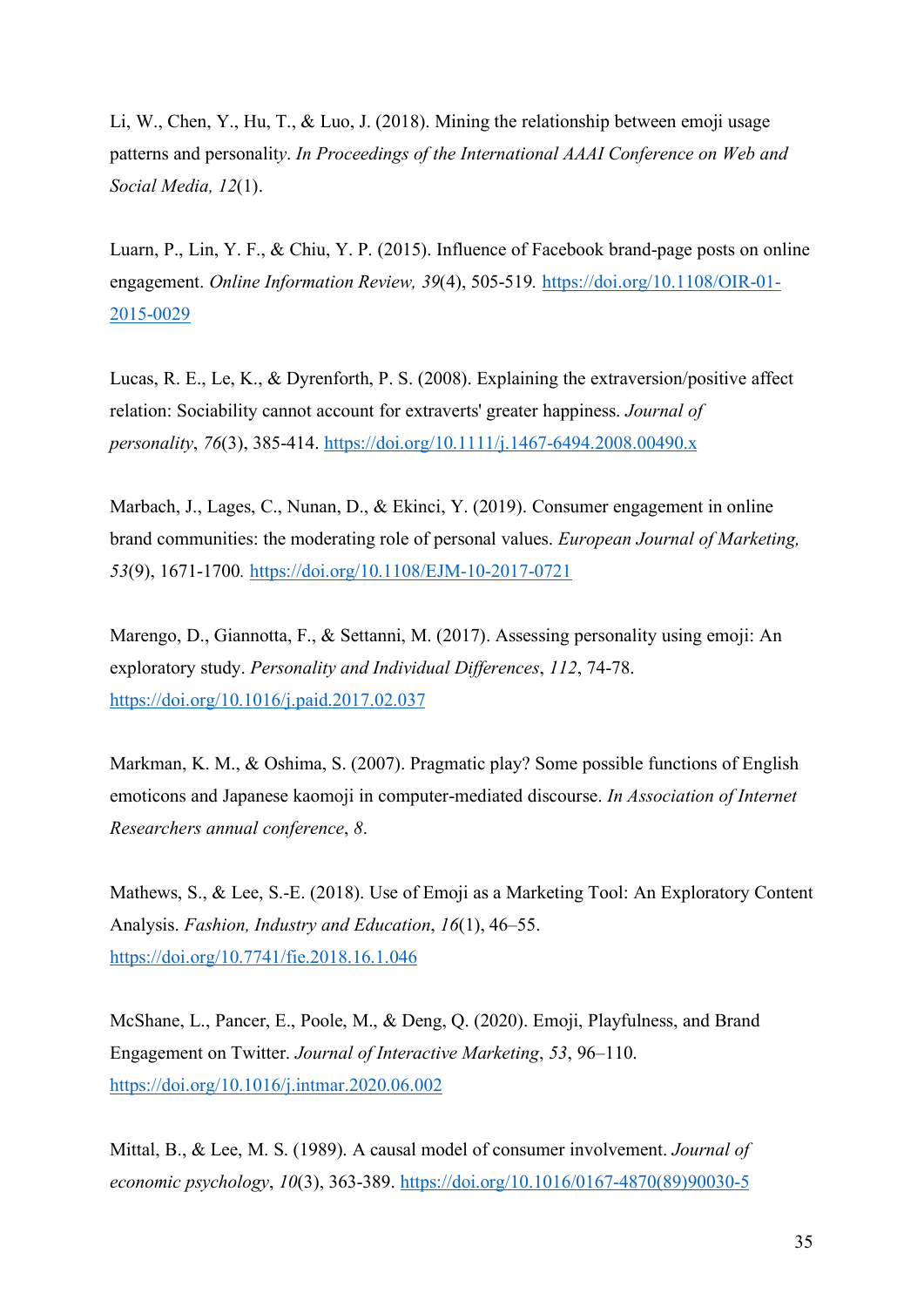Moussa, S. (2019). An emoji-based metric for monitoring consumers' emotions toward brands on social media. *Marketing Intelligence & Planning, 37*(2), 211-225. <https://doi.org/10.1108/MIP-07-2018-0257>

Pezzuti, T., Leonhardt, J. M., & Warren, C. (2021). Certainty in language increases consumer engagement on social media. *Journal of Interactive Marketing*, *53*, 32-46. [https://doi.org/10.1016/j.intmar.2020.06.005](https://doi-org.ru.idm.oclc.org/10.1016/j.intmar.2020.06.005)

Pina, L. S., Loureiro, S. M. C., Rita, P., Sarmento, E. M., Bilro, R. G., & Guerreiro, J. (2019). Analysing consumer-brand engagement through appreciative listening on social network platforms. *Journal of Promotion Management*, *25*(3), 304-313. <https://doi.org/10.1080/10496491.2019.1557805>

Prentice, C., Han, X. Y., Hua, L. L., & Hu, L. (2019). The influence of identity-driven customer engagement on purchase intention. *Journal of Retailing and Consumer Services*, *47*, 339-347. <https://doi.org/10.1016/j.jretconser.2018.12.014>

Prentice, C., Wang, X., & Loureiro, S. M. C. (2019). The influence of brand experience and service quality on customer engagement. *Journal of Retailing and Consumer Services*, *50*, 50- 59. [https://doi.org/10.1016/j.jretconser.2019.04.020](https://doi-org.ru.idm.oclc.org/10.1016/j.jretconser.2019.04.020)

Rietveld, R., van Dolen, W., Mazloom, M., & Worring, M. (2020). What you feel, is what you like influence of message appeals on customer engagement on Instagram. *Journal of Interactive Marketing, 49*, 20-53. <https://doi.org/10.1016/j.intmar.2019.06.003>

Riordan, M. A. (2017). The communicative role of non-face emojis: Affect and disambiguation. *Computers in Human Behavior*, *76*, 75–86. <https://doi.org/10.1016/j.chb.2017.07.009>

Rodrigues, D., Prada, M., Gaspar, R., Garrido, M. V., & Lopes, D. (2018). Lisbon Emoji and Emoticon Database (LEED): Norms for emoji and emoticons in seven evaluative dimensions. *Behavior research methods*, *50*(1), 392-405. [https://doi.org/10.3758/s13428-017-](https://doi.org/10.3758/s13428-017-0878-6) [0878-6](https://doi.org/10.3758/s13428-017-0878-6)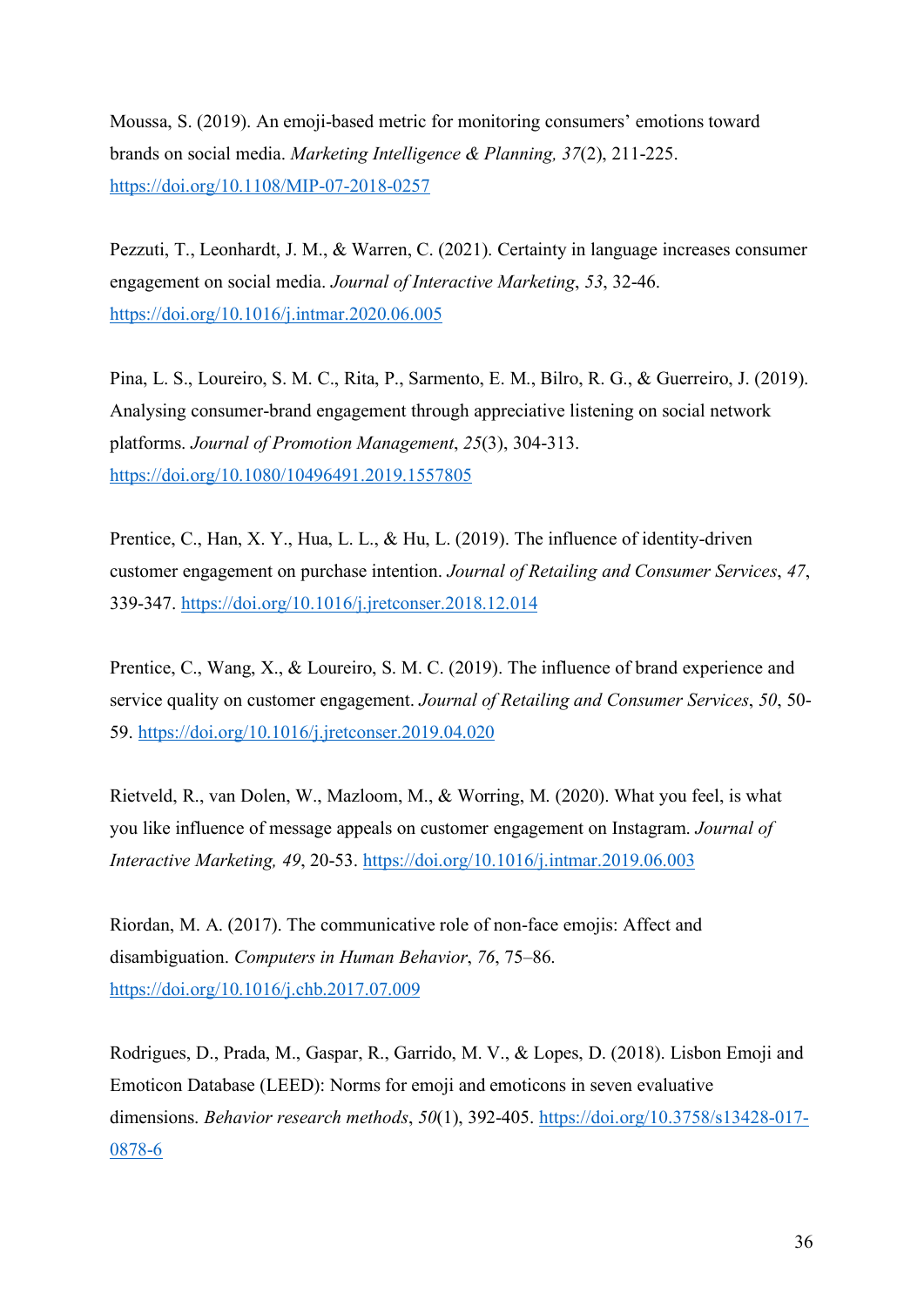Särndal, C. E., Swensson, B., & Wretman, J. (2003). Model assisted survey sampling. *Springer Science & Business Media.*

Sashi, C. M. (2012). Customer engagement, buyer-seller relationships, and social media. *Management Decision*, *50*(2), 253–272.<https://doi.org/10.1108/00251741211203551>

Schreiner, M., Fischer, T., & Riedl, R. (2019). Impact of content characteristics and emotion on behavioral engagement in social media: literature review and research agenda. *Electronic Commerce Research*, 1-17.<https://doi.org/10.1007/s10660-019-09353-8>

Smillie, L. D., DeYoung, C. G., & Hall, P. J. (2015). Clarifying the relation between extraversion and positive affect. *Journal of personality, 83*(5), 564-574. <https://doi.org/10.1111/jopy.12138>

Smillie, L. D., Wilt, J., Kabbani, R., Garratt, C., & Revelle, W. (2015). Quality of social experience explains the relation between extraversion and positive affect. *Emotion*, *15*(3), 339.<https://doi.org/10.1037/emo0000047>

Smith, L. W., & Rose, R. L. (2020). Service with a smiley face: Emojional contagion in digitally mediated relationships. *International Journal of Research in Marketing*, *37*(2), 301- 319.<https://doi.org/10.1016/j.ijresmar.2019.09.004>

Solem, B. A. A., & Pedersen, P. E. (2016). The effects of regulatory fit on customer brand engagement: an experimental study of service brand activities in social media. *Journal of Marketing Management*, *32*(5-6), 445-468.<https://doi.org/10.1080/0267257X.2016.1145723>

Srivastava, S., Angelo, K. M., & Vallereux, S. R. (2008). Extraversion and positive affect: A day reconstruction study of person–environment transactions. *Journal of Research in Personality, 42*(6), 1613-1618. <https://doi.org/10.1016/j.jrp.2008.05.002>

Strahilevitz, M., & Myers, J. G. (1998). Donations to charity as purchase incentives: How well they work may depend on what you are trying to sell. *Journal of consumer research, 24*(4), 434-446.<https://doi.org/10.1086/209519>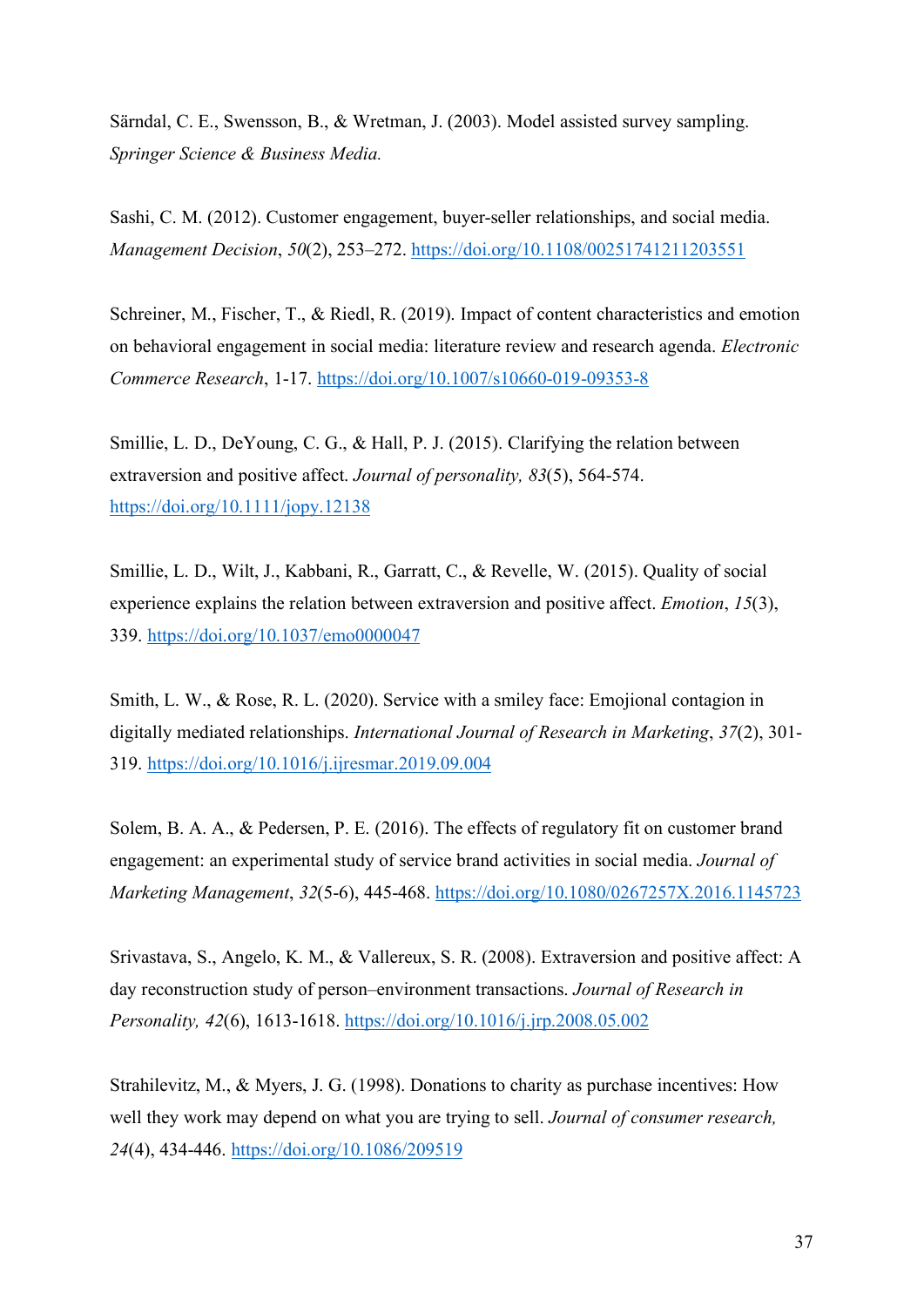Sweeney, J. C., & Brandon, C. (2006). Brand personality: Exploring the potential to move from factor analytical to circumplex models. *Psychology & Marketing*, *23*(8), 639-663. <https://doi.org/10.1002/mar.20122>

Tabachnick, B. G., & Fidell, L. S. (1996). Using multivariate statistics 3rd edition. *NY: Harper Collins*.

Tiggemann, M., Slater, A., Bury, B., Hawkins, K., & Firth, B. (2013). Disclaimer labels on fashion magazine advertisements: Effects on social comparison and body dissatisfaction. *Body Image, 10*(1), 45–53.

Unicode (2020). Emoji counts, v13.1. Retrieved from [https://unicode.org/emoji/charts/emoji](https://unicode.org/emoji/charts/emoji-counts.html)[counts.html](https://unicode.org/emoji/charts/emoji-counts.html)

Van Doorn, J., Lemon, K. N., Mittal, V., Nass, S., Pick, D., Pirner, P., & Verhoef, P. C. (2010). Customer Engagement Behavior: Theoretical Foundations and Research Directions. *Journal of Service Research*, *13*(3), 253–266.<https://doi.org/10.1177/1094670510375599>

Verhoef, P. C., Reinartz, W. J., & Krafft, M. (2010). Customer engagement as a new perspective in customer management. *Journal of service research*, *13*(3), 247-252. [https://doi.org/10.1177/1094670510375461](https://doi.org/10.1177%2F1094670510375461)

Wall, H. J., Kaye, L. K., & Malone, S. A. (2016). An exploration of psychological factors on emoticon usage and implications for judgement accuracy. *Computers in Human Behavior*, *62*, 70-78.<https://doi.org/10.1016/j.chb.2016.03.040>

Watson, D., Clark, L. A., & Tellegen, A. (1988). Development and validation of brief measures of positive and negative affect: the PANAS scales. *Journal of personality and social psychology, 54*(6), 1063-1070. [10.1037//0022-3514.54.6.1063](https://doi.org/10.1037/0022-3514.54.6.1063)

Wiggins, J. S. (1979). A psychological taxonomy of trait-descriptive terms: The interpersonal domain. Journal of personality and social psychology, 37(3), 395. <https://doi.org/10.1037/0022-3514.37.3.395>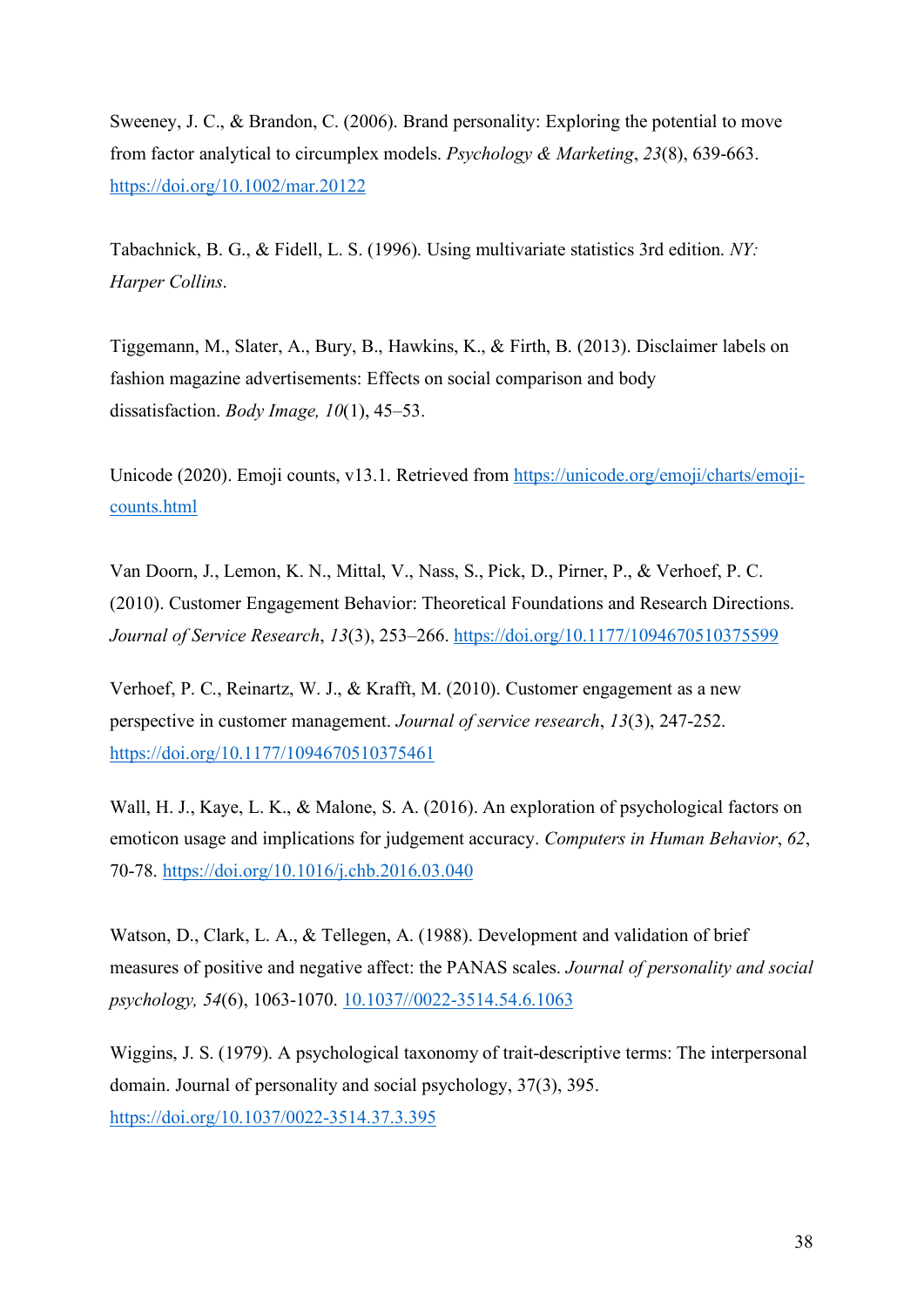Wright, K. B. (2005). Researching Internet-based populations: Advantages and disadvantages of online survey research, online questionnaire authoring software packages, and web survey services. *Journal of computer-mediated communication*, *10*(3), JCMC1034. <https://doi.org/10.1111/j.1083-6101.2005.tb00259.x>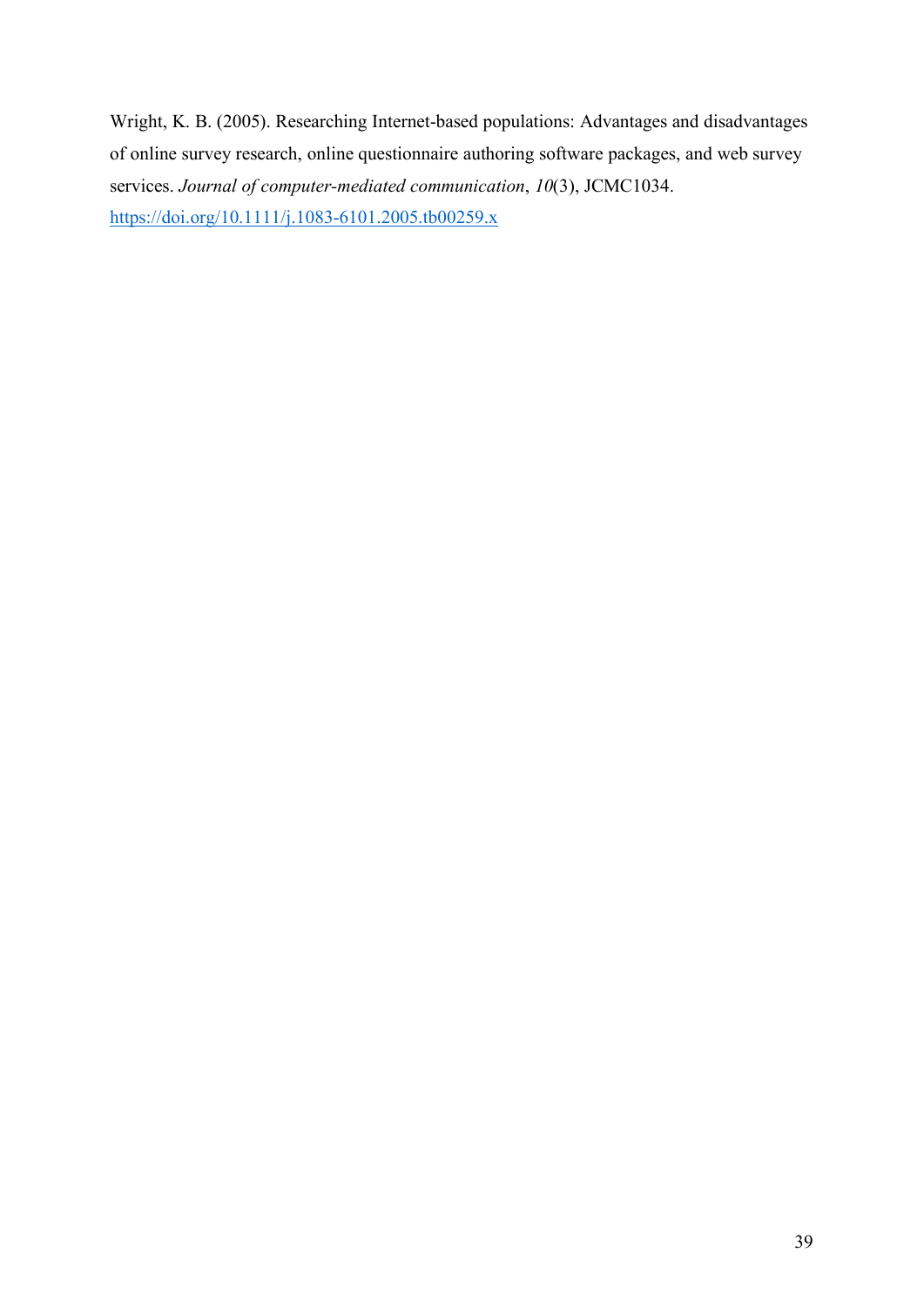# <span id="page-39-0"></span>**Appendix 1: translation items**

| Construct           | <b>Items</b>                       | <b>Translation</b>                            |
|---------------------|------------------------------------|-----------------------------------------------|
| <b>Positive</b>     | While exposed to the Facebook      | Hoe voelt u zich na het zien van dit bericht? |
| affect              | message, how did you feel?         |                                               |
|                     |                                    | Ik voel me gelukkig                           |
|                     | I feel happy                       | Ik voel me verheugd                           |
|                     | I feel delighted                   | Ik voel me uitgelaten                         |
|                     | I feel excited                     | Ik voel me enthousiast                        |
|                     | I feel enthusiastic                |                                               |
| <b>Perceived</b>    | The brand comes across as          | Het bedrijf komt over als                     |
| <b>Extraversion</b> | Outgoing                           | $$ Open                                       |
|                     | Extraverted                        | Extravert                                     |
|                     | Vivacious                          | Levendig                                      |
|                     | Jovial                             | Gemoedelijk                                   |
|                     | Enthusiastic                       | Enthousiast                                   |
|                     | Cheerful                           | $$ Vrolijk                                    |
|                     | $\ldots$ Perky                     | Opgewekt                                      |
|                     | Unshy                              | Niet verlegen                                 |
| <b>Perceived</b>    | Enables two-way communications.    | Maakt wederzijdse communicatie mogelijk       |
| interactivity       | Enables concurrent communications. | Maakt gelijktijdige communicatie mogelijk     |
|                     | Keeps my attention.                | Houdt mijn aandacht vast                      |
|                     | Is interactive.                    | Is interactief                                |
|                     | Enables information selection.     | Maakt informatieselectie mogelijk             |
|                     | Enables information sharing.       | Maakt het delen van informatie mogelijk       |
|                     | Enables news sharing.              | Maakt het delen van nieuws mogelijk           |
|                     | Enables photo and video sharing.   | Maakt het delen van foto's en video's         |
|                     |                                    | mogelijk                                      |
|                     | Enables participation.             | Maakt participatie mogelijk                   |
|                     | Enables social exchange.           | Maakt sociale uitwisseling mogelijk           |
| <b>Customer</b>     | I would like this post             | Ik zou dit bericht liken                      |
| <b>Engagement</b>   | I would comment on this post       | Ik zou een comment plaatsen bij dit bericht   |
| Product             | I have a strong interest in        | Ik heb een sterke interesse in                |
| involvement         | are very important to me           | zijn erg belangrijk voor mij                  |
|                     | For me,  do not matter             | Voor mij, doen  er niet toe                   |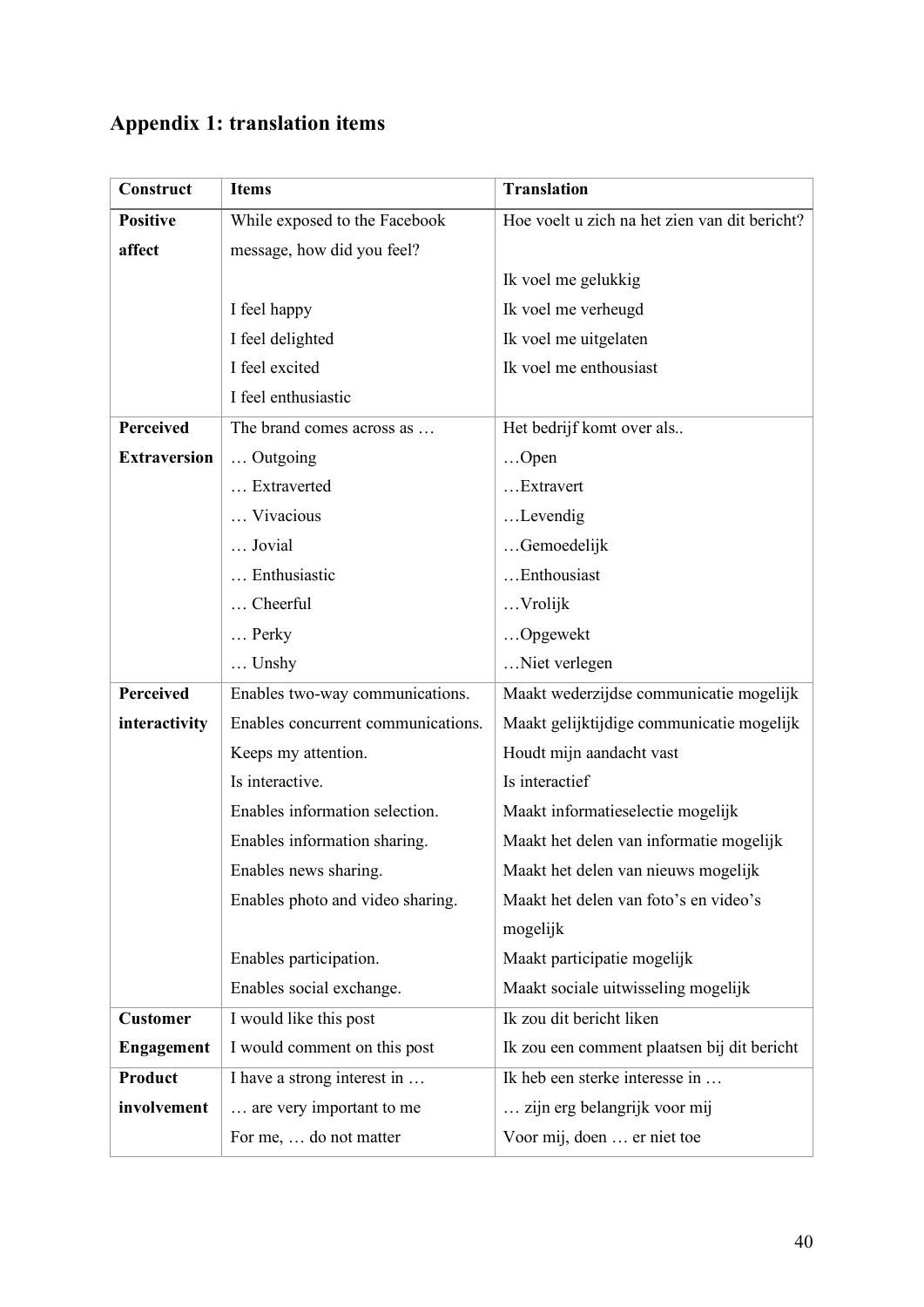# <span id="page-40-0"></span>**Appendix 2: output assumption checks**

### **A: Multicollinearity**

#### **Correlations**

|                            |          | Eng tot | Affe_tot       | Extr_tot       | Emoji   |
|----------------------------|----------|---------|----------------|----------------|---------|
| <b>Pearson Correlation</b> | Eng_tot  | 1.000   | .413           | .089           | $-.029$ |
|                            | Affe tot | .413    | 1.000          | .388           | .090    |
|                            | Extr tot | .089    | .388           | 1.000          | .240    |
|                            | Emoji    | $-.029$ | .090           | .240           | 1.000   |
| Sig. $(1-tailed)$          | Eng tot  | ٠       | < .001         | .128           | .355    |
|                            | Affe tot | .000    | $\blacksquare$ | .000           | .124    |
|                            | Extr tot | .128    | .000           | $\blacksquare$ | .001    |
|                            | Emoji    | .355    | .124           | .001           | ٠       |
| N                          | Eng tot  | 165     | 165            | 165            | 165     |
|                            | Affe tot | 165     | 165            | 165            | 165     |
|                            | Extr tot | 165     | 165            | 165            | 165     |
|                            | Emoji    | 165     | 165            | 165            | 165     |

#### Coefficients<sup>a</sup>

|       |            | Unstandardized Coefficients |            | Standardized<br>Coefficients |         |        |            | Correlations | <b>Collinearity Statistics</b> |           |       |
|-------|------------|-----------------------------|------------|------------------------------|---------|--------|------------|--------------|--------------------------------|-----------|-------|
| Model |            | В                           | Std. Error | Beta                         |         | Sig.   | Zero-order | Partial      | Part                           | Tolerance | VIF   |
|       | (Constant) | 1.248                       | .288       |                              | 4.341   | < .001 |            |              |                                |           |       |
|       | Affe tot   | .339                        | .059       | .446                         | 5.751   | < .001 | .413       | .413         | .411                           | .849      | 1.178 |
|       | Extr tot   | $-.060$                     | .067       | $-.072$                      | $-.902$ | .369   | .089       | $-.071$      | $-.064$                        | .807      | 1.239 |
|       | Emoii      | $-.104$                     | .146       | $-.052$                      | $-.710$ | .479   | $-.029$    | $-.056$      | $-.051$                        | .942      | 1.061 |
|       | .          |                             |            |                              |         |        |            |              |                                |           |       |

a. Dependent Variable: Eng\_tot

### **B: Normality**

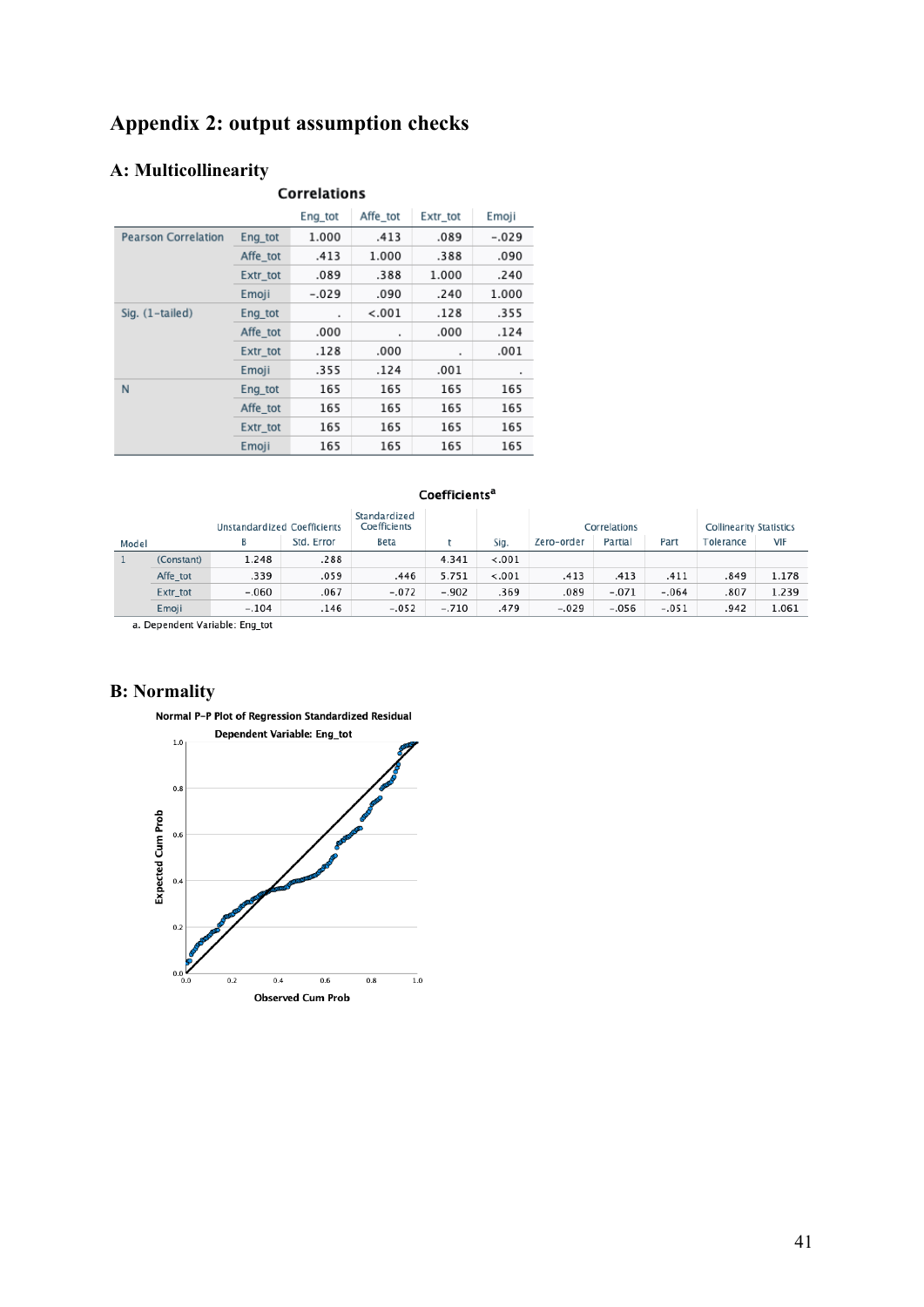





### **D: Independence of error terms**

| Model Summary <sup>b</sup> |                   |          |                      |                               |                   |  |  |  |  |
|----------------------------|-------------------|----------|----------------------|-------------------------------|-------------------|--|--|--|--|
| Model                      |                   | R Square | Adjusted R<br>Square | Std. Error of<br>the Estimate | Durbin-<br>Watson |  |  |  |  |
|                            | .423 <sup>a</sup> | .179     | .164                 | .90687                        | 1.931             |  |  |  |  |

a. Predictors: (Constant), Emoji, Affe\_tot, Extr\_tot

b. Dependent Variable: Eng\_tot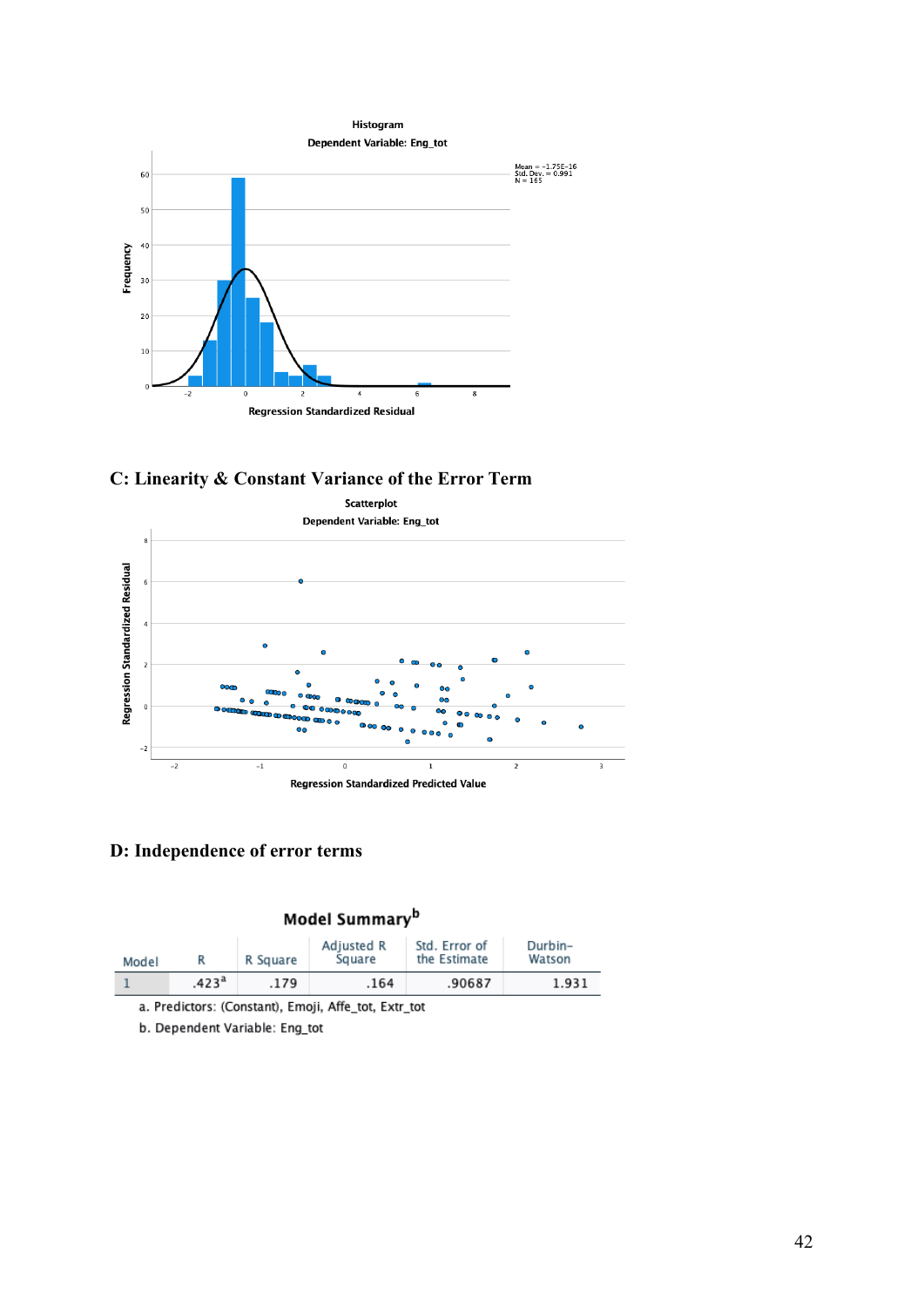### <span id="page-42-0"></span>**Appendix 3: measurement instrument**

This measurement instrument applies to all four stimuli.

**Start van blok: Start**

Q1.1 Beste respondent,

Hartelijk dank voor uw deelname aan dit onderzoek! Wij zijn Chiara en Teun, master studenten aan de Radboud Universiteit Nijmegen. Voor onze scriptie doen wij - onder begeleiding van Mark Pluymaekers - onderzoek naar het effect van tekstkenmerken in berichten van bedrijven op Facebook.

Het onderzoek is volledig anoniem. Deelname is uiteraard vrijwillig en de antwoorden zullen alleen voor dit onderzoek gebruikt worden. U kunt daarbij ook op ieder moment stoppen met de enquête. Tot slot zijn er geen goede of foute antwoorden.

De enquête zal ongeveer 5 minuten duren.

Nogmaals hartelijk dank voor uw deelname!

Als u op akkoord klikt, bevestigt u dat u de informatie hierboven heeft gelezen en akkoord gaat met het gebruik van uw antwoorden voor onderzoeksdoeleinden.

 $\bigcirc$  Ik ga akkoord

O Ik ga niet akkoord

**Einde blok: Start**

**Start van blok: Blok 1**

Q2.1 Maakt u gebruik van het social-mediaplatform Facebook, of heeft u dat in het verleden gedaan?

 $\bigcap$  Ia

 $\bigcap$  Nee

Pagina-einde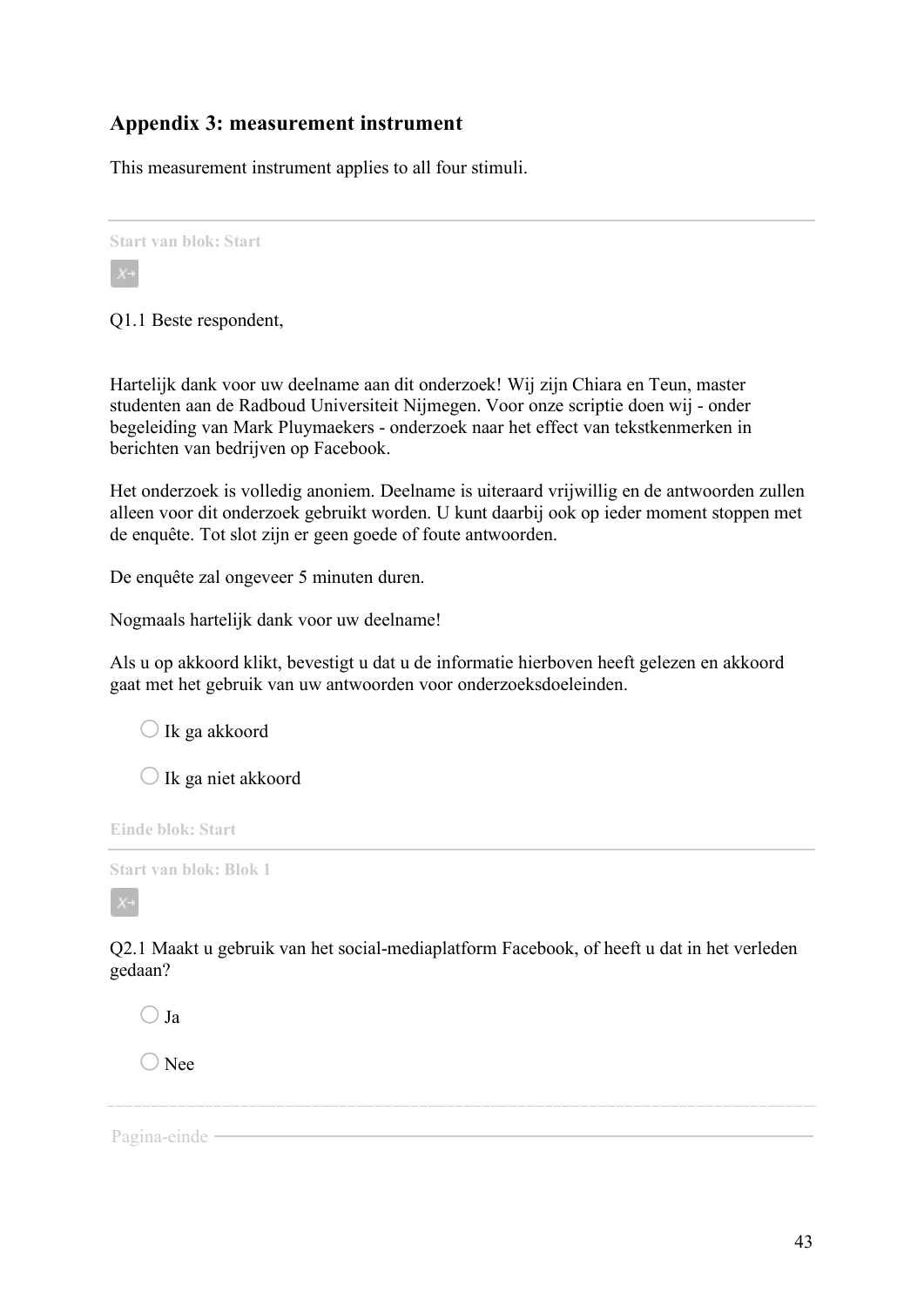**Einde blok: Blok 1**

**Start van blok: Hedonic Chiara zonder**

Q3.1 Hieronder ziet u een Facebookbericht van het horlogebedrijf Watching You. Beantwoord de volgende vragen aan de hand van dit bericht.

Q3.2 Geef aan in hoeverre u het eens bent met de volgende stellingen. Helemaal niet mee eens Niet mee eens Enigszins mee oneens Noch eens noch oneens Enigszins mee eens Mee eens Helemaal mee eens Ik zou dit bericht liken o o o o o o o Ik zou een comment plaatsen bij dit bericht o o o o o o o Pagina-einde Q3.3 Q3.4 Hoe voelt u zich na het zien van dit bericht? Q3.5 Ik voel me enthousiast 1 2 3 4 5 6 7 Helemaal  $\begin{array}{c|cccc}\n\hline\n\text{intra} & 0 & 0 & 0 & 0 & 0 & 0 \\
\hline\n\end{array}$ In sterke mate

44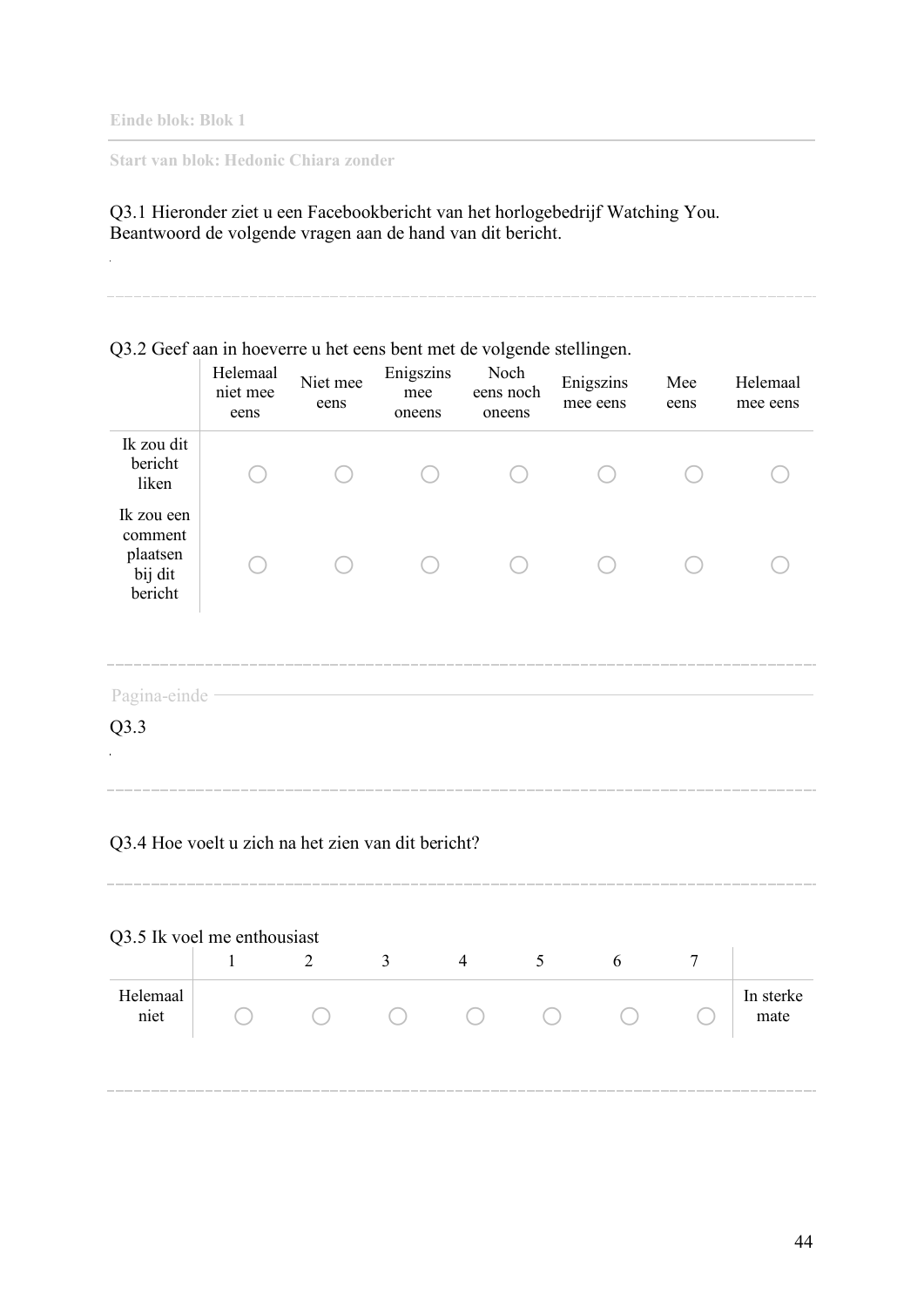|                          |              | Q3.6 Ik voel me uitgelaten |                |                |                |   |                |                   |
|--------------------------|--------------|----------------------------|----------------|----------------|----------------|---|----------------|-------------------|
|                          | $\mathbf{1}$ | $\overline{2}$             | $\overline{3}$ | $\overline{4}$ | 5              | 6 | $\overline{7}$ |                   |
| Helemaal<br>niet         |              |                            |                |                |                |   |                | In sterke<br>mate |
| Q3.7 Ik voel me verheugd |              |                            |                |                |                |   |                |                   |
|                          | $\mathbf{1}$ | $\mathbf{2}$               | $\mathfrak{Z}$ | $\overline{4}$ | $\mathfrak{H}$ | 6 | $\tau$         |                   |
| Helemaal<br>niet         |              |                            |                |                |                |   |                | In sterke<br>mate |
|                          |              |                            |                |                |                |   |                |                   |
| Q3.8 Ik voel me gelukkig | $\mathbf{1}$ | $\sqrt{2}$                 | $\mathfrak{Z}$ | $\overline{4}$ | 5              | 6 | $\tau$         |                   |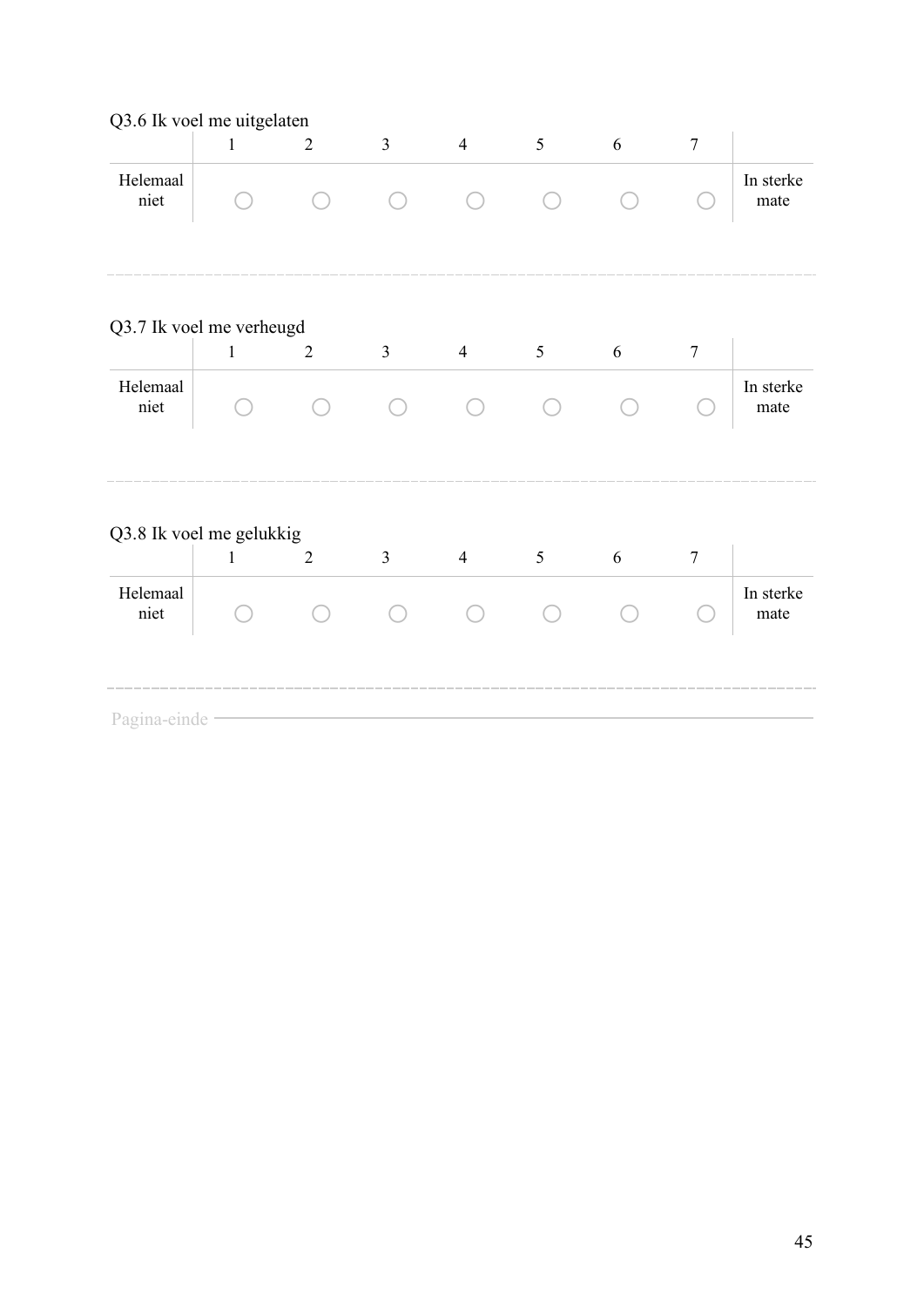|                                                  | Helemaal<br>niet mee<br>eens | Niet<br>mee<br>eens | Enigszins<br>mee<br>oneens | Noch<br>eens<br>noch<br>oneens | Enigszins<br>mee eens | Mee<br>eens | Helemaal<br>mee eens |
|--------------------------------------------------|------------------------------|---------------------|----------------------------|--------------------------------|-----------------------|-------------|----------------------|
| Het bedrijf<br>komt over<br>als extravert        |                              |                     |                            |                                |                       |             |                      |
| Het bedrijf<br>komt over<br>als open             |                              |                     |                            |                                |                       |             |                      |
| Het bedrijf<br>komt over<br>als levendig         |                              |                     |                            |                                |                       |             |                      |
| Het bedrijf<br>komt over<br>als<br>gemoedelijk   |                              |                     |                            |                                |                       |             |                      |
| Het bedrijf<br>komt over<br>als<br>enthousiast   |                              |                     |                            |                                |                       |             |                      |
| Het bedrijf<br>komt over<br>als vrolijk          |                              |                     |                            |                                |                       |             |                      |
| Het bedrijf<br>komt over<br>als<br>opgewekt      |                              |                     |                            |                                |                       |             |                      |
| Het bedrijf<br>komt over<br>als niet<br>verlegen |                              |                     |                            |                                |                       |             |                      |
| Pagina-einde                                     |                              |                     |                            |                                |                       |             |                      |

### Q3.10 Geef aan in hoeverre u het eens bent met de volgende stellingen.

 $\mathbb{Z}^2$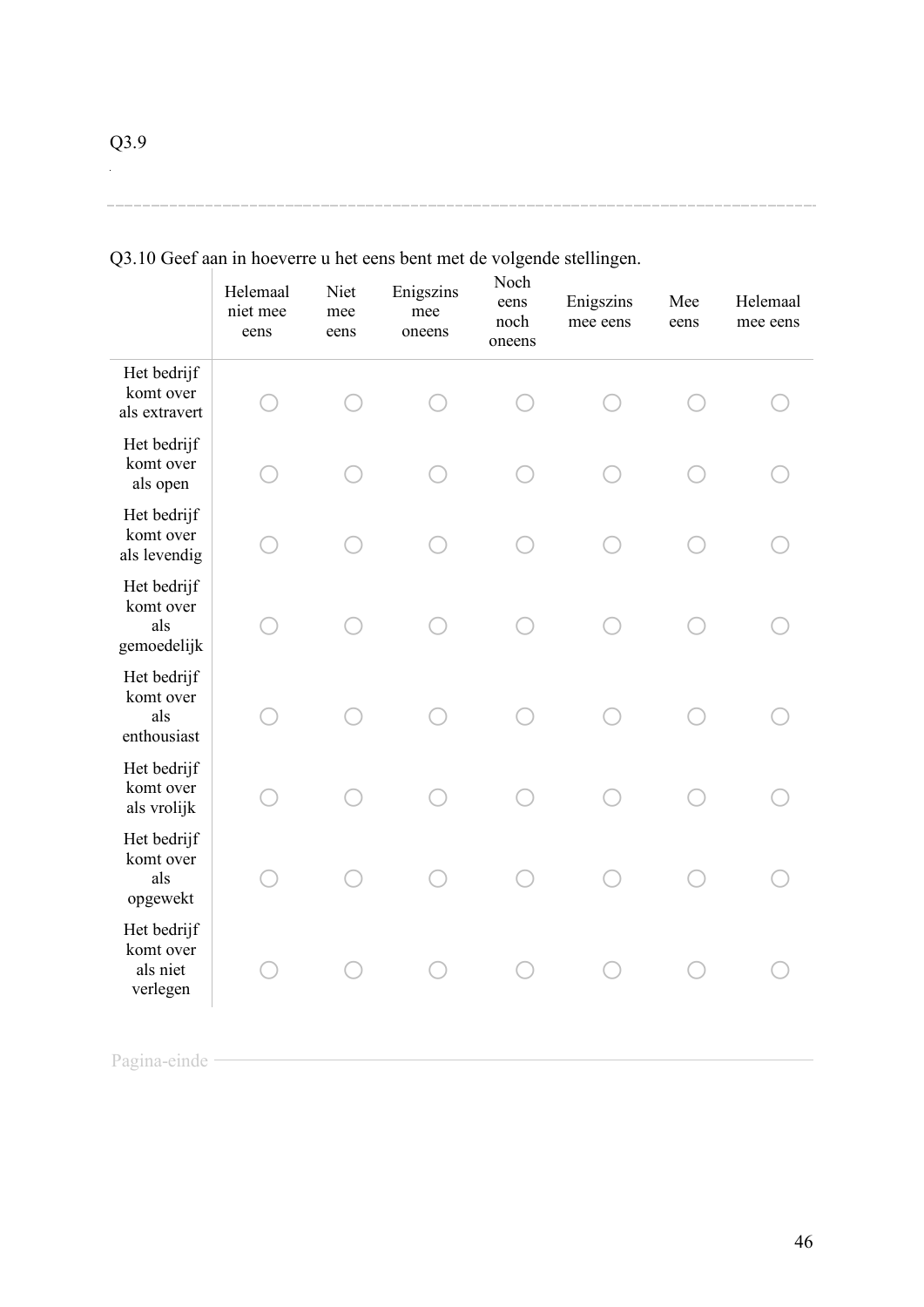# Q3.11

### Q3.12 Geef aan in hoeverre u het eens bent met de volgende stellingen.

|                                                                     | Helemaal<br>niet mee<br>eens | Niet<br>mee<br>eens | Enigszins<br>mee<br>oneens | Noch<br>eens<br>noch<br>oneens | Enigszins<br>mee eens | Mee<br>eens | Helemaal<br>mee eens |
|---------------------------------------------------------------------|------------------------------|---------------------|----------------------------|--------------------------------|-----------------------|-------------|----------------------|
| Het bedrijf maakt<br>wederzijdse<br>communicatie<br>mogelijk        |                              |                     |                            |                                |                       |             |                      |
| Het bedrijf maakt<br>gelijktijdige<br>communicatie<br>mogelijk      |                              |                     |                            |                                |                       |             |                      |
| Het bedrijf houdt<br>mijn aandacht<br>vast                          |                              |                     |                            |                                |                       |             |                      |
| Het bedrijf is<br>interactief                                       |                              |                     |                            |                                |                       |             |                      |
| Het bedrijf maakt<br>informatieselectie<br>mogelijk                 |                              |                     |                            |                                |                       |             |                      |
| Het bedrijf maakt<br>het delen van<br>informatie<br>mogelijk        |                              |                     |                            |                                |                       |             |                      |
| Het bedrijf maakt<br>het delen van<br>nieuws mogelijk               |                              |                     |                            |                                |                       |             |                      |
| Het bedrijf maakt<br>het delen van<br>foto's en video's<br>mogelijk |                              |                     |                            |                                |                       |             |                      |
| Het bedrijf maakt<br>participatie<br>mogelijk                       |                              |                     |                            |                                |                       |             |                      |
| Het bedrijf maakt<br>sociale<br>uitwisseling<br>mogelijk            |                              |                     |                            |                                |                       |             |                      |

Pagina-einde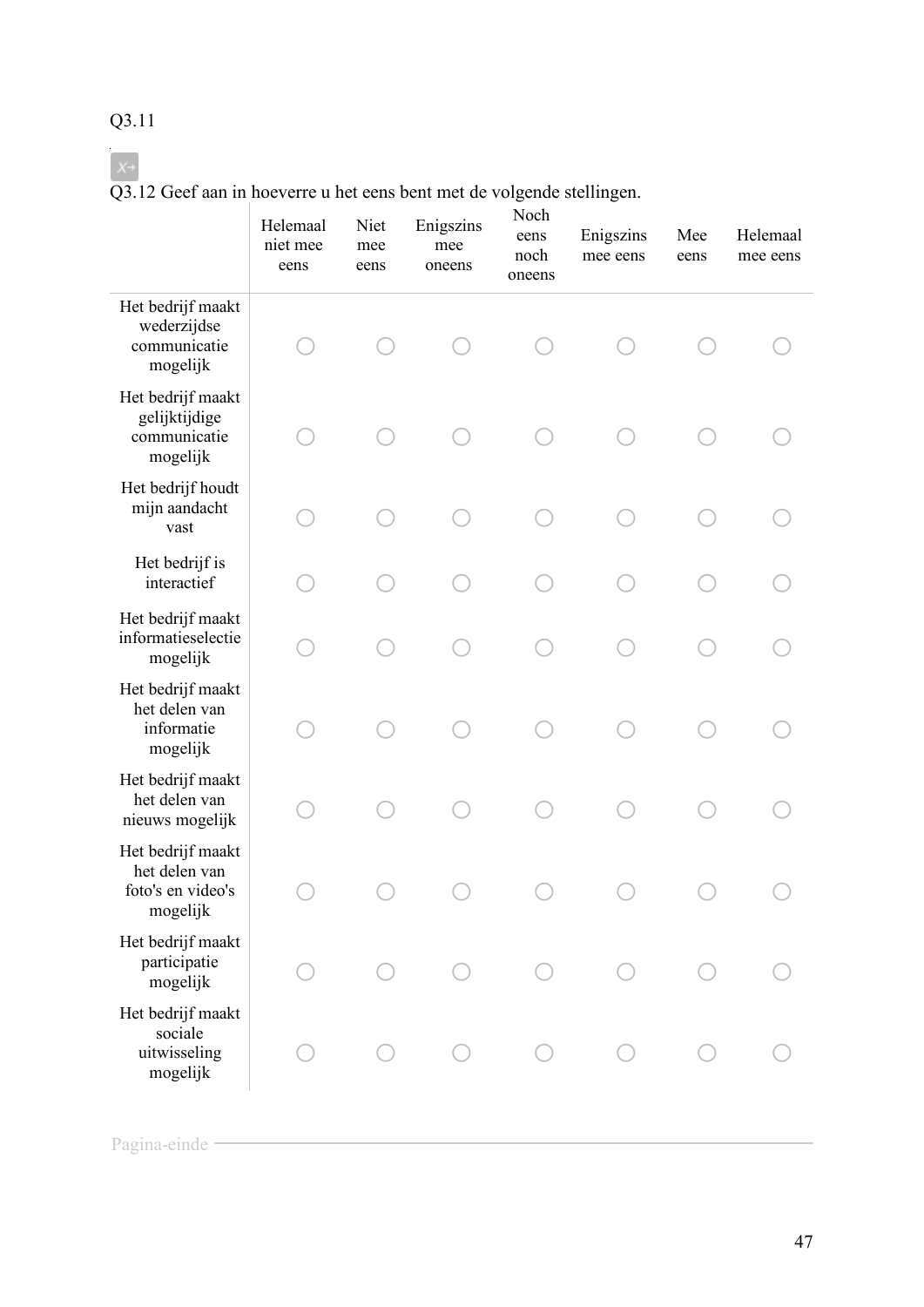Q3.14 Geef aan in hoeverre u het eens bent met de volgende stellingen.

|                                                                                              | Helemaal<br>niet mee<br>eens | Niet<br>mee<br>eens | Enigszins<br>mee<br>oneens | Noch<br>eens<br>noch<br>oneens | Enigszins<br>mee eens | Mee<br>eens | Helemaal<br>mee eens |
|----------------------------------------------------------------------------------------------|------------------------------|---------------------|----------------------------|--------------------------------|-----------------------|-------------|----------------------|
| De tekst in het<br>Facebookbericht<br>is realistisch                                         |                              |                     |                            |                                |                       |             |                      |
| De tekst in<br>Facebookbericht<br>ziet eruit zoals<br>het er in het echt<br>ook uit zou zien |                              |                     |                            |                                |                       |             |                      |

### Pagina-einde

Q3.15 Geef aan in hoeverre u het product in het Facebookbericht, horloges, een utilitair of hedonistisch product vindt. Hieronder volgt een begripsbepaling:

Utilitair = iets wat voorziet in een fundamentele behoefte; producten of diensten die noodzakelijk en praktisch zijn.

Hedonistisch = iets wat je voor je plezier gebruikt; producten of diensten die genot bieden en luxe zijn.

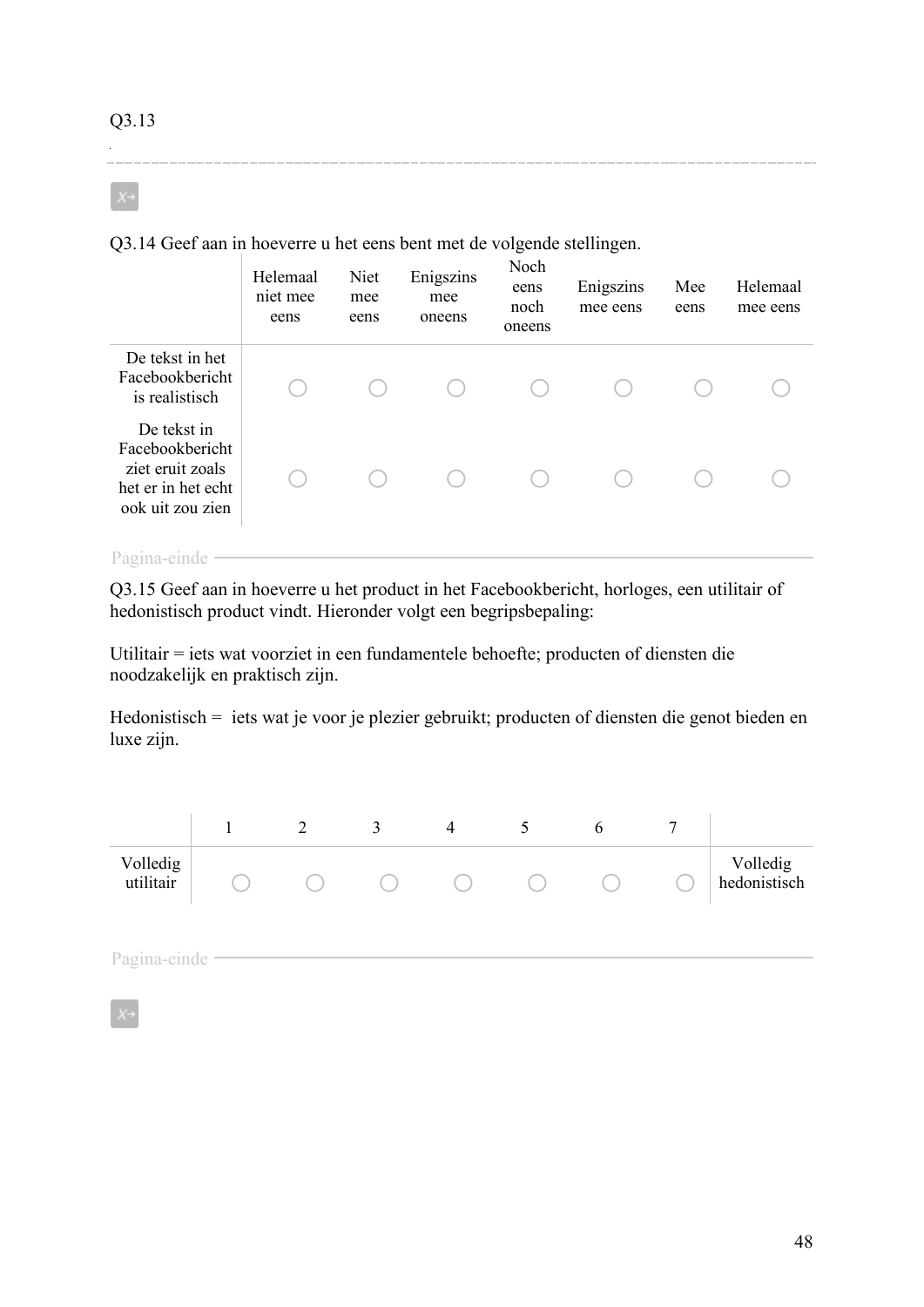|                                                     | Helemaal<br>niet mee<br>eens | Niet mee<br>eens | Enigszins<br>mee<br>oneens | Noch<br>eens noch<br>oneens | Enigszins<br>mee eens | Mee<br>eens | Helemaal<br>mee eens |
|-----------------------------------------------------|------------------------------|------------------|----------------------------|-----------------------------|-----------------------|-------------|----------------------|
| Ik heb een<br>sterke<br>interesse<br>in<br>horloges |                              |                  |                            |                             |                       |             |                      |
| Horloges<br>zijn erg<br>belangrijk<br>voor mij      |                              |                  |                            |                             |                       |             |                      |
| Voor mij<br>doen<br>horloges<br>er niet toe         |                              |                  |                            |                             |                       |             |                      |
|                                                     |                              |                  |                            |                             |                       |             |                      |

Q3.16 Geef aan in hoeverre u het eens bent met de volgende stellingen.

**Einde blok:** 

**Start van blok: Blok 6**

 $X \rightarrow$ 

Q11.1 Is er in beide berichten gebruik gemaakt van emoji's?

 $\bigcirc$  Ja

 $\bigcirc$  Nee

 $\bigcirc$  Dat kan ik me niet herinneren

Q11.2 Wat is uw leeftijd?